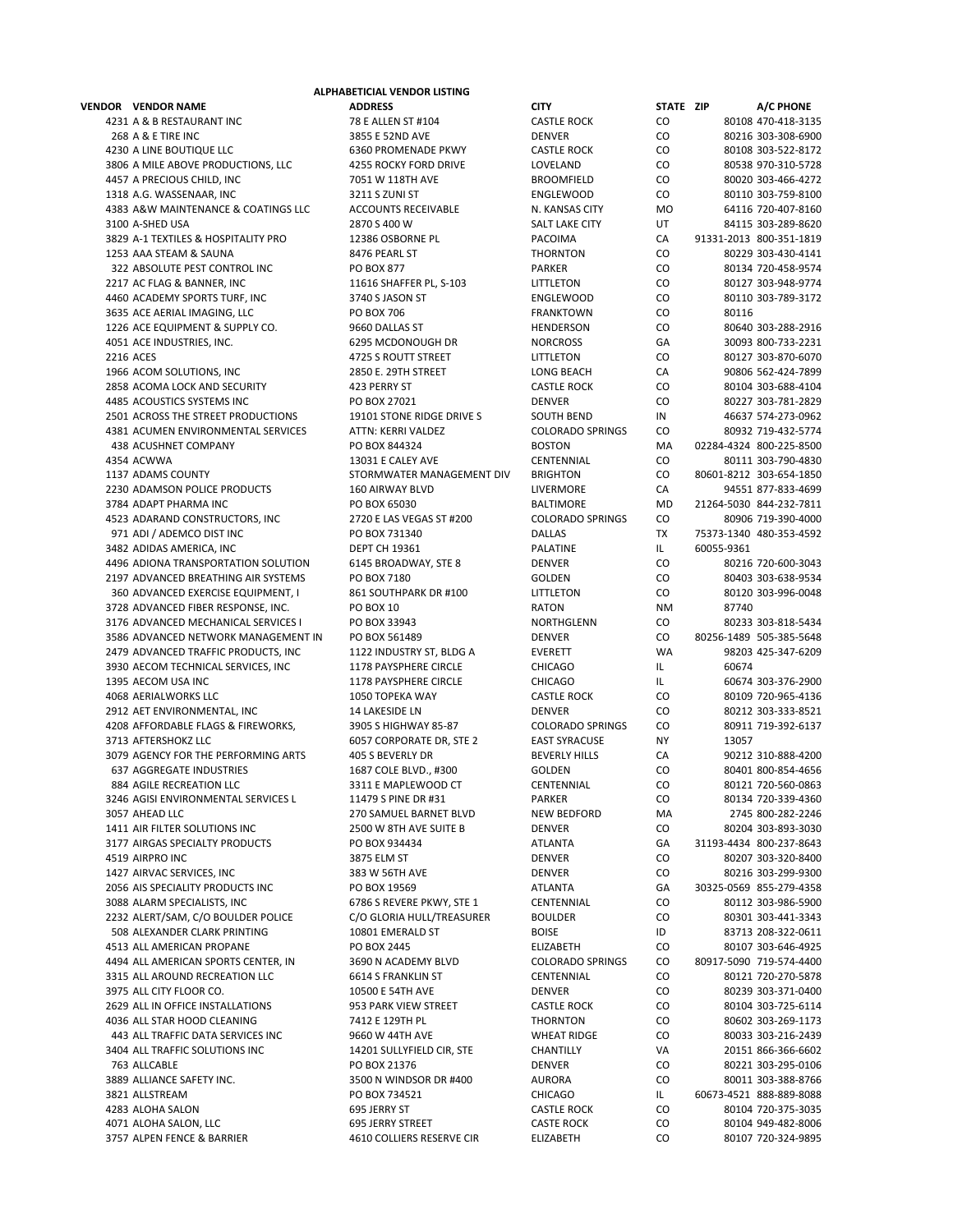4540 ALPHAPAGE, LLC 6300 E YALE AVE, STE 128 DENVER CO 80222 303-281-9410 4064 ALPINE REMEDIATION, INC.  $14252$  W 44TH AVE, UNIT G GOLDEN CO 80403 2392 ALRECO ALUMINUM SURPLUS SUPPLY 11299 BRIGHTON RD HENDERSON CO 80640 303‐287‐7210 3830 ALSCO 1850 S ACOMA ST DENVER CO 80223 303‐722‐4661 8 ALSCO - DENVER LINEN 5090 COOK ST DENVER DENVER CO 80216 303-295-7631 1461 ALTEC INDUSTRIES INC PO BOX 11407 BIRMINGHAM AL 35246‐0414 877‐462‐5832 3912 ALTITUDE TICKETS 1000 CHOPPER CIR DENVER CO 80204 2184 AM CONSERVATION GROUP, INC LOCKBOX 234070 CHICAGO IL 606869. 694 AM SIGNAL INC 8100 SOUTHPARK WAY LITTLETON CO 80120 720‐348‐6925 4072 AMAZING LEMONS BOUTIQUE LLC 212 WILCOX ST CASTLE ROCK CO 80104 720‐480‐8298 4267 AMBASSADORS OF HAPPINESS 3945 FOREVER CIR CASTLE ROCK CO 80109 303‐955‐2356 3494 AMBIUS PO BOX 14086 READING PA 19612 303‐825‐0421 4366 AMER SPORTS PO BOX 3135 CAROL STREAM IL 2794 AMERICAN DRYGOODS PO BOX 775350 CHICAGO IL 60677‐5350 800‐822‐2708 4484 AMERICAN EQUIPMENT, LLC 451 W. 3440 S. SALT LAKE CITY UT 84441‐5 801‐269‐0896 156 AMERICAN FAMILY LIFE -CAFETERI 1932 WYNNTON ROAD COLUMBUS GA 31999 4476 AMERICAN FIREHOUSE FURNITURE L 1514 TERRACINA CIR MANTECA CA 95336 619‐828‐2080 4449 AMERICAN LANDSCAPE MAINTENANCE 9432 MOTSENBOCKER RD PARKER PORT CO 80134 720‐710‐2960<br>677 AMERICAN LEGION POST 1187 C/O LARRY UNDERWOOD, COMM CASTLE ROCK CO 80104 303‐688‐1578 677 AMERICAN LEGION POST 1187 C/O LARRY UNDERWOOD, COMM CASTLE ROCK CO 80104 303‐688‐1578 2923 AMERICAN LIGHTING INC 11775 E 45TH AVE DENVER CO 80239 303‐695‐3019 613 AMERICAN PLANNING ASSOCIATION LOCK BOX 4291 CAROL STREAM IL 60197‐4291 312‐431‐9100 2660 AMERICAN PUBLIC WORKS ASSOCIAT PO BOX 802296 KANSAS CITY MO 64180‐2296 816‐472‐6100 3831 AMERICAN SAFETY ASSOCIATES OF 7867 DEERTRAIL DR PARKER CO 80138‐8264 303‐841‐3982 4493 AMERICAN SEPTIC SERVICE PO BOX 1197 ELIZABETH CO 80107 303‐841‐7150 1556 AMERICAN SOLUTIONS FOR BUSINES 8479 SOLUTION CENTER CHICAGO IL 60677‐8004 800‐862‐3690 4276 AMERICAN STRIPING COMPANY 6829 S DAWSON CIRCLE CENTENNIAL CO 80112 303‐495‐5950 2051 AMERICAN TRAFFIC SAFETY SERVIC PO BOX 825479 PHILADELPHIA PA 19182‐5479 800‐272‐8772 1267 AMERICAN WATER WORKS ASSOC 8200 S QUEBEC ST CENTENNIAL CO 80112 303‐794‐7711 1025 AMERIGAS ‐ 1012 PO BOX 660288 DALLAS TX 75266‐0288 303‐293‐8791 4022 AMPRO FIRE EXTINGUISHER SERVIC 700 BILLINGS ST, UNIT B AURORA CO 80011 303‐341‐9335 3996 AMUR MAPLE, LLC 5750 DTC PKWY, STE 210 GREENWOOD VILLAGE CO 80111 303‐771‐4004 11 AMWEST CONTROL, INC. 10175 E 106TH AVE BRIGHTON CO 80601 303‐289‐2115 3485 ANCHOR POINT GROUP LLC 2131 UPLAND AVE 4430 ANCHOR POWER SERVICES, INC. 1209 24TH ST CANYON TX 79015 3652 ANDALE CONSTRUCTION, INC. 3170 N OHIO ST WICHITA KS 67219 3807 ANDERSON CONSULTING ENGINEERS. 375 E. HORSETOOTH ROAD, B FORT COLLINS CO 80525 3637 ANDERSON ORD APPAREL, LLC 239 SAN MARCO AVE SAINT AUGUSTINE FL 32084 904‐495‐6533 4480 ANDRITZ SEPARATION INC DEPT 0312 DALLAS TX 75312‐0312 817‐419‐1709 3593 ANGEL ARMOR LLC **ARMOR LLC** 4557 DENROSE CT FORT COLLINS CO 80524 970‐235‐2961 4073 ANGIE'S RESTAURANT 201 4TH ST CASTLE ROCK CO 80104 303‐660‐1233 2779 ANTIGUA GROUP INC 2903 PAYSPHERE CIRCLE CHICAGO IL 60674 623-523-6000 1552 APPLEWOOD SEED COMPANY 5380 VIVIAN ST ARVADA CO 80002 303‐431‐7333 3574 APPLIED DESKTOP SERVICES LLC 6915 E PEREGRINE WAY HIGHLANDS RANCH CO 80130 1764 APPLIED INGENUITY, LLC 14920 HARVEST RD BRIGHTON CO 80603 303‐289‐2280 3008 AQUATIC CHEMICAL SOLUTIONS. IN PO BOX 17865 DENVER DENVER CO 80217 303-263-2222 4487 AQUATIC TECHNOLOGY, INC **37 GABRIEL DR** AUGUSTA ME 4330 207‐877‐7900 3972 AQUAWISE LLC 1603 PERIDOT CT CASTLE ROCK CO 80108 303‐638‐3872 4126 AQYRE LLC PO BOX 2210 DENVER CO 80201‐2210 720‐588‐3388 1722 ARAGON'S CRANE SERVICE PO BOX 708 2123 KELTY ROA FRANKTOWN CO 80116 881 ARAPAHOE CNTY SHERIFFS OFFICE ATTN: ROBIN FRAZEE, FINAN CENTENNIAL CO 80112 720-874-4176 3908 ARAPAHOE CO PUBLIC AIRPORT AUT CENTENNIAL AIRPT COMM NOI ENGLEWOOD CO 80112 303‐790‐0598 3978 ARAPAHOE COMMUNITY COLLEGE INC 5900 S SANTA FE DR LITTLETON CO 80160 303-797-4222 2039 ARAPAHOE COMMUNITY COLLEGE‐STA 5900 S SANTA FE DR LITTLETON CO 80160 303‐797‐5882 2416 ARAPAHOE FIRE PROTECTION INC 1901 EAST 14TH AVE AURORA CO 80010 303-366-4905<br>12256-2201 505 ARAPAHOE/DOUGLAS CNTY HAZMAT T 2255 WEST BERRY AVE LITTLETON CO 80104 720-989-2201 505 ARAPAHOE/DOUGLAS CNTY HAZMAT T 291 ARBITRAGE COMPLIANCE SPECIALIS 6041 S SYRACUSE WAY, STE GREENWOOD VILLAGE CO 80111 303-756-5100 2574 ARBOR VALLEY NURSERY 18539 WCR 4 BRIGHTON CO 80603 303‐654‐1682 4055 ARCHITECTURAL CONCEPTS LLC 18499 LONGS WAY, STE 102 PARKER CO 80134 720‐259‐5358 3796 ARCHIVESOCIAL, INC. PO BOX 3330 DURHAM NC 27702 888‐558‐6032 720 AREANEWSLETTERS.COM PO BOX 1422 CASTLE ROCK CO 80104 303‐688‐7487 3263 ARISTATEK, INC 710 E GARFIELD ST, STE 22 LARAMIE WY 82070‐3912 307‐721‐2126 1447 ARK ECOLOGICAL SERVICES, LLC 6560 DOVER ST ARVADA CO 80004 303‐985‐4849 3824 ARKANSAS VALLEY SEED, INC. 4300 MONACO ST DENVER CO 80216 877‐907‐3337 3773 ARMOUR INSIGNIA 8980 BELCONTE LN HENDERSON NV 89074 617‐697‐2552 3780 ARNOLD MACHINERY COMPANY PO BOX 30020 SALT LAKE CITY UT 84130 801‐972‐4000 3160 ARROW GRAPHICS 2422 S TRENTON WAY UNIT H DENVER CO 80231 303‐790‐8944 214 ARROW J LANDSCAPE & DESIGN, IN 909 E 68TH AVE DENVER CO 80229 303‐289‐4388 1071 ARS SAND & GRAVEL LLC 8505 W MOUNTAIN VIEW LANE LITTLETON CO 80125 303‐346‐8280 16 ARTWORKS UNLIMITED, LLC 3771 REVERE STREET DENVER CO 80239 303‐790‐7111 3663 ASHWORTH AWARDS 41 RICHARDS AVENUE NORTH ATTLEBORO MA 2760 2904 ASPEN BAKING COMPANY 8035 E 40TH AVE DENVER CO 80207 303‐333‐6025 3638 ASSURED GUARANTY MUNICIPAL COR 1633 BROADWAY NEW YORK NY NY 10019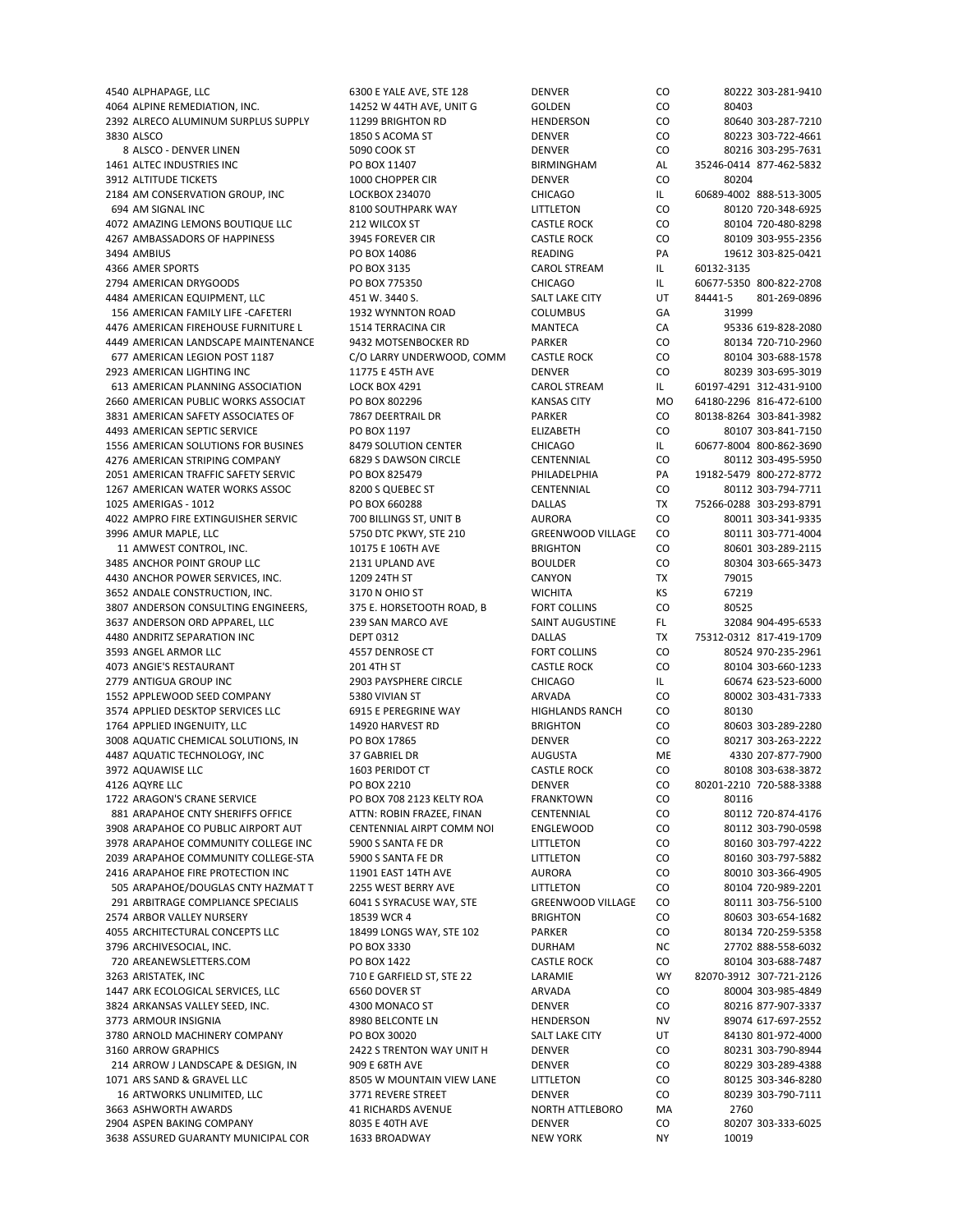4368 AT&T MOBILITY LLC SEI PROCESSING CAROL STREAM IL 60197‐5085 800‐331‐0500 3268 ATHLETICA SPORT SYSTEMS INC 720 INNOVATION DR SHAKOPEE MN 55379 800‐809‐7465 436 ATKINS NORTH AMERICA, INC PO BOX 409357 ATLANTA GA 30384‐9357 3761 ATLAS BUSINESS SOLUTIONS INC. P.O. BOX 9013 FARGO ND 58106‐9013 701‐235‐5226 4334 ATTENTION TO DETAIL PAINTERS 3502 RUNNING DEER DR CASTLE ROCK CO 80109 720‐485‐1880 3330 AUDIO VIDEO SPECIALISTS, LLC 200 S WILCOX STREET #404 CASTLE ROCK CO 80104 3760 AUDIOFILE INC **AUDIOFILE INC AUDIOFILE INC** 4200 FOX ST DENVER DENVER CO 80216 303‐458‐1103 4074 AUNTIE ANNE'S & CINNABON 5050 FACTORY SHOPS BLVD # CASTLE ROCK CO 80108 816‐262‐3875 546 AURORA SPORTS OFFICIALS REC SV 6945 EAST HILLSIDE PLACE DENVER CO 80224 314 AUSMUS LAW FIRM 6020 GREENWOOD PLAZA BLVD GREENWOOD VILLAGE CO 80111 303‐694‐4248 3064 AUTO-CHLOR SYSTEMS OF COLORADO 5650 PECOS STREET DENVER DENVER CO 80221 4176 AUTO‐OWNERS INSURANCE COMPANY PO BOX 740312 CINCINNATI OH 45274‐0312 517‐323‐1200 3954 AUTOMOTIVE LIFT INSPECTIONS LL 24760 E BERRY PL AURORA CO 80016 3554 AUTONATION TOYOTA ARAPAHOE 10531 EAST ARAPAHOE ROAD CENTENNIAL CO 80112 3 AV‐TECH ELECTRONICS INC 12851 W 43RD DR, # 1 GOLDEN CO 80403‐7228 303‐288‐0313 3662 AVALANCHE SIGN CONTRACTING, LL 786 HATHAWAY DR COLORADO SPRINGS CO 80915 719‐471‐9898 1907 AVERY ASPHALT INC. 1770 E 69TH AVENUE DENVER CO 80229 303‐744‐0366 562 AWARDS WITH MORE 3157 COMMERCE CT CASTLE ROCK CO 80109 303‐688‐0139 3941 AXIOM‐COLORADO, LLC 3263 S SANTA FE DR ENGLEWOOD CO 80110 970‐330‐3368 1861 AXON ENTERPRISE INC PO BOX 29661 PHOENIX AZ 85038‐9661 480‐991‐0797 4361 AZRIEL KORAL 938 OAKWOOD CT CASTLE ROCK CO 80104 537 AZTEC CONSULTANTS, INC. 300 E MINERAL AVE, STE 1 LITTLETON CO 80122 303-713-1898 3844 AZUGA, INC 2570 N FIRST ST SAN JOSE CA 95131 888‐777‐9718 3521 A1 CONTRACTING INC 5039 SOUTH FEDERAL BOULEV ENGLEWOOD CO 80110 303‐503‐2576 4232 B & B TAVERN LLC 600 JERRY ST CASTLE ROCK CO 80104 303‐895‐7322 3725 BABCOCK ARTWORKS LLC 10748 DAYTON AVE N SEATTLE WA 98133 206‐743‐4445 4255 BACKDRAFT GEAR DRYER LLC 223 EVE ST MANCHESTER NH 3104 603‐345‐5295 4049 BACKDRAFT OPCO LLC DEPT 3980, PO BOX 123980 DALLAS TX 75312‐3980 844‐752‐6066 3820 BAG CORPORATION PO BOX 671212 DALLAS TX 75267‐1212 800‐331‐9200 4538 BAKER BACKFLOW TESTING 4409 MCMURDO CT CASTLE ROCK CO 80108 3366 BAKER BALLISTICS LLC 112 KOSER RD LITITZ PA 17543 855‐614‐1800 4233 BAKER CERTIFIED PUBLIC ACCOUNT 155 BANK ONE COLORADO NA ??? ??? CO ??? 4075 BAR NAILS & SPA LLC 4989 FACTORY SHOP BLVD CASTLE ROCK CO 80108 720‐341‐4874 4428 BARBARA A ROHRER 700 CANTRIL ST CASTLE ROCK CO 80104‐1818 3936 BARBARA HANN 11664 LAUREL LN PARKER CO 80138 3999 BARBARA S HICKEY 4115 SPANISH OAKS CT CASTLE ROCK CO 80108 303‐263‐8787 4076 BARK N CLIPS LLC 203 PERRY ST CASTLE ROCK CO 80104 303‐898‐5399 4213 BARKER RINKER SEACAT ARCHITECT 3457 RINGSBY CT, UNIT 200 DENVER CO 80216 303‐455‐1366 4077 BARKING BITCHES, LLC 200 PERRY ST CASTLE ROCK CO 80104 720‐451‐2766 4434 BARNES PIPE & STEEL SUPPLY **1288 PRAIRIE DUPONT DR** DUPO **IL 62239** 3828 BASELINE ASSOCIATES, INC. 550 S WADSWORTH BLVD, STE LAKEWOOD CO 80226 303‐238‐2225 882 BATES ENGINEERING, INC. 7175 W JEFFERSON AVE, STE LAKEWOOD CO 80235 303‐980‐1212 3779 BATTERY SOLUTIONS, LLC 4930 HOLTZ DR WIXOM MI 48393 800‐852‐8217 2158 BATTERY SYSTEMS INC 12322 MONARCH STREET GARDEN GROVE CA 92841 3851 BC WOLFENSBERGER LLC 7268 S TUCSON WAY CENTENNIAL CO 80112 404 BEACON ATHLETICS 8233 FORSYTHIA STREET, #1 MIDDLETON WI 53562 800‐747‐5985 3719 BEACON COMMUNICATIONS, LLC **7810 SHAFFER PKWY, STE 12** LITTLETON CO 80127 303-750-6500 2837 BEARCOM PO BOX 670354 DALLAS TX 75267‐0354 214‐340‐8876 3208 BEARDLINE STUDIO LLC 203 N. MORRILL STREET GAS KS 66749 4078 BEAU THAI II 1341 NEW BEALE ST CASTLE ROCK CO 80108 720‐412‐1795 AM SEALE ST 4011 BECK 18940 215‐968‐4600 NEWTOWN PA 18940 215‐968‐4600 3615 BECKER ARENA PRODUCTS INC 720 INNOVATION DR SHAKOPEE MI 55379 800‐234‐5522 3609 BEHRENS & ASSOCIATES **13806 INGLEWOOD AVENUE** HAWTHORNE CA 90250 1748 BELFOR ENVIRONMENTAL INC 5075 KALAMATH STREET DENVER CO 80221 3000 BENNETT W HOLMES 7593 EATON STREET ARVADA CO 80003 1869 BENNINGTON MERCANTILE 420 3RD STREET CASTLE ROCK CO 80104 303‐688‐3016 2487 BENTLEY SYSTEMS, INC PO BOX 828836 PHILADELPHIA PA 19182‐8836 800‐513‐5103 527 BERKENKOTTER MOTORS LLC 11 S WILCOX ST CASTLE ROCK CO 80104 303‐660‐8754 4364 BERMUDA SANDS APPAREL PO BOX 1036 CHARLOTTE NC 28201‐1036 4216 BERMUDEZ POLYGRAPH INC 167 LAMBERT ST #108 OXNARD CA 93036‐0836 805‐890‐1801 2083 BEST APPROACH PUBLICATIONS 2627 W BIRCHWOOD CIR #3 MESA AZ 85202 480‐557‐7379 4041 BEST BUY BUSINESS ADVANTAGE AC PO BOX 731247 DALLAS TX 75373‐1247 800‐201‐4882 3826 BEST OF GOLF AMERICA LLC **4110 CENTER POINTE DR. ST** FORT MYERS FL 33916 239-985-9565 2952 BEST, LLC 777 W. 62ND AVENUE DENVER CO 80216 303‐426‐9629 3733 BEYONDTRUST CORPORATION PO BOX 734433 DALLAS DALLAS TX 75373-4433 855-551-2834 2852 BIG BITE ENTERTAINMENT LLC **1950 S LINCOLN ST, B103** LITTLETON CO 80122-2707 303-358-9900 4388 BIG SHOW INDUSTRIES, INC 10401 TUXFORD ST SUN VALLEY CA 91352 818‐252‐4834 1233 BILCO PO BOX 639383, DEPT 37 CINCINNATI OH 45263‐9383 203‐934‐6363 4353 BILLTRUST FACTOR SYSTEMS, LLC CHICAGO IL 60675‐1394 888‐580‐2455

4015 ASTRAL COMMUNICATIONS, INC 7800 MILLER DR, UNIT D FREDERICK CO 80504 303‐449‐7820 80537 970-566-2329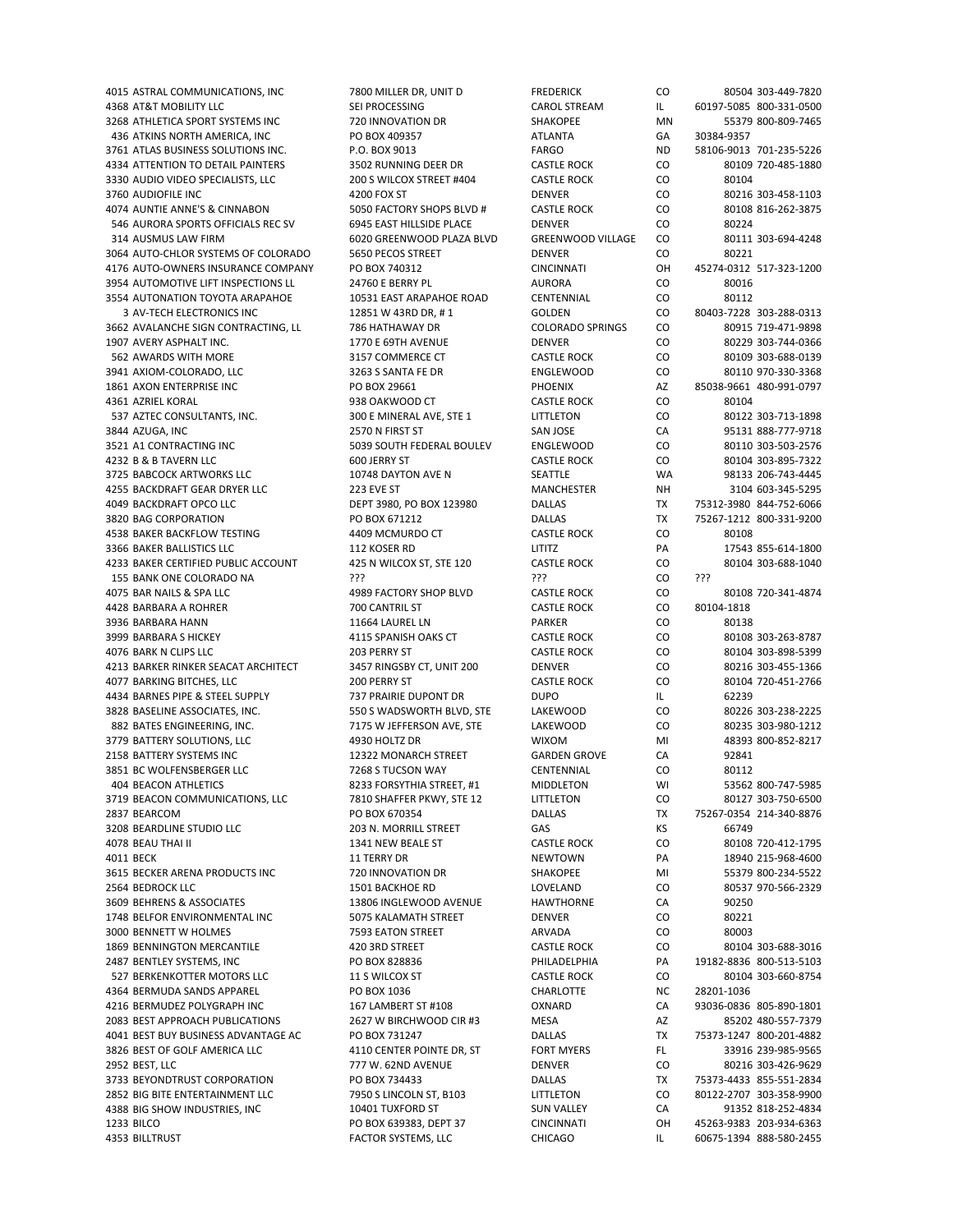4079 BIRDS & BELLES LLC 400 THIRD ST CASTLE ROCK CO 80104 720‐296‐2047 4492 BK FINE PO BOX 687 INDIAN HILLS CO 80454‐0687 303‐507‐5273 3751 BKD, LLP 1801 CALIFORNIA ST, STE 2 DENVER CO 80202‐2606 719‐471‐4290 2241 BLACK CLOVER ENTERPRISES, LLC 12059 S STATE ST, STE 40 DRAPER UT 84020 801‐716‐4477 104 BLACK HILLS ENERGY PO BOX 6001 RAPID CITY SD 57709‐6001 888‐890‐5554 4235 BLACK‐EYED PEA 3112 STARRY NIGHT LOOP CASTLE ROCK CO 80109 303‐476‐1646 4379 BLACKBERRY CORPORATION CYLANCE INC DALLAS TX 75312‐3995 2361 BLAZE CONE COMPANY, INC. 4629 SE 17TH AVE PORTLAND OR 97202 503‐234‐0800 3847 BLINDSHINE 4570 IRONTON ST DENVER CO 80239 303‐598‐1000 3102 BLINKS AND WINKS, LLC 1604 THATCH CIR CASTLE ROCK CO 80109 303‐913‐1113 3606 BLUE BOAT HOME LLC 728 WEST 6TH LOVELAND CO 80537 3801 BLUE CHIP JUNIPER, LLC 5750 DTC PKWY, STE 210 GREENWOOD VILLAGE CO 80111 3707 BLUE MIST SPIREA, LLC **ASSEMBLEMIST SPIREA, LLC** ASSEMBLEM ASSEMBLEM ASSEMBLEM ASSEMBLEM COM A SO237 3506 BLUE RAVEN ENTERTAINMENT 435 BYRAM KINGWOOD ROAD FRENCHTOWN NJ 8825 2600 BLUE ROCK ENTERPRISES, LLC 834‐F S PERRY ST, STE 335 CASTLE ROCK CO 80104 720‐389‐9410 1909 BLUE STAR POLICE SUPPLY, LLC 6485 E HAMPDEN AVE DENVER CO 80222 303‐759‐0623 4359 BLUE TEES ENTERPRISES, LLC 1990 N CALIFORNIA BLVD WALNUT CREEK CA 94596 707-200-1184 4080 BLUSH SKIN AND LASH, LLC 509 N WILCOX ST CASTLE ROCK CO 80104 303‐810‐3058 2434 BNSF RAILWAY COMPANY 3115 SOLUTIONS CENTER CHICAGO IL 60677‐3001 888‐703‐7727 17 BOB'S ELECTRIC MOTOR SERVICE, 21221 S BANNOCK ST DENVER CO 80223 303-744-3297 369 BOBCAT OF THE ROCKIES PO BOX 844216 DALLAS TX 75284‐4216 303‐615‐3140 3979 BODY FUEL SPORTS PERFORMANCE 327 CHERRY ST CASTLE ROCK CO 80104 303‐870‐7194 2473 BOHANNAN‐HUSTON, INC. 7500 JEFFERSON ST NE, COU ALBUQUERQUE NM 87109‐4335 505‐798‐7811 816 BOISE MOBILE EQUIPMENT INC 5656 W. MORRIS HILL ROAD BOISE THE STOS-1414 2175 BOKOSKI PRODUCTIONS 5244 ESSEX AVENUE CASTLE ROCK CO 80104 303‐325‐6257 4206 BOO‐RAY, LLC 900 DIVISION ST NASHVILLE TN 37203 3739 BOULDER VALLEY GIRLS SOFTBALL PO BOX 20192 BOULDER CO 80308 462 BOUND TREE MEDICAL LLC 23537 NETWORK PL CHICAGO IL 60673‐1235 800‐533‐0523 4236 BOYD CHIROPRACTIC CENTER 107 5TH ST, STE A CASTLE ROCK CO 80104 303-688-2000 4534 BRADY INDUSTRIES OF COLORADO L 7055 S. LINDELL RD LAS VEGAS NV 89118 4473 BRANDFOLDER, INC. DEPT CH 19390 PALATINE IL 60055‐9390 701 BREAKTHRU BEVERAGE COLORADO PO BOX 13306 BALTIMORE MD 21203 303‐371‐3421 4331 BRENNTAG PACIFIC, INC FILE # 2674 LOS ANGELES CA 90074‐2674 801‐627‐4540 4295 BRIANNA LENZ 895 S LINDSEY ST CASTLE ROCK CO 80104 4320 BRICCYS COFFEE 140 SWILCOX ST, STE CASTLE ROCK CO 80104 720‐583‐6708 431 BRIDGESTONE GOLF, INC PO BOX 747084 ATLANTA GA 30374-7084 770-787-7400 3678 BRIERLEY ASSOCIATES 990 S. BROADWAY DENVER CO 80209 303‐703‐1405 4284 BRIGHTSIDE DENTISTRY 1161 S PERRY ST, STE 100 CASTLE ROCK CO 80104 720‐998‐3482 4046 BRILLIANT OUTDOOR MEDIA, LLC 200 2ND AVE SOUTH #430 ST PETERSBURG FL 33701‐4313 303‐870‐7262 3915 BROADWAY PROPERTIES, LLC 3860 S JASON ST ENGLEWOOD CO 80110 2268 BROADWAY TOTAL POWER 4204 SOUTH BROADWAY BLVD ENGLEWOOD CO 80113 303‐789‐4339 216 BRODY CHEMICAL INC 6125 W DOUBLE EAGLE CIR SALT LAKE CITY UT 84118 801‐963‐2436 1011 BROWNS HILL ENGINEERING & CONT 8119 SHAFFER PKWY, UNIT C LITTLETON CO 80127 720-344-7771 4422 BRUCE E. BELL 6819 FIRE OPAL LN. CASTLE ROCK CO 80108 4539 BRUCE STEVENSON 3319 PARKER DR. GEORGETOWN TX 78628 2507 BRYAN CONSTRUCTION, INC 7025 CAMPUS DRIVE COLORADO SPRINGS CO 80920 3861 BSC SIGNS 7245 W 116TH PL BROOMFIELD CO 80020 720‐548‐1887 3833 BSN SPORTS, LLC PO BOX 841393 DALLAS TX 75284‐1393 800‐227‐7404 2038 BT CONSTRUCTION, INC 9885 EMPORIA ST HENDERSON CO 80640 303‐469‐0199 3640 BUBBLE BUMP SOCCER LLC 1114 NASSAU WAY FORT COLLINS CO 80525 3477 BUCKEYE CLEANING CENTERS PO BOX 840002 KANSAS CITY MO 64184‐0002 303‐321‐0280 3453 BUCKSTEIN, LLC 6 MACON CT AURORA CO 80010 3348 BUFFALO BRAND SEED LLC 4007 BUFFALO SECURITY 2510 BASELINE RD BOULDER CO 80305 303‐494‐0707 4237 BURLY BREWING COMPANY LLC 680 ATCHISON WAY #800 CASTLE ROCK CO 80109 303‐994‐0344 886 BURNS & MCDONNELL ENGINEERING P O BOX 411883 KANSAS CITY MO 64141-1883 816-823-6041 2808 BUTLER SNOW LLP PO BOX 6010 RIDGELAND MS 39158‐6010 601‐948‐5711 3749 BUXTON COMPANY **2651 S POLARIS DR** FORT WORTH TX 76137 888-228-9866 3649 C & L WATER SOLUTIONS, INC 12249 MEAD WAY LITTLETON CO 80125 303‐791‐2521 712 C.E.S. PO BOX 5267 GREENWOOD VILLAGE CO 80155 303‐790‐7370 3759 CALIFORNIA HWY PATROL FIELD SUPPORT SECTION SACRAMENTO CA 95811 916‐843‐3000 422 CALLAWAY GOLF PO BOX 9002 CARLSBAD CA 92018 800‐228‐2767 3883 CAM SERVICES 2525 W 64TH AVE DENVER CO 80221 303‐295‐2424 4287 CAMP BOW WOW 500 1ST ST CASTLE ROCK CO 80104 303‐814‐8108 935 CANFIELD DRILLING CO PO BOX 519 FT MORGAN CO 80701 970‐867‐2943 202 CANYON SYSTEMS, INC 420 CORPORATE CIR, STE H GOLDEN CO 80401 303‐987‐3838 4082 CAPITAVATE SALON & THE BARBERS 11 WILCOX ST CASTLE ROCK CO 80104 303‐501‐3020 1832 CAPMO‐CO ASSOC PLUMBING/MECH O PO BOX 17286 GOLDEN CO 80402 303‐538‐7259 4197 CAPTION CONSULTING, INC. 1567 N GATEWOOD AVE PALATINE IL 60067 312‐725‐3586 3816 CAREPOINT PC **ATTN: STACEY OMAN, CONTRO** GREENWOOD VILLAGE CO 80111 303-599-3056

4833 FRONT ST UNIT B#309

3389 BIRD'S EYE VIEW DRONE SERVICES PO BOX 2222 CASTLE ROCK CO 80104 720‐220‐4380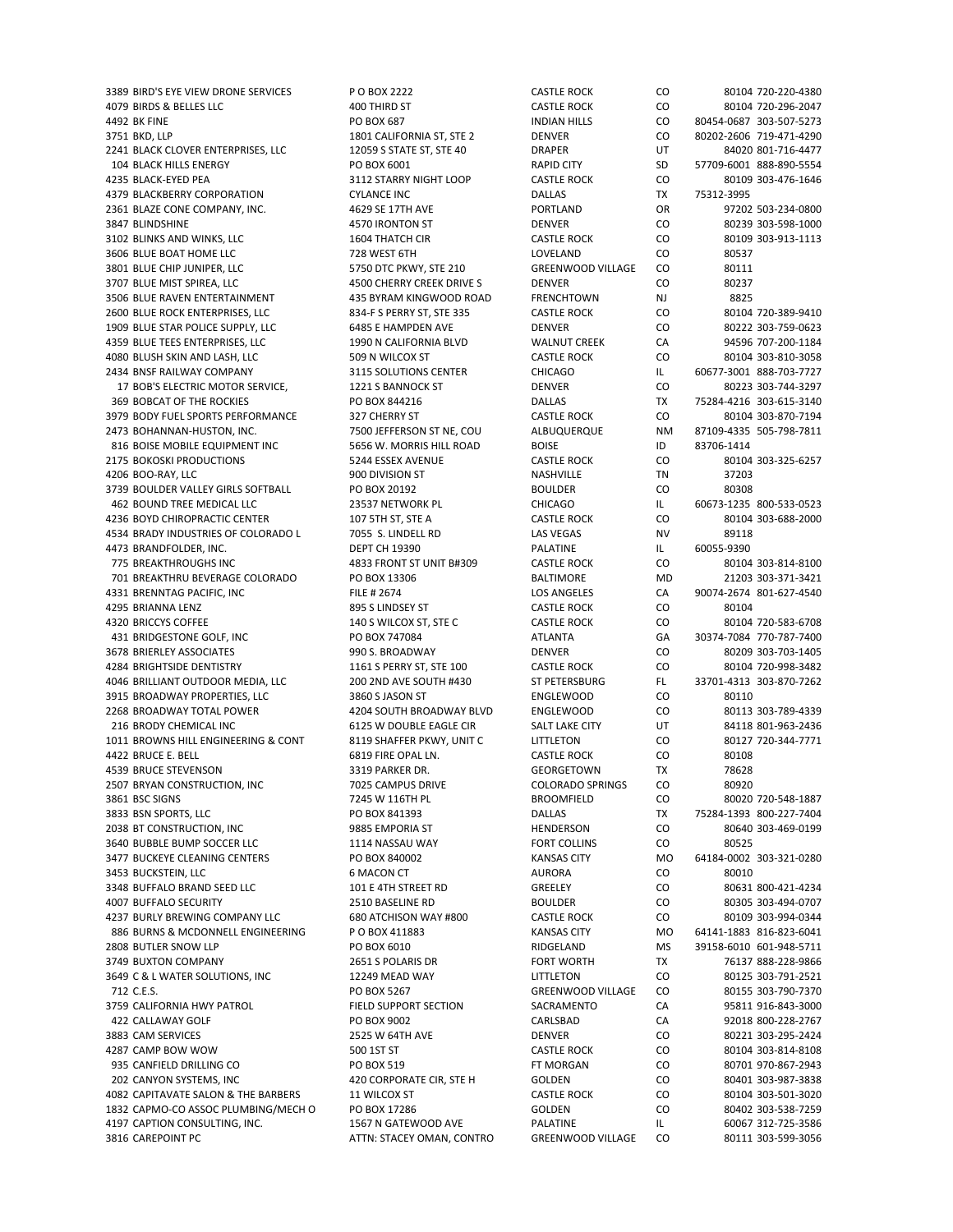| 4285 CARLA'S BARBERSHOP LLC                                | 314 WILCOX ST, STE 201             | <b>CASTLE ROCK</b>              | CO        | 80104 720-902-0520                            |
|------------------------------------------------------------|------------------------------------|---------------------------------|-----------|-----------------------------------------------|
| 4286 CARLOS MIGUEL'S OF CASTLE ROCK                        | 3982 WEST LIMELIGHT AVE            | <b>CASTLE ROCK</b>              | CO        | 80109 303-520-6394                            |
| 3885 CAROLINE Q. TURPEN                                    | 7745 UNIVERSAL CT                  | <b>CASTLE ROCK</b>              | CO        | 80108 720-999-7837                            |
| 3837 CARPET WORLD OF COLORADO SPRIN                        |                                    |                                 |           |                                               |
|                                                            | 5931 CONSTITUTION AVE              | <b>COLORADO SPRINGS</b>         | CO        | 80915 719-531-0402                            |
| 4336 CARRIE SIMPSON                                        | 930 N TABOR CT                     | <b>CASTLE ROCK</b>              | CO        | 80104 303-688-5126                            |
| 3227 CARRIER WEST                                          | PO BOX 847889                      | <b>DALLAS</b>                   | TX        | 75284-7889 303-825-4328                       |
| 682 CARTEGRAPH SYSTEMS LLC                                 | 3600 DIGITAL DR                    | <b>DUBUQUE</b>                  | IA        | 52003 563-556-8120                            |
|                                                            |                                    |                                 |           |                                               |
| 2397 CARUS LLC                                             | PO BOX 734574                      | <b>CHICAGO</b>                  | IL        | 60673-4574 800-435-6856                       |
| 2315 CASCO INDUSTRIES, INC                                 | PO BOX 8007                        | <b>SHREVEPORT</b>               | LA        | 71148-8007 318-865-5107                       |
| 4016 CASINO PARTY USA                                      | 2305 S SYRACUSE WAY #5             | <b>DENVER</b>                   | CO        | 80231 303-280-3096                            |
|                                                            | 7437 VILLAGE SQUARE DR, S          |                                 |           |                                               |
| 2834 CASTLE PINES CONNECTION, LLC                          |                                    | <b>CASTLE PINES</b>             | CO        | 80108 303-785-6520                            |
| 4083 CASTLE PINES MOTEL                                    | 807 WILCOX ST                      | <b>CASTLE ROCK</b>              | CO        | 80104 303-688-8053                            |
| 2926 CASTLE ROCK ADVENTIST HOSPITAL                        | MARY LOU CONNER/ACCTG/MAS          | <b>DENVER</b>                   | CO        | 80210 303-715-7148                            |
| 4367 CASTLE ROCK ARTIST COOPERATIVE                        | C/O PAUL PRICE                     | <b>CASTLE ROCK</b>              | CO        | 80108                                         |
|                                                            |                                    |                                 |           |                                               |
| 347 CASTLE ROCK BAND                                       | PO BOX 1632                        | <b>CASTLE ROCK</b>              | CO        | 80104                                         |
| 30 CASTLE ROCK CHAMBER OF COMMERC                          | 420 JERRY ST                       | <b>CASTLE ROCK</b>              | CO        | 80104 303-688-4597                            |
| 2265 CASTLE ROCK CHORALE                                   | 1163 FREEDOM WAY                   | <b>CASTLE ROCK</b>              | CO        | 80109 916-276-5066                            |
| 1308 CASTLE ROCK DDA                                       |                                    | <b>CASTLE ROCK</b>              | CO        | 80104 303-951-8853                            |
|                                                            | 18 S WILCOX ST, STE 202            |                                 |           |                                               |
| 351 CASTLE ROCK DEVELOPMENT COMPAN                         | 3033 E 1ST AVE, STE 305            | <b>DENVER</b>                   | CO        | 80206 303-394-5529                            |
| 556 CASTLE ROCK DMA                                        | 18 S WILCOX ST, STE 202            | <b>CASTLE ROCK</b>              | CO        | 80104 303-951-8853                            |
| <b>4084 CASTLE ROCK DONUTS</b>                             | 300 W ALLEN ST                     | <b>CASTLE ROCK</b>              | CO        | 80108 303-663-3817                            |
|                                                            |                                    |                                 |           |                                               |
| 24 CASTLE ROCK ECONOMIC DEV COUNC                          | 18 S WILCOX ST, STE 202            | <b>CASTLE ROCK</b>              | CO        | 80104 303-688-7488                            |
| 4248 CASTLE ROCK FAMILY ACUPUNCTURE                        | 1 OAKWOOD PLAZA, STE 106           | <b>CASTLE ROCK</b>              | CO        | 80104 720-201-8063                            |
| 265 CASTLE ROCK FAMILY PHYSICIANS                          | 3464 SOUTH WILLOW STREET           | <b>DENVER</b>                   | CO        | 80231 303-688-8989                            |
| 786 CASTLE ROCK FIRE & RESCUE                              | 300 PERRY ST                       | <b>CASTLE ROCK</b>              | CO        | 80104 303-424-4655                            |
|                                                            |                                    |                                 |           |                                               |
| 2911 CASTLE ROCK HI, LLC DBA HOLIDA                        | 610 GENOA WAY                      | <b>CASTLE ROCK</b>              | CO        | 80109 303-885-0260                            |
| 161 CASTLE ROCK HISTORICAL SOC INC                         | PO BOX 1572                        | <b>CASTLE ROCK</b>              | CO        | 80104 303-814-3164                            |
| 4085 CASTLE ROCK HOME & GARDEN                             | 807 WILCOX ST                      | <b>CASTLE ROCK</b>              | CO        | 80104 303-688-1207                            |
| 4086 CASTLE ROCK MARTIAL ARTS                              | 774 SOUTH PERRY ST                 | <b>CASTLE ROCK</b>              | CO        | 80104 303-688-5051                            |
|                                                            |                                    |                                 |           |                                               |
| 3074 CASTLE ROCK MICROWAVE                                 | 520 TOPEKA WAY, UNIT 2             | <b>CASTLE ROCK</b>              | CO        | 80109 303-829-8838                            |
| 1131 CASTLE ROCK MUSIC                                     | 429 WILCOX ST                      | <b>CASTLE ROCK</b>              | CO        | 80104 303-688-0300                            |
| 928 CASTLE ROCK ORCHESTRA                                  | 6574 S BROADWAY, STE 200           | LITTLETON                       | CO        | 80121 303-797-6995                            |
| 2812 CASTLE ROCK PARKS&TRAILS FOUND                        | PO BOX 724                         | <b>CASTLE ROCK</b>              | CO        | 80104                                         |
|                                                            |                                    |                                 |           |                                               |
| 4463 CASTLE ROCK POLICE EXPLORERS                          | 100 PERRY ST                       | <b>CASTLE ROCK</b>              | CO        | 80104-2486                                    |
| 179 CASTLE ROCK SENIOR ACTIVITY CE                         | 2323 N WOODLANDS BLVD              | <b>CASTLE ROCK</b>              | CO        | 80104 303-688-9498                            |
| 1746 CASTLE ROCK SHOPPES, LLC                              | 3501 SW FAIRLAWN RD, SUIT          | <b>TOPEKA</b>                   | KS        | 66614                                         |
| 4294 CASTLE ROCK TATTOO & LASER REM                        | 518 WILCOX ST                      | <b>CASTLE ROCK</b>              | CO        | 80104 720-361-2723                            |
|                                                            |                                    |                                 |           |                                               |
| 4497 CASTLE ROCK TITLE CO, LLC                             | 402 N WILCOX ST, STE 110           | <b>CASTLE ROCK</b>              | CO        | 80104 303-688-9015                            |
| 33 CASTLE ROCK WINNELSON CO                                | 1758 N PARK ST, UNIT A             | <b>CASTLE ROCK</b>              | CO        | 80109 303-688-3373                            |
| 3875 CASTLE ROCK ZIP LINE TOURS                            | 1375 W PLUM CREEK PKWY             | <b>CASTLE ROCK</b>              | CO        | 80109 720-733-9477                            |
| 4087 CASTLE ROCKS AND JEWELRY                              | 3990 LIMELIGHT AVE                 | <b>CASTLE ROCK</b>              | CO        | 80109 720-379-5179                            |
|                                                            |                                    |                                 |           |                                               |
| 4416 CASTLE VIEW BAND BOOSTERS                             | PO BOX 1538                        | <b>CASTLE ROCK</b>              | CO        | 80104 720-217-3095                            |
| 4373 CASTLE VIEW GRIDIRON CLUB                             | C/O ERIC PLUMMER                   | <b>CASTLE ROCK</b>              | CO        | 80104                                         |
| 1343 CASTLE VIEW HIGH SCHOOL                               | 5254 N MEADOWS BLVD                | <b>CASTLE ROCK</b>              | CO        | 80109                                         |
| 364 CASTLEWOOD RANCH METRO DIST                            | 141 UNION BLVD, STE 150            | <b>LAKEWOOD</b>                 | CO        | 80228-1898 303-987-0835                       |
|                                                            |                                    |                                 |           |                                               |
| 3651 CATAPULT SYSTEMS, LLC                                 | 1221 S MOPAC EXPY, STE 35          | <b>AUSTIN</b>                   | TX        | 78746 512-328-8181                            |
| 4200 CBT NUGGETS, LLC                                      | <b>1550 VALLEY RIVER DRIVE</b>     | <b>EUGENE</b>                   | <b>OR</b> | 97401                                         |
| 1622 CCCMA - CO CITY & CNTY MGMNT A                        | PO BOX 1436                        | GOLDEN                          | CO        | 80402 303-918-6771                            |
|                                                            | 15041 COLLECTIONS CENTER           | <b>CHICAGO</b>                  | IL.       |                                               |
| 26 CDM SMITH INC.                                          |                                    |                                 |           | 60693 303-383-2300                            |
| 3854 CDW GOVERNMENT                                        | 75 REMITTANCE DR, STE 151          | <b>CHICAGO</b>                  | IL        | 60675-1515 312-547-2757                       |
| 504 CDW GOVERNMENT INC                                     | 75 REMITTANCE DR # 1515            | <b>CHICAGO</b>                  | IL.       | 60675 800-594-4239                            |
| 3802 CEI                                                   | 2027 W COLFAX AVE                  | <b>DENVER</b>                   | CO        | 80204 303-562-2000                            |
| 3877 CELEBRITY ENTERPRISES, INC.                           | C/O OLIVIA KIRKLEY                 | <b>TIJERAS</b>                  | NΜ        | 87059 505-363-3893                            |
| 3849 CEM SALES & SERVICE                                   | 3820 S FEDERAL BLVD                | SHERIDAN                        | CO        | 80110 303-762-9470                            |
|                                                            |                                    |                                 |           |                                               |
| 454 CENTENNIAL FIRE & SAFETY EQUIP                         | PO BOX 221630                      | <b>DENVER</b>                   | CO        | 80222 303-426-5970                            |
| 243 CENTRAL STATES HOSE, INC.                              | 5199 E 48TH AVENUE                 | <b>DENVER</b>                   | CO        | 80216 303-321-2661                            |
| 1304 CENTURYLINK                                           | PO BOX 91155                       | SEATTLE                         | WA        | 98111-9255                                    |
| 3237 CERTAPRO PAINTERS                                     | 1220 OLIVE ST                      | DENVER                          | CO        | 80220 303-688-2224                            |
|                                                            |                                    |                                 |           |                                               |
| 3257 CERTIF-A-GIFT COMPANY                                 | PO BOX 1998                        | <b>ARLINGTON HEIGHTS</b>        | IL.       | 60006-1998 800-323-6849                       |
| 3778 CERTIFIED BUSINESS SERVICES, I                        | 6920 S JORDAN RD, #K               | CENTENNIAL                      | CO        | 80112 877-825-8782                            |
| 710 CERTIFIED LABORATORIES                                 | 23261 NETWORK PL                   | <b>CHICAGO</b>                  | IL.       | 60673-1232                                    |
| 3515 CFM COMPANY                                           | 1440 SOUTH LIPAN STREET            | <b>DENVER</b>                   | CO        | 80223                                         |
|                                                            |                                    |                                 |           |                                               |
| 3803 CHAMPION FENCE                                        | 5760 W 60TH AVE                    | ARVADA                          | CO        | 80003 303-467-1910                            |
| 4088 CHANDLER HAIR COMPANY                                 | 1263 PARK ST                       | <b>CASTLE ROCK</b>              | CO        | 80109 303-660-0947                            |
| 151 CHARLES D JONES & CO INC                               | <b>COLORADO RECEIVABLES</b>        | <b>CAROL STREAM</b>             | IL.       | 60197-7412 303-623-7747                       |
| 4180 CHARLOTTE ZINK                                        | <b>PO BOX 33</b>                   | <b>BERTHOUD</b>                 | CO        | 80513                                         |
| 3046 CHATFIELD RESERVOIR MITIGATION                        | 8156 S WADSWORTH BLVD, UN          | LITTLETON                       | CO        | 80128 855-387-4660                            |
|                                                            |                                    |                                 |           |                                               |
| 34 CHATFIELD WATERSHED AUTHORITY                           |                                    |                                 |           |                                               |
|                                                            | TWS FINANCIAL C/O MR. SNA          | LITTLETON                       | CO        | 80128                                         |
| 2662 CHATO'S CONCRETE, LLC                                 | 8326 QUIVAS WAY                    | <b>DENVER</b>                   | CO        | 80221                                         |
| 3053 CHAVEZ CONSTRUCTION, INC.                             | 3911 NORWOOD DR, UNIT C            | LITTLETON                       | CO        | 80125 303-979-3757                            |
|                                                            |                                    |                                 |           |                                               |
| 4376 CHELSEA DESIGN LLC<br>2538 CHEMTRADE CHEMICALS US LLC | C/O CHELSEA OGLESBY<br>DEPT 771807 | <b>DENVER</b><br><b>DETROIT</b> | CO<br>MI  | 80231 720-308-1521<br>48277-1807 416-496-4148 |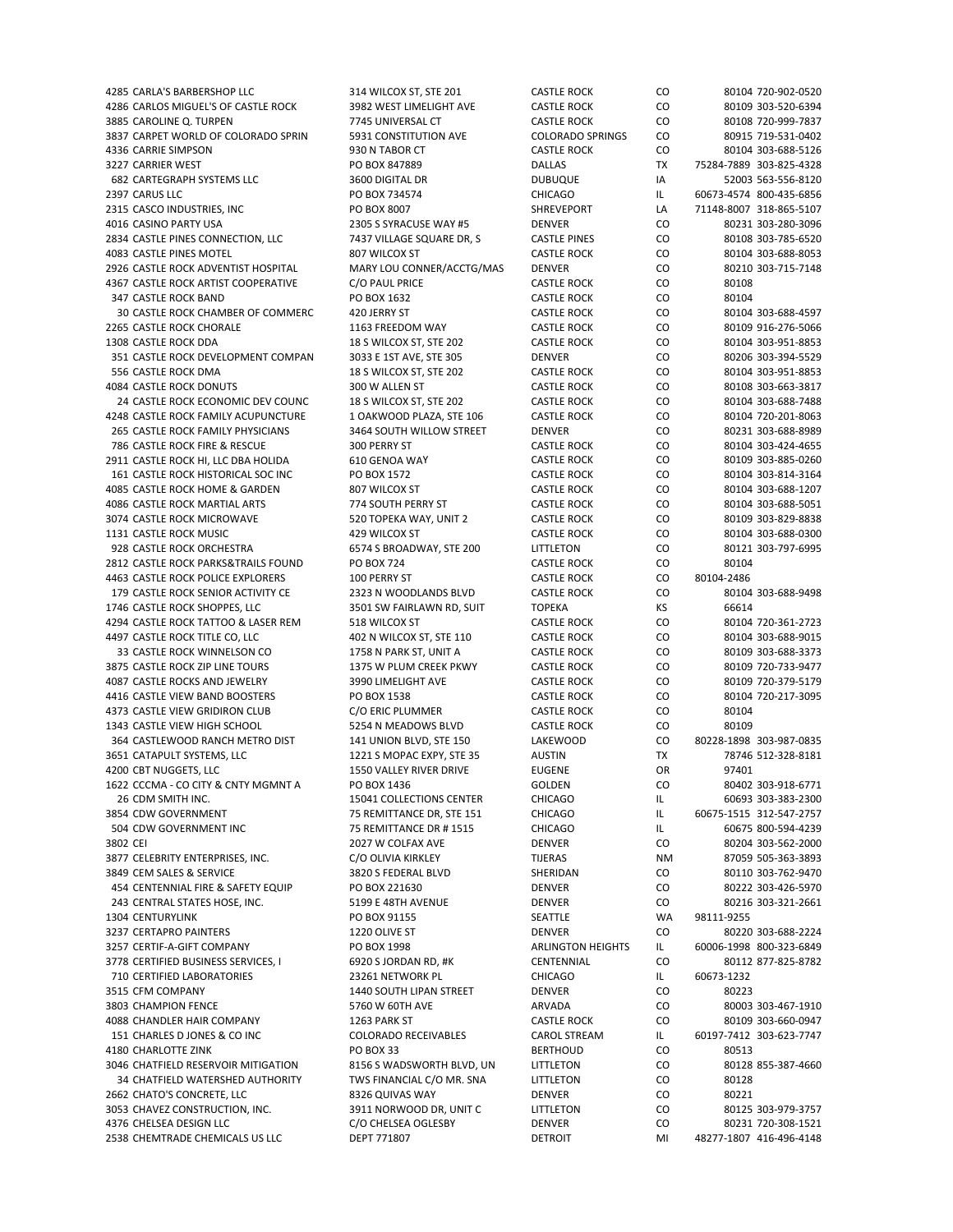35 CHERRY CREEK BASIN WATER AUTHO 8390 E CRESCENT PKWY #300 GREENWOOD VILLAGE CO 80111 4399 CHERRY CREEK PROJECT WATER AUT 188 INVERNESS DRIVE WEST, ENGLEWOOD CO 80112 3953 CHERRY CREEK STEWARDSHIP PARTN 415 S HIGH ST DENVER CO 80209 303‐345‐1675 2159 CHERWELL SOFTWARE, LLC PO BOX 912982 DENVER CO 80291‐2982 719‐386‐7000 424 CHILDREN'S HOSPITAL COLORADO SAFE KIDS DENVER METRO AURORA CO 80045 720‐777‐4807 4089 CHILE THE KID 373 HILLSIDE DR CASTLE ROCK CO 80104 303‐884‐5001 1694 CHINA CAT SUNFLOWER, LLC 2616 EUDORA ST. DENVER CO 80207 303‐322‐4034 4090 CHOWDOWNTOWN LLC 322 WILCOX ST CASTLE ROCK CO 80104 720‐733‐7827 473 CHRISTOPHER L TUCKER 18 PALM SPRINGS WAY SIMPSONVILLE SC 29681 720-297-5151 1583 CHURCHICH RECREATION, LLC PO BOX 1174 NIWOT CO 80544 303‐530‐4414 20 CH2M HILL ENGINEERS, INC PO BOX 201869 DALLAS TX 75320‐1869 208‐383‐6358 3903 CINDI DIECK **13360 PINERY DR** COLORADO SPRINGS CO 80908 450 CINDY A WELCH 834 F S. PERRY ST #405 CASTLE ROCK CO 80104 720-785-0676 3295 CINEMA SHOT 7344 S ALTON WAY STE 8‐D CENTENNIAL CO 80112 410 CINTAS CORPORATION PO BOX 631025 CINCINNATI OH 45263‐1025 303‐463‐3210 4092 CIOMIT, INC 651 TOPEKA WAY CASTLE ROCK CO 80109 303‐663‐4084 3677 CIRCUL‐AIR CORP 2720 DUNDEE RD NORTHBROOK IL 60062 847‐480‐9600 21 CIRSA PO BOX 910543 DENVER CO 80291‐0543 303‐757‐5475 22 CIRSA WC PO BOX 910543 DENVER CO 80291‐0543 303‐757‐5475 4524 CITY OF BOULDER 1777 BROADWAY BOULDER CO 80302 4455 CITY OF BRIGHTON 500 S. 4TH AVE. BRIGHTON CO 80601 2023 CITY OF FORT COLLINS 222 LAPORTE AVE FORT COLLINS CO 80522‐0580 970‐221‐6700 474 CIVIC RESULTS PO BOX 200276 DENVER CO 80220 1488 CIVICPLUS PO BOX 1572 MANHATTAN KS 66505 888‐228‐2233 er 113 CIVITAS, LLC 600 SALTY ALLEY MT PLEASANT SC 29464 843-573-7825 3604 CLEAN DESIGNS INC 2800 SOUTH OAK STREET LAKEWOOD CO 80227 1252 CLEAN HARBORS ENVIRONMENTAL SV PO BOX 734867 DALLAS TX 75373‐4867 303‐371‐1100 858 CLERK OF COURT **4000 JUSTICE WAY** CASTLE ROCK CO 80109 2835 CLERK OF THE KANSAS SUPREME CO PO BOX 159 SHAWNEE SHAWNEE KS 66201-0159 2366 CLEVELAND GOLF/SRIXON DEPT 3355 DALLAS TX 75312‐3355 800‐999‐6263 3013 CLIVUS MULTRUM, INC 15 UNION ST, STE 412 LAWRENCE MA 1840 800‐425‐4887 3282 CLOTHES TO KIDS OF DENVER, INC PO BOX 100874 DENVER DENVER CO 80250 720‐379‐4630<br>2771 CLUB FORMS INC 27104 800‐342‐5536 2020 2710 100C BISHOP ST NUNISTON‐SALEM NC 27104 800‐342‐5536 2771 CLUB FORMS INC 1000 ALCOMODISHOP ST WINSTON‐SALEM NC 27104 800‐342‐5536 4464 CLUB PROPHET SYSTEMS 701 RUSSELLTON RD CHESWICK PA 15024 800‐793‐1872 4389 CLUBPROCURE 3954 COLLECTIONS CENTER D CHICAGO IL 60693-0039 800-363-5480 812 CMJA PO BOX 1877 VAIL CO 81658 970‐479‐2132 1839 CO DEPT LABOR/EMP‐DIV OF OIL/S CDLE‐FINANCE OFFICE‐BOILE DENVER CO 80201‐0628 303‐318‐8484 3311 CO DEPT OF AGRICULTURE-LAB SER DIVISION OF LAB SERVICES BROOMFIELD CO 80021 303-869-9222 321 CO DEPT OF HUMAN SERVICES ATTN: TRAILS BIU DENVER DENVER CO 80203-1714 303-866-5958 39 CO DEPT OF PUBLIC HEALTH & ENV 4300 CHERRY CREEK DR SOUT DENVER CO 80246‐1530 303‐692‐3616 40 CO DEPT OF REVENUE 1375 SHERMAN ST DENVER CO 80261‐0013 1174 CO DEPT OF REVENUE/LIQUOR ENFO ATTN: LENORE SMUTKA‐SUSMA DENVER CO 80217‐3350 378 CO DEPT OF TRANSPORTATION ACCOUNTS RECEIVABLE DENVER CO 80204 303‐757‐9555 1370 CO DISTRICT ATTORNEY'S COUNCIL 3600 S YOSEMITE ST, STE 2 DENVER CO 80237 303-830-9115 148 CO FIRE TRAINING OFFICERS ASSO PO BOX 460940 AURORA CO 80046 303‐966‐7464 3645 COACHING SYSTEMS, LLC PO BOX 760 PARKER CO 80134‐0760 303‐248‐3858 4288 COAST2COAST 2805 MASTERS LN CASTLE ROCK CO 80104 714‐381‐9199 3667 COATINGS, INC. 5903 LAMAR ST ARVADA CO 80003 3566 COAXSHER INC PO BOX 2131 WENATCHEE WA 98807 4228 COBALT AMERICAS 834F S PERRY ST, STE 335 CASTLE ROCK CO 80104 1964 COBRA GOLF INCORPORATED PO BOX 74008948 CHICAGO IL 60674‐8948 760‐710‐3436 3504 CODE‐4 COUNSELING 9362 TEDDY LN #106 LONE TREE CO 80124 303‐517‐1516 939 COGENT INC DBA WATER TECHNOLOG PO BOX 411832 KANSAS CITY MO 64141-1832 816-221-0650 3594 COIT CLEANING AND RESTORATION 2550 SOUTH TEJON STREET ENGLEWOOD CO 80110 3981 COLLINS ENGINEERS, INC. 123 N WACKER DR, STE 900 CHICAGO IL 60606 312‐704‐9300 2769 COLO FIREFIGHTER HEART & CANCE C/O MCGRIFF INSURANCE SER PORTLAND OR 97207‐1539 844‐769‐6650 4249 COLO NATURAL MEDICINE & ACUPUN 19 WILCOX ST CASTLE ROCK CO 80104 303‐688‐6698 159 COLONIAL SUPPLEMENTAL INSURANC PO BOX 1365 COLUMBIA SC 29202‐1365 303‐660‐1357 994 COLORADO ADVANCED LIFE SUPPORT 10465 MELODY DR #101 NORTHGLENN CO 80234 303-255-2705 2494 COLORADO ADVERTISING PRODUCTS 7254 S. HARRISON WAY CENTENNIAL CO 80122 303‐437‐0135 4340 COLORADO AERIAL PHOTO SERVICE 2757 W. 2ND AVE. DENVER CO 80219 3249 COLORADO ANALYTICAL LAB PO BOX 507 BRIGHTON CO 80601 303‐659‐2313 3843 COLORADO ASPHALT SERVICES, INC 3700 E 56TH AVE COMMERCE CITY CO 80022 303‐292‐3434 362 COLORADO ASSOC OF PERMIT TECHS PO BOX 18066 GOLDEN CO 80402 303‐271‐8287 1479 COLORADO AVIDGOLFER 6143 S. WILLOW DRIVE, #40 GREENWOOD VILLAGE CO 80111 720‐493‐1729 2582 COLORADO BARRICADE CO 2295 SOUTH LIPAN STREET DENVER CO 80223 303‐922‐7815 4245 COLORADO BEVERAGE TEAM 1800 WAZEE ST, STE 300 DENVER CO 80202 720‐276‐3493 276 COLORADO BUREAU OF INVESTIGATI 690 KIPLING ST, STE. 300 LAKEWOOD CO 80215 4470 COLORADO CARPET CENTER 7081 E 56TH AVE, UNIT B COMMERCE CITY CO 80022 720-322-0200 3319 COLORADO COMMERCIAL REFRIGERAT 12449 MEAD WAY LITTLETON CO 80125 303-791-7878<br>12815 COLORADO COMMERCIAL ROOFING IN 4200 N. WEBER ST. #100719 COLORADO SPRINGS CO 80907 719-466-3441 2815 COLORADO COMMERCIAL ROOFING IN 4200 N. WEBER ST. #100719 COLORADO SPRINGS CO 80907 719‐466‐3441

13927 COLLECTIONS CENTER CHICAGO IL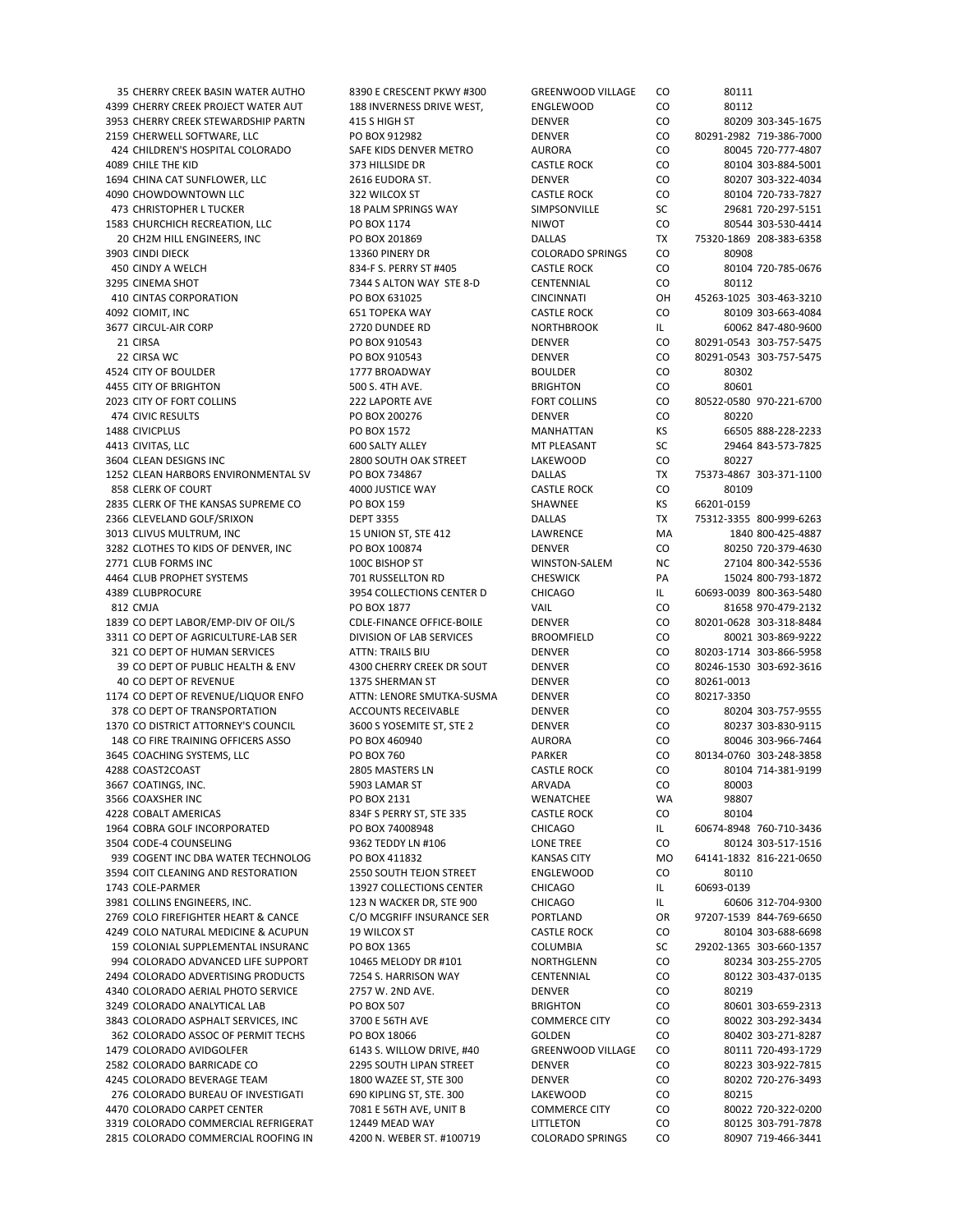2288 COLORADO COMMUNICATIONS & UTIL 303 S. BROADWAY STE 200 # DENVER CO 80209 303 2073 COLORADO COMMUNITY MEDIA  $750$  W HAMPDEN AVENUE ENGLEWOOD CO 4091 COLORADO CORK AND KEG LLC 971 PARK ST CASTLE ROCK CO 8010 80461 CO 3576 COLORADO DAMAGE APPRAISERS 2304 SOUTH LUPINE LAKEWOOD CO 653 COLORADO DEPT OF HUMAN SERVICE 1575 SHERMAN STREET FIRS DENVER CO 41 COLORADO DIVISION OF FIRE SAFE 690 KIPLING ST, STE 2000 DENVER CO 3607 COLORADO DOORWAYS INC 5151 BANNOCK STREET BENVER DENVER CO 1328 COLORADO FIRECAMP INC 9008 COUNTY ROAD 240 SALIDA SALIDA CO 250 COLORADO GOLF & TURF 11757 S WADSWORTH BLVD LITTLETON CO 412 COLORADO GOLF ASSOCIATION 5990 GREENWOOD PL BLVD #1 GREENWOOD VILLAGE CO 3587 COLORADO LAW ENFORCEMENT MEMOR 554 JURASSIC COURT FRUITA CO 81521 1534 COLORADO LIGHTING INC 1831 EAST 73RD AVENUE DENVER CO 80229 1405 COLORADO MOISTURE CONTROL INC 4950 E 56TH AVE COMMERCE CITY CO 651 COLORADO MUNICIPAL CLERKS ASSO PO BOX 350301 WESTMINSTER CO 1255 COLORADO MUNICIPAL JUDGES ASSO PO BOX 1877 VAIL VAIL VAIL CO 42 COLORADO MUNICIPAL LEAGUE 1144 SHERMAN ST BENVER DENVER CO 1924 COLORADO PARKS & RECREATION AS PO BOX 1037 WHEAT RIDGE CO 1840 COLORADO PUMP SERVICE & SUPPLY PO BOX 1443 CASTLE ROCK CO 149 COLORADO RURAL WATER ASSN 176 WEST PALMER LAKE DRIV PUEBLO WEST CO 2002 COLORADO SPECIALTIES INC 9305 NORTHFIELD BLVD DENVER CO 80238 303‐595‐9627 3868 COLORADO SPRINGS COMMUNICATION 1330 BAYLOR DR COLORADO SPRINGS CO 1589 COLORADO SPRINGS POLICE DEPT ATTN: CITY FINANCE ACCTS COLORADO SPRINGS CO 920 COLORADO SPRINGS UTILITIES PO BOX 1103 MC 929 COLORADO SPRINGS CO 3717 COLORADO STATE ARCHIVES ATTN: RESEARCH DESK DENVER DENVER CO 2287 COLORADO STATE FIRE CHIEFS 2205 W 136TH AVE. STE 106 BROOMFIELD CO 285 COLORADO STATE TREASURER PO BOX 46541 DENVER DENVER CO 1010 COLORADO STATE UNIVERSITY 2002 CAMPUS DELIVERY FT. COLLINS CO 1354 COLORADO STORMWATER COUNCIL PO BOX 20.000, DEPT 5013 GRAND JUNCTION CO 3143 COLORADO TEEN COURT ASSOCIATIO 13133 E ARAPAHOE RD CENTENNIAL CO 2445 COLORADO TRAILERS, INC 2002 BROOKSIDE CIRCLE CASTLE ROCK CO 80104 30345 1740 COLORADO WATER CONGRESS PO BOX 181398 DENVER DENVER CO 2919 COLORADO WATER CONSERVATION BO ATTN: DIRECTOR DENVER DENVER CO 3621 COLORADO WATER SYSTEMS CORP 2001 E 58TH AVE DENVER DENVER CO 3700 COLORADO‐NAFTO 261 W. DAVIES AVE N LITTLETON CO 3805 COLORADOLIFT EQUIPMENT INC. 10440 W BRADFORD RD, STE LITTLETON CO 4478 COLUMBIA CASCADE COMPANY PO BOX 1039 CAMAS CAMAS WA 170 COLUMBINE KITCHEN & BATH 309 THIRD STREET CASTLE ROCK CO 3538 COLUMBINE WINDOW TINT, LLC PO BOX 702 MORRISON CO 4263 COMENGAGE, LLC 144 RAILROAD AVE, STE 222 EDMONDS WA 4290 COMFORT SUITES 4755 CASTLETON WAY CASTLE ROCK CO 80109 720‐301‐8082 4159 COMING HOME CORP 4893 S TOWER WAY AURORA CO 2533 COMMERCIAL FENCE & IRON WORKS 10270 S PROGRESS WAY #B PARKER CO 80134 3036 2639 COMMERCIAL FITNESS SOLUTIONS 12386 N DUMONT WAY #100 LITTLETON CO 3435 COMMUNICATION INFRASTRUCTURE C 3903 S CONGRESS AVE AUSTIN AUSTROVERSE 2256 COMPASS MINERALS AMERICA PO BOX 277043 ATLANTA 30384 ATLANTA 3256 1136 COMPASSCOM SOFTWARE CORP 7074 S REVERE PKWY CENTENNIAL CO 3926 COMPASSDRONE 7900 E UNION AVE, STE 550 DENVER CO 80237 303‐999‐3078 4469 COMPASSION CANINES LLC C/O ZACHARY ZIEGLER MIDDLETOWN MD 1651 COMPONENT SPECIALTIES INC 3202 NOME STREET AURORA CO 2070 COMPRESSION LEASING SERVICES I PO BOX 1629 CASPER CASPER 3659 COMTUITY **A833 FRONT ST, UNIT B-210** CASTLE ROCK CO 80104 CASTLE ROCK 507 CONCENTRA MEDICAL CENTERS PO BOX 9008 BROOMFIELD CO 1954 CONCRETE LIFT & STABILIZATION 1480 EAGLEVIEW PL BRIE ERIE ERIE CO 3232 CONCRETE STABILIZATION TECHNOL 8500 E WARREN AVE DENVER DENVER CO 2310 CONFLUENCE BUILDERS, LLC 430 INDIANA ST, SUITE 200 3810 CONFLUENCE BUILDERS, LLC 430 INDIANA ST, SUITE 200 GOLDEN GOLDEN CO 3963 CONNECT SOLUTIONS GROUP, LLC PO BOX 11248 DENVER DENVER CO 1103 CONNECTION RESTAURANT GROUP LL 3 WILCOX ST CASTLE ROCK CO 3974 CONNIE RUDD PHOTOGRAPHY LLC 4051 OLD OAKS ST CASTLE ROCK CO 1719 CONSERVE-A-WATT LIGHTING, INC PO BOX 40279 DENVER DENVER CO 3038 CONSOLIDATED ELECTRICAL DISTRI PO BOX 913120 DENVER DENVER CO 4186 CONSOR ENGINEERS, LLC 15310 PARK ROW HOUSTON TX 4506 CONSTRUCTION DIMENSIONS, LLC 1245 ROCK CREEK CIR LAFAYETTE CO 80026 303‐926‐4164 4093 COOKIES AND CREMA, LLC 4284 TRAIL BOSS DR CASTLE ROCK CO 560 COORS DISTRIBUTING COMPANY 5400 PECOS ST STONER DENVER CO 4034 COPRO EFP PO BOX 1444 PO BOX 1444 EASTLAKE CO 80614 303-219-6013 1238 CORE & MAIN LP **PO BOX 28330** ST. LOUIS MC 3230 CORE CONSULTANTS INC 3473 S BROADWAY ENGLEWOOD CO 80113 303‐703‐4444 80 CORE ELECTRIC COOPERATIVE **P.O. BOX 6437** CAROL STREAM IL 815 CORE ELECTRIC COOPERATIVE 5496 N US HWY 85 SEDALIA SEDALIA CO 3565 CORPORATE IMAGES, INC 1020 WEST 1ST AVENUE DENVER CO 80223 4190 CORUS360 PO BOX 117019 ATLANTA GA 30368‐7019 770‐300‐4700 3636 CORVUS ENVIRONMENTAL CONSULTIN 6419 S MARION PL CENTENNIAL CO 80121 2012

|   |            | 80209 303-538-7279                            |  |              |
|---|------------|-----------------------------------------------|--|--------------|
|   |            | 80110                                         |  |              |
|   |            | 80109 303-660-2399<br>80028                   |  |              |
|   |            | 80203-1714 303-866-4614                       |  |              |
|   |            | 80215 303-239-4600                            |  |              |
|   | 80216-1846 |                                               |  |              |
|   |            | 81201 719-539-9329                            |  |              |
|   |            | 80125 303-761-3332                            |  |              |
|   |            | 80111 303-366-4653                            |  |              |
|   |            | 81521                                         |  |              |
|   |            | 80229                                         |  |              |
|   |            | 80022 303-447-9400<br>80035 720-339-5845      |  |              |
|   |            | 81658 970-479-2132                            |  |              |
|   |            | 80203 303-831-6411                            |  |              |
|   |            | 80034 303-231-0943                            |  |              |
|   |            | 80104 303-688-6462                            |  |              |
|   |            | 81007 719-545-6748                            |  |              |
|   |            | 80238 303-595-9627                            |  |              |
|   |            | 80909 719-550-9808                            |  |              |
|   |            | 80901                                         |  |              |
|   |            | 80947-0010 719-448-4808                       |  |              |
|   |            | 80203 303-866-2140                            |  |              |
|   |            | 80023 303-868-2787<br>80201-6541 303-318-9100 |  |              |
|   |            | 80523-2002 970-491-2083                       |  |              |
|   |            | 81502 970-255-5045                            |  |              |
|   |            | 80112 303-754-3383                            |  |              |
|   |            | 80104 303-349-8541                            |  |              |
|   |            | 80218                                         |  |              |
|   |            | 80203 303-866-3441                            |  |              |
|   |            | 80216                                         |  |              |
|   |            | 80120 720-204-8535                            |  |              |
|   |            | 80127 303-948-5577                            |  |              |
| ١ |            | 98607                                         |  |              |
|   |            | 80104 303-688-4199<br>80465-0702              |  | 303-986-0190 |
| Í |            | 98020 206-489-2364                            |  |              |
|   |            | 80109 720-301-8082                            |  |              |
|   |            | 80015 303-204-0897                            |  |              |
|   |            | 80134 303-805-2444                            |  |              |
|   |            | 80125 720-479-8200                            |  |              |
|   |            | 78704                                         |  |              |
|   |            | 30384-7043 822-323-1641                       |  |              |
|   |            | 80112                                         |  |              |
|   |            | 80237 303-999-3078                            |  |              |
| ) |            | 21769 951-223-1098<br>80010 303-341-0160      |  |              |
|   |            | 82602                                         |  |              |
|   |            | 80104                                         |  |              |
|   |            | 80021-9008 303-777-2731                       |  |              |
|   |            | 80516 720-256-4618                            |  |              |
|   |            | 80231 303-306-9191                            |  |              |
|   |            | 80401                                         |  |              |
|   |            | 80211-0248 303-996-8410                       |  |              |
|   |            | 80104 303-688-8159                            |  |              |
|   |            | 80104 970-901-9957                            |  |              |
|   |            | 80204 303-629-0066<br>80291-3120 303-733-2211 |  |              |
|   |            | 77084 888-451-6822                            |  |              |
|   |            | 80026 303-926-4164                            |  |              |
|   |            | 80104 720-357-5213                            |  |              |
|   |            | 80221 303-433-6541                            |  |              |
|   |            | 80614 303-219-6013                            |  |              |
| ) |            | 63146 314-995-9107                            |  |              |
|   |            | 80113 303-703-4444                            |  |              |
|   |            | 60197-6437 800-332-9540                       |  |              |
|   |            | 80135 303-688-3100                            |  |              |
|   |            | 80223                                         |  |              |
|   |            | 30368-7019 770-300-4700<br>80121 303-981-9282 |  |              |
|   |            |                                               |  |              |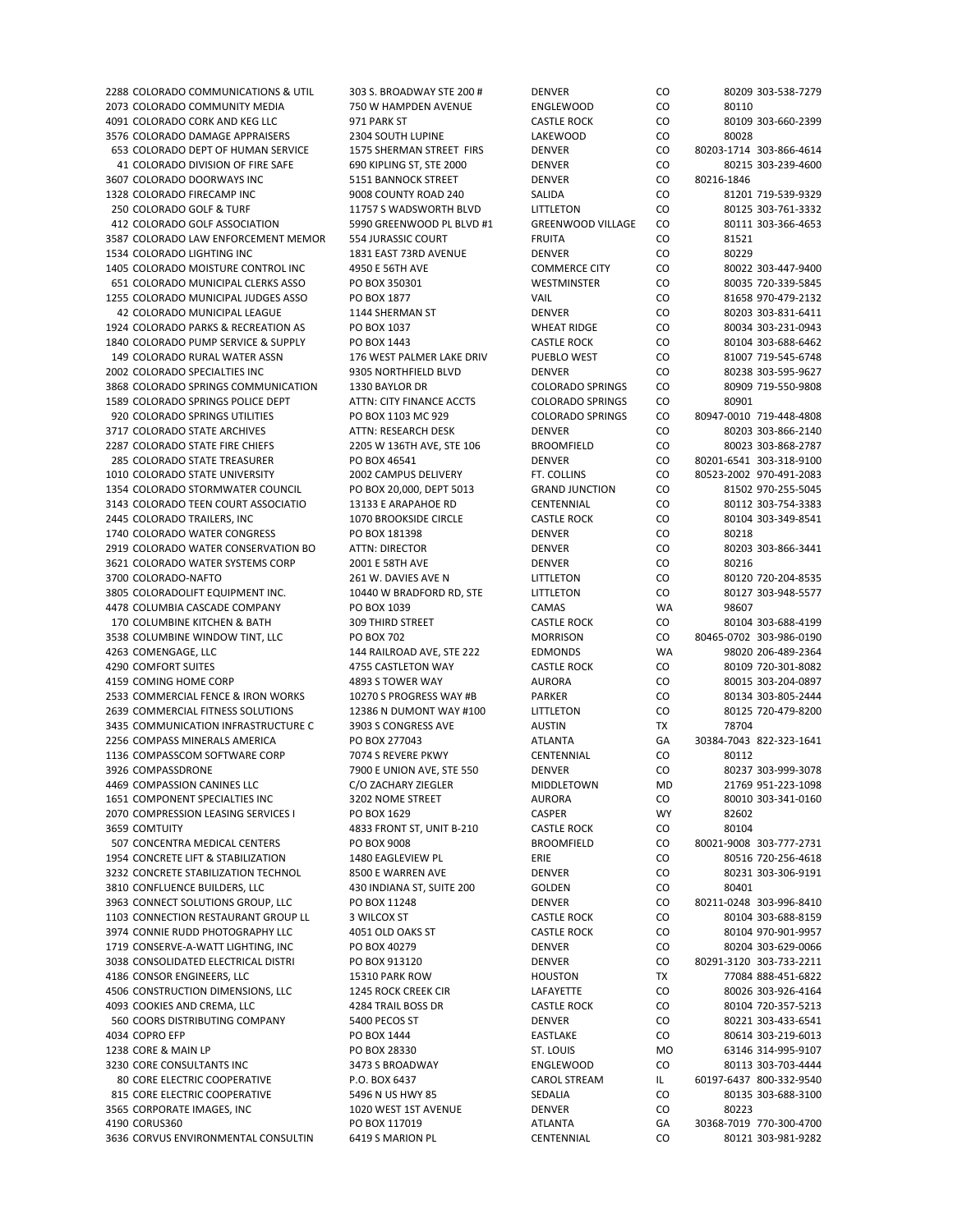4202 COURTESY PLUMBING & HEATING 1410 PARK ST, STE F CASTLE ROCK CO 80109 303-688-0597 4433 COVA TREE 5594 N. MESA DR CASTLE ROCK CO 80108 1359 COVENANT DEVELOPMENT CORP 5101 N FRANCISCO AVE CHICAGO CHICAGO IL 60625 4515 COWBOY MEADOWS, LLC **11751 ORLEANS CIR** COMMERCE CITY CO 80022 303-778-0851 1983 COWEST INSURANCE GROUP PO BOX 910 CASTLE ROCK CO 80104 303‐688‐9597 3183 CPI AUTOMATION & CONTROL SOLU PO BOX 16104 DENVER DENVER CO 80216 303-623-5313<br>3524 CPP ENGINEERING INC 9345 COMMERCE CENTER STRE HIGHI ANDS RANCH CO 80129 3524 CPP ENGINEERING, INC 9345 COMMERCE CENTER STRE HIGHLANDS RANCH CO 80129 23 CPS DISTRIBUTORS INC PO BOX 841382 DALLAS TX 75284‐1382 303‐394‐6040 2477 CRANE & HOIST SALES, INC. PO BOX 11840 TEMPE AZ 85284 303‐287‐4810 4166 CREATIVE COLORS INTL/DOUGLAS C 834‐F S PERRY ST #322 CASTLE ROCK CO 80104 303‐400‐0757 3910 CREATIVE RENTALS & DECOR INC PO BOX 211289 DENVER CO 80221 303‐333‐1982 146 CRISIS CENTER C/O AMY MCCANDLESS LITTLETON CO 80163 303‐688‐1094 3909 CRISTANDO HOUSE, INC. 9631 WEXFORD CIR GRANITE BAY CA 95746 916‐872‐1204 3881 CROOKED STAVE ARTISANS PO BOX 39146 DENVER CO 80239 720‐379‐3191 4162 CROSSFIT LOOP 136 SOUTH WILCOX ST CASTLE ROCK CO 80104 720-518-6629 2915 CROWFOOT VALLEY COFFEE COMPANY 734 WILCOX ST, STE 102 CASTLE ROCK CO 80104 303‐663‐1400 3156 CROWFOOT VALLEY RNCH DISTRICT 8390 E. CRESCENT PKWY, SU GREENWOOD VILLAGE CO 80111 3683 CROWN LIFT TRUCKS P.O. BOX 641173 CINCINNATI OH 45264‐1173 303‐344‐1000 717 CROWN TROPHY 1099 W. LITTLETON BLVD LITTLETON CO 80120 303‐730‐1711 4094 CRUSH WINE, LLC 3911 AMBROSIA ST #102 CASTLE ROCK CO 80109 303‐618‐5737 4044 CRYSTAL CROSSING METROPOLITAN 191 UNIVERSITY BLVD, #358 DENVER CO 80206 303‐818‐9365 3998 CRYSTAL D JOHNSON 40305 MARGARET DR ELIZABETH CO 80107 303‐332‐2659 3825 CSC CONTRACTORS, INC 200 S WILCOX ST #328 CASTLE ROCK CO 80104 303‐346‐5907 3893 CSG SYSTEMS, INC. PO BOX 310461 PO BOX 310461 DES MOINES AND SO331-0461 512‐666‐2397 2245 CTL THOMPSON MATERIALS ENG INC 7306 S ALTON WAY CENTENNIAL CO 80112 303‐825‐0777 1019 CTR FOR PUB SAFETY EXCELLENCE 4501 SINGER CT #180 CHANTILLY VA 20151 866‐866‐2324 3495 CUA CLAWS 2376 MAIZE ROAD TWENTYNINE PALMS CA 92277 4289 CUBA CUBA SANDWICHERIA, LLC 6375 PROMENADE PKWY #120 CASTLE ROCK CO 80108 303‐902‐7091 3863 CUDDLE CLONES 445 BAXTER AVE, STE 150 LOUISVILLE KY 40204 800‐793‐0870 4512 CUEHIT, INC 4816 49TH STREET SAN DIEGO CA 92115 717‐903‐5050 2465 CUES, INC PO BOX 639633 CINCINNATI OH 45263‐9633 407‐849‐0190 929 CULVER COMPANY INC 104 BRIDGE RD SALISBURY MA 4291 CULVERS OF CASTLE ROCK 654 GENOA WAY CASTLE ROCK CO 80109 605‐334‐3751 4185 CUMMING MANAGEMENT GROUP, INC. 25220 HANCOCK AVE, STE 44 MURRIETA CA 92562 951‐252‐8555 885 CUMMINS ROCKY MOUNTAIN LLC PO BOX 912138 DENVER CO 80291‐2138 303‐287‐0201 4005 CUSTOM EARTH PROMOS, LLC 1200 NW 17TH AVE, STE 15 DELRAY BEACH FL 33445 866-454-6949 3970 CUSTOM ENVIRONMENTAL SERVICES, 8041 N I-70 FRONTAGE RD, ARVADA CO 80002 303-423-9949 3679 CUSTOM FENCE & SUPPLY, INC 3031 HIGHWAY 119 LONGMONT CO 80504 303‐834‐3115 3971 CVL CONSULTANTS OF COLORADO, I 10333 E DRY CREEK RD, STE ENGLEWOOD CO 80112 720-482-9526 4447 DAHL CASTLE ROCK PO BOX 654076 DALLAS TX 75265‐4076 720‐531‐4006 930 DAILY DISPATCH‐WFCA 25030 SW PARKWAY AVE STE WILSONVILLE OR 97070 503‐419‐6423 4486 DAN TORO 910 S 10TH ST LARAMIE WY 82070 307‐761‐2238 49 DANA KEPNER COMPANY INC PO BOX 710281 DENVER CO 80271‐0281 303‐623‐6161 3332 DANCE EXPLORATION LLC **17135 CARLSON DR #737** PARKER CO 80134 303‐949‐1975 3423 DANIEL SCOTT MCINTOSH 9504 SILVER SPUR LN HIGHLANDS RANCH CO 80130 4095 DANZA DANCE ACADEMY 4807 N INDUSTRIAL WAY CASTLE ROCK CO 80109 720‐427‐5678 4266 DARK ANGEL MEDICAL, LLC 590 W. HWY 105 #181 MONUMENT CO 80132 1197 DATA WEST CORPORATION PO BOX 74008484 CHICAGO IL 60674‐8484 970‐259‐2330 3964 DATA‐DESTRUCTION LLC 150 CAPITAL DR, STE 390 GOLDEN CO 80401 303‐388‐3282 3792 DAVID B. BECKER 4421 S UTICA ST DENVER CO 80236 3184 DAVID BRAUN 208 CANTRIL STREET CASTLE ROCK CO 80104 50 DAVID E ARCHER & ASSOCIATES 105 WILCOX STREET CASTLE ROCK CO 80104 303-688-4642 4227 DAVID EVANS AND ASSOCIATES, IN DEPT LA 24340 PASADENA CA 91185‐4340 800‐721‐1916<br>1978 DAVID GERALD ENTERPRISES 2417 STIEBER STNAR STAR STAND MI 48186 3078 DAVID GERALD ENTERPRISES 4282 DAVID MATTSON 5440 CONSTITUTION AVE COLORADO SPRINGS CO 80915 2191 DAVINCI SIGN SYSTEMS, INC 4496 BENTS DR, UNIT A WINDSOR CO 80550 866‐328‐4624 4292 DAYS INN AND SUITES 4691 CASTLETON WAY CASTLE ROCK CO 80109 303‐814‐5825 4096 DB NAILS AND EYELASH EXTENSION 963 PARK ST CASTLE ROCK CO 80109 303‐638‐1423 783 DBC IRRIGATION SUPPLY 5805 E 39TH AVE DENVER CO 80207 303‐295‐1777 3392 DBE MANUFACTURING & SUPPLY LLC 431 5TH STREET GREELEY GREELEY CO 80631 3722 DC HUMPHRY'S CO, INC LOCK BOX 489 PAOLI PA 19301 215‐724‐9191 4226 DCB CONSTRUCTION COMPANY 909 E 62ND AVE DENVER CO 80216 303‐287‐5525 4402 DEB HOFFPAUIR 14495 HOLMES RD COLORADO SPRINGS CO 80908 719‐200‐2545 1289 DEERE AND COMPANY **AG & TURF CBD & GOVERNMEN** CHICAGO IL 60673-1217 303-841-2299 3168 DEJA BLU DANCE BAND 1335 BEAR MOUNTAIN DR, UN BOULDER CO 80305 303‐517‐9852 299 DELL MARKETING LP C/O DELL USA LP CHICAGO IL 60680‐2816 800‐981‐3355 2313 DELLENBACH CHEVROLET INC. PO BOX 271065 FT. COLLINS 80527 2314 DELTA CONTROLS CORPORATION 585 FORTSON ST. SHREVEPORT LA 71107 1761 DENCO SALES CO 55 S YUMA ST DENVER CO 80223 303‐733‐0607 2607 DENVER AREA COUNCIL, BSA 10455 W 6TH AVE, STE 100 DENVER CO 80215 303‐455‐5522 3545 DENVER BEHAVIOR CONSULTANTS. L 9731 MULBERRY STREET HIGHLANDS RANCH CO 80129

4242 COUNTRY PEDALER LLC 203 5TH STREET CASTLE ROCK CO 80104 303‐688‐6775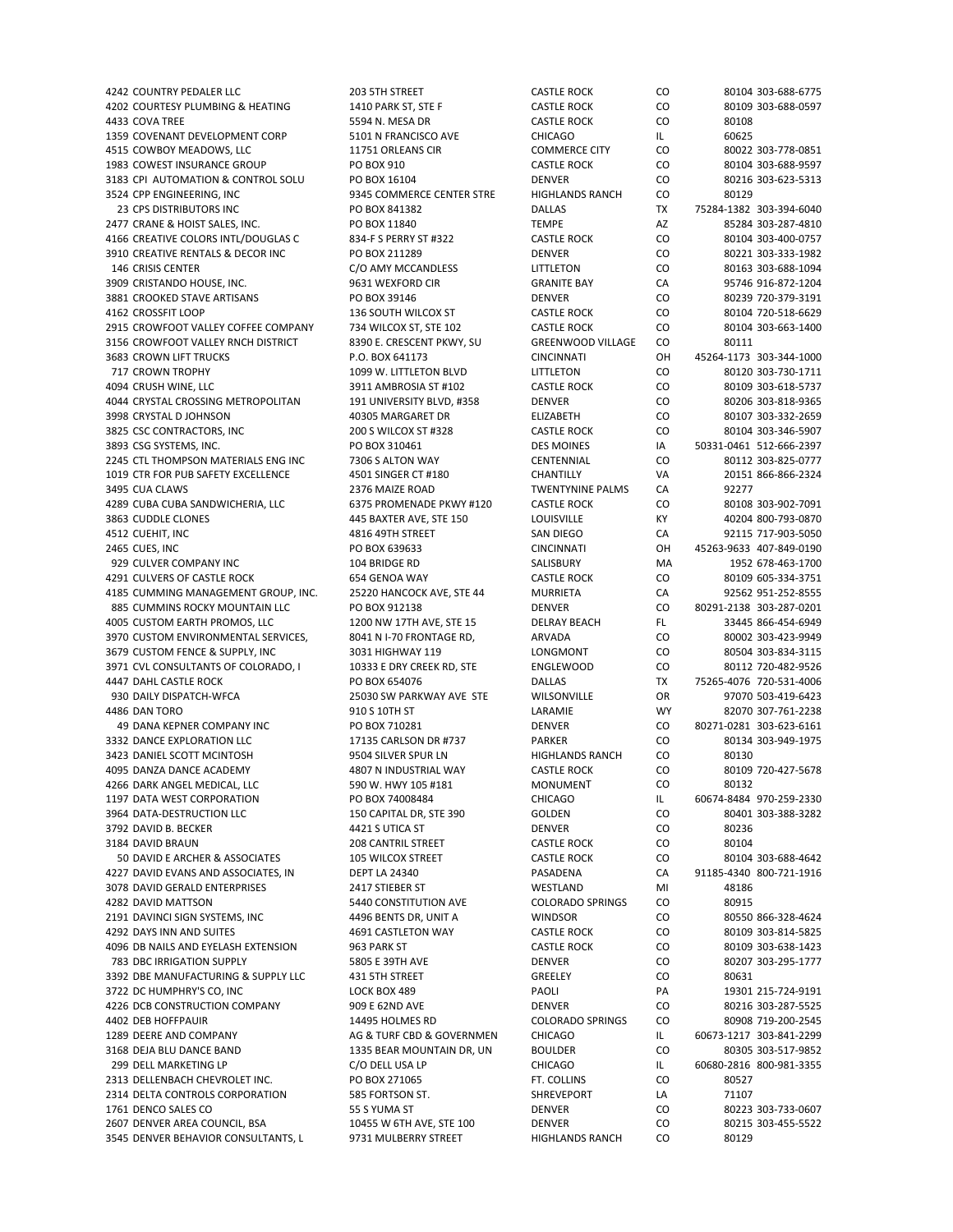2050 DENVER INDUSTRIAL PUMPS, INC 15165 W 44TH AVE GOLDEN CO 80403 303‐233‐9255 698 DENVER INDUSTRIAL SALES & SERV 850 S LIPAN ST DENVER CO 80223 303‐935‐2485 2833 DENVER POLICE ACADEMY 2155 N. AKRON WAY DENVER CO 80238‐3087 720‐913‐1350 3693 DENVER POPS ORCHESTRA P.O. BOX 621015 LITTLETON CO 80162 1259 DENVER REGIONAL COUNCIL OF GOV ATTN: ACCTS PAYABLE DENVER CO 80202 303‐455‐1000 3755 DEPARTMENT OF THE TREASURY INTERNAL REVENUE SERVICE OGDEN UT 84201‐0038 4205 DEREK LANCE EVILSIZOR 428 HICKORY ST BROOMFIELD CO 80020 720‐434‐5330 3923 DERO ATTN: ACCOUNTS RECEIVABLE CHATTANOOGA TN 37402 888‐337‐6729 1423 DESIGN CONCEPTS CLA, INC. 211 N PUBLIC RD, STE 200 LAFAYETTE CO 80026 303‐664‐5301 2790 DESIGN WORKSHOP, INC. 1390 LAWRENCE ST. #100 DENVER CO 80204 4097 DEVICE DR 734 S PERRY ST CASTLE ROCK CO 80104 303‐927‐6454 317 DEWBERRY ENGINEERS INC PO BOX 821824 PHILADELPHIA PA 19182‐1824 703‐849‐0100 3856 DH PACE COMPANY 1901 E 119TH ST COLATHE KS 66061 816-221-0543 4355 DHE COMPUTER SYSTEMS, LLC **7076 S ALTON WAY, UNIT C** CENTENNIAL CO 80112 303-290-6050 1204 DHM DESIGN CORPORATION 900 S BROADWAY, STE 300 DENVER CO 80209 303‐892‐5566 2462 DIAMOND RIDGE ESTATES, LLC 851 S HIGH ST DENVER CO 80209 2929 DIAMOND STEEL CO., INC. 971 N GEORGE WASHINGTON B YUBA CITY CA 95993 4014 DIEXSYS, LLC 3717 WINDCHANT CR CASTLE ROCK CO 80104 303‐359‐8523 605 DILLIE & KUHN INC 2875 AKERS DRIVE COLORADO SPRINGS CO 80922 719‐591‐9900 4400 DIMITRY SPIRIDON **READING PO BOX 22635** SANTA FE NM 87502 505‐570‐7758 3934 DISCOUNT FLOORING SOLUTIONS LL 5069 SILVER PEAK AVE, UNI DACONO CO 80514 720‐693‐9896 4505 DISCOUNT TIRE 102 E ALLEN ST CASTLE ROCK CO 80108 303‐814‐0600 ASTLE ROCK ASTLE ROCK CO 80108 303‐814‐0600 4098 DISTINCTIVE TOUCH INTERIORS, I 200 PERRY ST CASTLE ROCK CO 80104 303‐660‐5884 2704 DIVE RESCUE INTERNATIONAL. INC 201 N LINK LN. STE A FT COLLINS CO 80524-4618 800-248-3483 1878 DIVERSIFIED BODY & PAINT SHOP 9551 WILLOW CT COMMERCE CITY CO 80640 303‐289‐4797 1491 DIVERSIFIED INSPECTIONS PO BOX 37109 PHOENIZ AZ 85069 602‐995‐5800 756 DLH ARCHITECTURE LLC 200 FRONT ST CASTLE ROCK CO 80104 4221 DLT SOLUTIONS, LLC PO BOX 743359 ATLANTA GA 30374‐3359 888‐358‐9346 4562 DN TANKS OF COLORADO, LLC 11 TEAL RD WAKEFIELD MA 1880 781‐246‐1133 3503 DNM EVENTS 5740 LOGAN ST DENVER CO 80216‐1324 303‐936‐9224 3920 DO IT TENNIS 2890 S 2890 S SANTA FE AVE, STE SAN MARCOS CA 32069 866‐900‐3648 4006 DOCUSIGN, INC PO BOX 735445 DALLAS TX 75373‐5445 3331 DOCUTEK, INC **ALCURE AGE ARE ENGLEWOOD CO** 80110 303-722-5200 3137 DODGE DATA & ANALYTICS LLC DEPT CH 19894 PALATINE IL 60055‐9894 3632 DOMINION VOTING SYSTEMS, INC. PO BOX 538214 ATLANTA GA 30353‐8214 2791 DOMINION WATER AND SANITATION 9250 E COSTILLA AVE, STE GREENWOOD VILLAGE CO 80112 3938 DONALD ANDREW DOUGHERTY 4970 SQUIRREL TAIL DRIVE COLORADO SPRINGS CO 80920 4438 DONALD MEMMEN **PO BOX 375** FRANKTOWN CO 80116 4346 DOOLEY ENTERPRISES, INC 1198 N GROVE ST, STE A ANAHEIM CA 92806 714‐630‐6436 4167 DORSEY PICTURES, LLC 4700 CASTLETON WAY, STE 2 CASTLE ROCK CO 80109 720‐891‐4835 169 DOUGLAS CNTY CLERK/RECORDER EL 125 STEPHANIE PLACE CASTLE ROCK CO 80109 3236 DOUGLAS CNTY EDUCATIONAL FOUND 620 WILCOX ST CASTLE ROCK CO 80104 548 DOUGLAS CNTY EMERGENCY SVCS 4000 JUSTICE WAY CASTLE ROCK CO 80109 303‐660‐7589 433 DOUGLAS CNTY FACILITIES MANAGE ATTN: LISA GOUDY CASTLE ROCK CO 80109 467 DOUGLAS CNTY FAIRGROUNDS 500 FAIRGROUNDS DR CASTLE ROCK CO 80104 720‐733‐6900 535 DOUGLAS CNTY HOUSING PARTNERSH 9350 HERITAGE HILLS CIR LONE TREE CO 80124 303‐814‐2965 262 DOUGLAS CNTY LAND CONSERVANCY PO BOX 462 CASTLE ROCK CO 80104 303‐688‐8025 57 DOUGLAS CNTY SCHOOL DIST 2816 HWY 85, BUILDING F CASTLE ROCK CO 80109 303‐387‐0420 59 DOUGLAS CNTY TREASURER PO BOX 1208 CASTLE ROCK CO 80104 60 DOUGLAS CNTY‐ USE TAX‐ ATT FIN 100 3RD STREET CASTLE ROCK CO 80104 303‐660‐7455 56 DOUGLAS CO SD‐TRANSPORTATION 2816 HWY 85, BLDG F CASTLE ROCK CO 80109 303‐688‐3315 2031 DOUGLAS CO VETERANS MONUMENT F C/O DEBBIE DEVOE CASTLE ROCK CO 80104 54 DOUGLAS COUNTY CLERK & RECORDE PO BOX 1360 CONNECT CASTLE ROCK CONNECT 80104 303-660-7469 CASTLE ROCK CONNECT AND RECORDE PO BOX 688<br>CONNECT SOLUTY CONSERVATION DI PO BOX 688 CONNECT RANKTOWN CO 80116 303-688-3042 1323 DOUGLAS COUNTY CONSERVATION DI PO BOX 688 4348 DOUGLAS COUNTY EMERGENCY TELEP PO BOX 2140 CASTLE ROCK CO 80104 1285 DOUGLAS COUNTY FIRE CHIEFS ASS SOUTH METRO FIRE RESCUE A CENTENNIAL CO 80112 720-989-2000 1758 DOUGLAS COUNTY GOVERNMENT 100 THIRD ST CASTLE ROCK CO 80104 4561 DOUGLAS COUNTY HIGH SCHOOL C/O DEBORAH TOCCI CASTLE ROCK CO 80104 303‐387‐1029 3226 DOUGLAS COUNTY IMPACT UNIT 4000 JUSTICE WAY CASTLE ROCK CO 80109 1791 DOUGLAS COUNTY LIBRARIES 100 SOUTH WILCOX ST CASTLE ROCK CO 80104 1446 DOUGLAS COUNTY LIVING P O BOX 1495 CASTLE ROCK CO 80104 303‐688‐9412 2902 DOUGLAS COUNTY SCHOOL DISTRICT 701 PRAIRIE HAWK DR CASTLE ROCK CO 80109 720‐433‐1220 466 DOUGLAS COUNTY SCHOOLS/FACILIT 620 WILCOX ST CASTLE ROCK CO 80104 303‐387‐0467 3139 DOUGLAS COUNTY SHERIFF'S OFFIC 4000 JUSTICE WAY CASTLE ROCK CO 80109 3421 DOUGLAS COUNTY SPELLBINDERS 2115 SILVERHEELS DR LARKSPUR CO 80118 58 DOUGLAS COUNTY TEMPORARY SVCS 823 S PERRY ST, STE 280 CASTLE ROCK CO 80104 303‐688‐6795 1187 DOUGLAS COUNTY TREASURER PO BOX 1208 CASTLE ROCK CO 80104 678 DOUGLAS CTY YOUTH INITIATIVE C/O MARSHA ALSTON CASTLE ROCK CO 80109 303‐688‐4825 921 DOUGLAS LAND CONSERVANCY PO BOX 462 CASTLE ROCK CO 80104 303‐688‐8025 3668 DP MEDIA NETWORK LLC/THE DENVE P.O. BOX 62000 COLORADO SPRINGS CO 80962

4293 DR CASTLE ROCK, LLC C/O ORANGETHEORY CASTLE ROCK CO 80109 303‐837‐1940

1718 DENVER HEALTH & HOSPITAL AUTHO PO BOX 17093 DENVER CO 80217‐0093 303‐602‐7095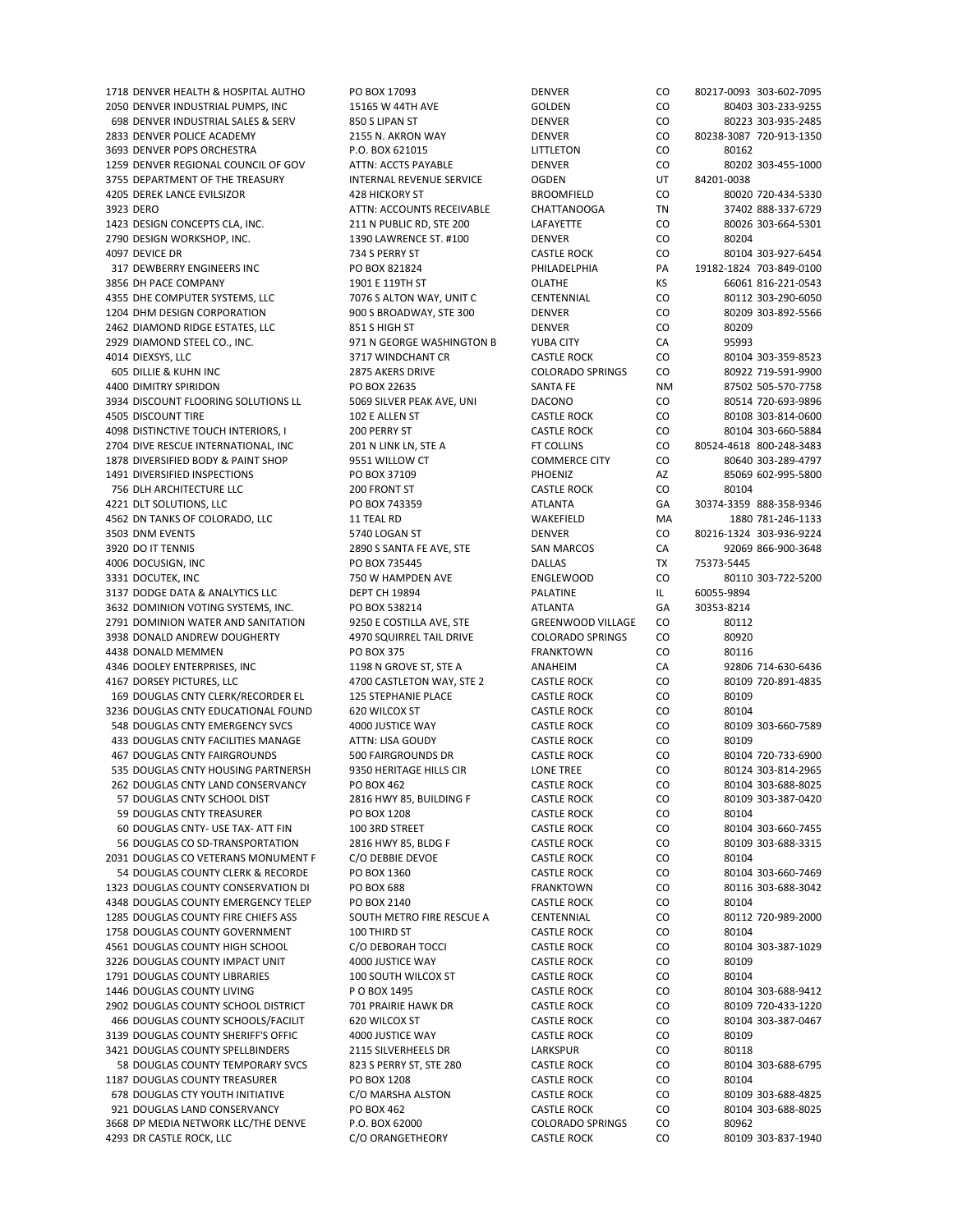656 DR HORTON 656 DR HORTON 9555 SOUTH KINGSTON CT ST AND ALLY SOUTH SOUTH SOUTH SOUTH SOUTH SOUTH SOUTH SOUTH<br>47 DRC CONSTRUCTION SERVICES INC 4100 RIO GRANDE SEDALIA CO 80135 303-688-2166 47 DRC CONSTRUCTION SERVICES INC 4100 RIO GRANDE SEDALIA CO 80135 303-688-2166 1951 DREAM MASTERZ PRODUCTIONS, INC 3721 STARFLOWER RD CASTLE ROCK CO 80109 303‐660‐2357 4099 DREAM PASTRIES 370 PERRY ST CASTLE ROCK CO 80104 720‐490‐6466 3015 DRIVE TRAIN INDUSTRIES INC PO BOX 5845 DENVER CO 80217 800‐525‐6177 3627 DRUG TESTING SERVICES, INC 1780 S BELLAIRE STREET DENVER CO 80222 1644 DTN LLC 26385 NETWORK PL CHICAGO IL 60673‐1263 800‐485‐4000 3695 DUCTWORKS, INC. 5535 W. 56TH AVENUE ARVADA CO 80002 303‐425‐0985 2625 DUDE SOLUTIONS, INC. PO BOX 936580 ATLANTA GA 31193‐6580 877‐868‐3833 3201 DUNAKILLY MANAGEMENT GROUP COR 1979 W LITTLETON BLVD LITTLETON CO 80120 3712 DUNNING LIFESTYLES LLC COMMERCIAL SERVICES INC CHARLOTTE NC 28201-1036 4454 DUO‐SAFETY LADDER CORPORATION 513 W 9TH AVE OSHKOSH WI 54903‐0497 877‐386‐5377 207 DYNA SYSTEM PO BOX 971342 DALLAS TX 75397 800‐336‐0450 3961 DYNAMIC BRANDS LLC PO BOX 844566 BOSTON MA 02284‐4566 800‐955‐2269 3510 DYNAMIC PAINTING COMPANY INC 8585 FIELD COURT ARVADA CO 80005 3359 D2C ARCHITECTS INC 1580 LINCOLN ST, STE 1110 DENVER CO 80203 303‐952‐4802 3793 E.C. ENTERPRISES, INC. 400 N ROXBURY DR BEVERLY HILLS CA 90210 3919 E.S.I. CLIENT TRUST 1819 S HARLAN CIRCLE LAKEWOOD CO 80232 2459 E.T. TECHNOLOGIES, INC 10000 S DRANSFELDT RD, ST PARKER CO 4357 EAGLE ROCK DISTRIBUTING COMPAN PO BOX 2165 NORCROSS GA GA 30091 770‐498‐5500 2616 EASTERN PACIFIC APPAREL, INC PO BOX 72 BRATTLEBORO VT 05302‐0072 888‐221‐6444 4196 EATON SALES & SERVICE LLC PO BOX 16405 DENVER CO 80216‐0405 303‐296‐4800 1360 ECOLAB PO BOX 70343 CHICAGO IL 60673‐0343 800‐332‐6522 1163 ECONOLITE CONTROL PRODUCTS INC DEPT LA 24173 PASADENA CA 91185‐5043 714‐630‐3700 3342 ECONOMIC & PLANNING SYSTEMS IN 400 CAPITOL MALL, 28TH FL SACRAMENTO CA 95814 916‐649‐8010 3738 ECONOMIC DEVELOPERS COUNCIL OF P.O. BOX 816 PALISADE PALISADE CO 81526 720-260-4478 1207 EDWARD KRAEMER & SONS INC PO BOX 220 PLAIN WI 53577‐0220 303‐688‐7500 2496 EIDE BAILLY LLP 4310 17TH AVE S FARGO ND 58108‐2545 303‐986‐2454 1490 EJ USA, INC PO BOX 644873 PITTSBURGH PA 15264‐4873 800‐626‐4653 1102 EL MESON INC 794 S PERRY ST CASTLE ROCK CO 80104 720‐971‐4415 1482 EL PASO FLOOR INC 1850 HANCOCK DR. COLORADO SPRINGS CO 80903 719‐471‐7600 4387 ELAN ARTISTS LTD 18 M 27TH ST, 8TH FL NEW YORK NY 10001 888-800-3526<br>1134 ELISABETH ANNE SALINAS 3121 BRUSHWOOD DR CASTLE ROCK CO 80109 303-814-6094 1134 ELISABETH ANNE SALINAS 3121 BRUSHWOOD DR CASTLE ROCK 1911 ELITE SPORTS, LLC 695 JERRY ST, STE 104 CASTLE ROCK CO 80104 303‐814‐9700 4195 ELITE SURFACE INFRASTRUCTURE 1199 ATCHISON CT CASTLE ROCK CO 80109 303‐841‐0292 3681 ELK HORN PAINTING 509 CANTRIL STREET CASTLE ROCK CO 80104 720‐507‐1738 2836 ELKE H. BOYLE 2058 CRENSHAW ST CASTLE ROCK CO 80104 303‐814‐3151 4297 ELLMANN & ELLMANN, P.C. 333 PERRY ST, STE 309 CASTLE ROCK CO 80104 303‐814‐2600 3293 EMERGENCY INTEGRATED SOFTWARE 1067 E US HWY 24 WOODLAND PARK CO 80863 720‐500‐5222 1737 EMGOVPOWER LLC 
28106 3898 EMILY PARASILITI **1601 W SWALLOW RD, UNIT 9** FORT COLLINS CO 80526 4414 EMINENT TOURS CORP PO BOX 559 WINNSBORO TX 75494‐0559 903‐347‐6323 2178 EMK CONSULTANTS, INC 7006 S ALTON WAY BLDG F CENTENNIAL CO 80112‐2019 303‐694‐1520 4406 EMMA GOTTSCHALK 2508 SCHNEIDER CT CHASKA MN 55318 468 EMPLOYERS COUNCIL SERVICES INC DEPT #42301 DALLAS TX 75265‐0823 303‐223‐5545 3034 EMS SOFTWARE, LLC PO BOX 679881 DALLAS TX 75267‐9881 303‐771‐0110 1273 EMSAC PO BOX 3406 ENGLEWOOD CO 80155 303‐871‐8356 4223 EMSAR ‐ CORPORATE 270 DAVIDS DR WILMINGTON OH 45177 937‐383‐1052 4184 EMSAR INTERMOUNTAIN/ROCKY MT 327 E ROSA LN SARATOGA SPRINGS UT 84045 801‐593‐5752 3041 EMUAMERICAS, LLC 4465 KIPLING ST, STE 201 WHEAT RIDGE CO 80033 800‐726‐0368 4247 ENCOMPASS SERVICES, LLC PO BOX 207664 DALLAS TX 75320‐7664 218‐464‐5554 4358 ENCORE CASTLE ROCK SPE, LLC 430 INDIANA ST, STE 200 GOLDEN CO 80401 720‐580‐2905 4564 ENCORE CR HOA COM COMSCOLATION & COMMUNI LAKEWOOD CO 800226 303-233-4646 1687 ENDRESS+HAUSER INC DEPT 78795 DETROIT MI 48278‐0795 888‐363‐7377 1215 ENERGY MANAGEMENT CORP 501 WEST 700 SOUTH SALT LAKE CITY UT 84101 801‐366‐4100 1664 ENGINUITY ENGINEERING SOLUTION 10106 W SAN JUAN WAY STE LITTLETON CO 80127 4380 ENGRAVING, AWARDS & GIFTS 42 FRANKLIN ST LACONIA NH 3246 603‐524‐4399 3343 ENNIS-FLINT INC **PO BOX 603518** CHARLOTTE NC 28260-3518 4298 ENVIRONMENTAL CHEMISTRY SERVIC 755 S PERRY ST, STE 500 CASTLE ROCK CO 80104 303‐902‐0842 2347 ENVIRONMENTAL LOGISTICS, INC 1101 EAST 64TH AVE DENVER DENVER CO 80229 659 ENVIRONMENTAL SYSTEMS RESEARCH PO BOX 741076 LOS ANGELES CA 90074‐1076 909‐793‐2853 62 ENVIROTECH SERVICES INC P.O. BOX 5512 DENVER CO 80217 800‐369‐3878 226 ENVIROTEST SYSTEMS CORP 5175 MARSHALL ST ARVADA CO 80002 303-456-7017 4548 EPIGNOSIS LLC 315 MONTGOMERY ST, 9TH FL SAN FRANCISCO CA 94104 646-797-2799 1993 EPM POWER & WATER SOLUTIONS IN 22737 NETWORK PL CHICAGO IL 60673‐1227 952‐828‐3700 3827 EPOCH EYEWEAR PO BOX 1973 MONUMENT CO 80132 844‐239‐6252 4100 EQUIPAGE LLC AND AND THIRD ST CASTLE ROCK CO 80104 720‐663‐8225 4238 EQUIPMENT RENTAL SOURCE, LLC 220 MALIBU ST CASTLE ROCK CO 80109 303‐523‐2875 3726 EQUIPMENT SERVICE OF COLORADO, 2295 BUSCH AVE #4 COLORADO SPRINGS CO 80904 719-577-9228 4553 EQUIPMENTSHARE.COM, INC PO BOX 650429 DALLAS TX 75265 720‐414‐2044 711 ERGOMETRICS 18720 33RD AVE W LYNNWOOD WA 98037 425‐774‐5700

11763-2251 516-349-0022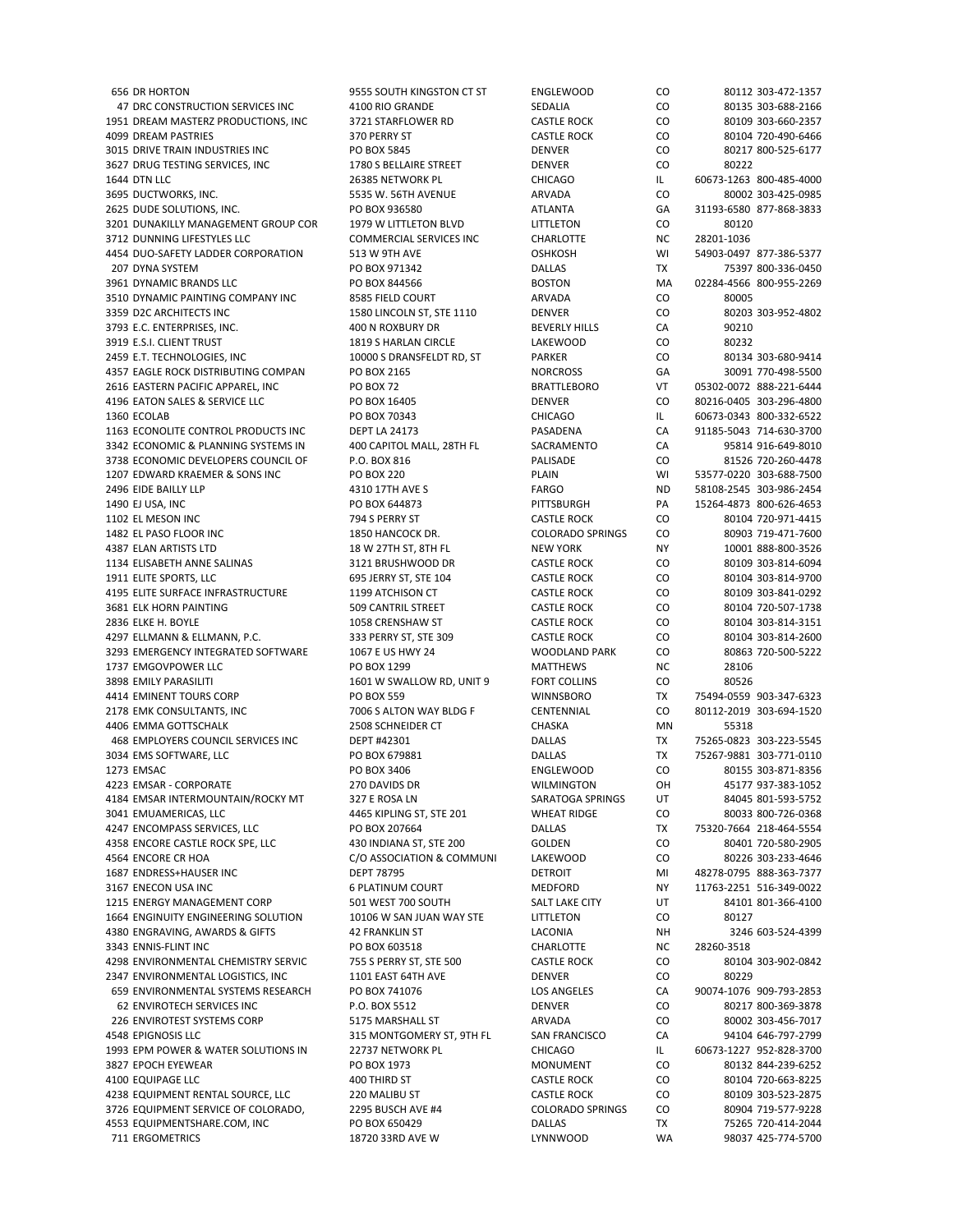293 ERO RESOURCES CORP PO BOX 18894 DENVER DENVER CO 80218 303-830-1188 4507 ESO SOLUTIONS, INC PO BOX 679449 DALLAS TX 75267‐9449 866‐766‐9471 2200 ESPIOC PO BOX 16129 GOLDEN CO 80402‐6003 3584 ESSENTIAL ELEMENTS CREATIVE LL 1765 FOXFIELD DRIVE CASTLE ROCK CO 80104 1281 ESSENTIAL SAFETY PRODUCTS 5750 PECOS STREET, STE 1 DENVER CO 80221‐6609 303‐286‐7135 2655 EST, INC 615 N HUDSON AVE, STE 300 OKLAHOMA CITY OK 73102 405‐815‐3600 3965 ETERNAL ROCK EVANGELICAL LUTHE 2 PHELPS ST CASTLE ROCK CO 80104 303‐638‐5434 3748 ETHEL M. EVANS 10190 BAYOU GULCH RD PARKER CO 80134 303‐907‐9007 2664 EUROFINS EATON ANALYTICAL INC PO BOX 1450 CAROL STREAM IL 60132‐1450 626‐386‐1100 3039 EVENT PROMOTION SUPPLY INC 12900 E SMITH RD #100 AURORA CO 80011 800‐227‐0337 3641 EVENT RENTS DENVER, LLC 13305 JAMES E CASEY AVE ENGLEWOOD CO 80112 3715 EVERHART PRODUCTIONS 3031 BELLAIRE ST DENVER CO 80207 4101 EVERYTHING ALPACA 207 5TH ST CASTLE ROCK CO 80104 303‐324‐5256 3729 EVERYTHINGBRANDED USA INC CROSSINGS BUSINESS CENTER LAS VEGAS NV 89144 800-586-1615 2441 EVOQUA WATER TECHNOLOGIES LLC 28563 NETWORK PLACE CHICAGO IL 60673‐1285 800‐345‐3982 289 EWING IRRIGATION 3441 E HARBOUR DR PHOENIX AZ 85034 800‐343‐9464 4063 EXCEL ENVIRONMENTAL, INC. 1852 JASPER ST, UNIT E AURORA CO 80011 303‐577‐9933 1901 EXPERT DISPOSAL & RECYCLING, L PO BOX 1235 CASTLE ROCK CO 80104 3146 3575 EXTREME ROOFING LLC 2274 MANATT COURT CASTLE ROCK CO 80104 2772 EYECLICK, INC 84 BUSINESS PARK DR, STE ARMONK NY 10504‐1735 914‐273‐4634 3191 FACE VOCAL BAND, LLC PO BOX 11093 BOULDER CO 80301 720‐955‐6537 1645 FACILITY SOLUTIONS GROUP PO BOX 674491 DALLAS TX 75267‐4491 3948 FAILSAFE TESTING LLC 2037 W BULLARD AVE #523 FRESNO CA 93711 650‐747‐9599 4409 FALCON ENVIRONMENTAL CORP PO BOX 710 FREDERICK CO 80530 303‐833‐9998 209 FAMILY SUPPORT REGISTRY PO BOX 2171 DENVER CO 80201 2565 FANTASTIC FACEPAINTING 4835 W 127TH PLACE BROOMFIELD CO 80020 303‐438‐0010 64 FARIS MACHINERY COMPANY PO BOX 911287 DENVER CO 80291‐1827 720‐322‐7411 3321 FARMERS RESERVOIR & IRRIGATION 80 SOUTH 27TH AVE BRIGHTON CO 80601 303-659-7373 3736 FARNSWORTH GROUP, INC. P.O. BOX 843219 KANSAS CITY MO 64184–3219 309-663-8435 4033 FARO TECHNOLOGIES, INC. PO BOX 116908 ATLANTA GA 30368‐6908 407‐333‐9911 4529 FARRIS WHEEL STUDIOS, LLC 1450 W LEXINGTON AVE INDEPENDENCE MO 64052 880 FASTENAL COMPANY PO BOX 1286 WINONA MN 1880 FASTER ASSET SOLUTIONS 760 LYNNHAVEN PARKWAY VIRGINIA BEACH VA 23452 800‐753‐2783 719 FASTSIGNS DTC 10697 E BRIARWOOD CIR CENTENNIAL CO 80112 303‐792‐0878 2535 FASTSIGNS OF PARKER 18921 E PLAZA DR #102 PARKER CO 80134 303‐841‐3278 4435 FASTSIGNS 178 10790 W. ALAMEDA AVE LAKEWOOD CO 80226 303‐922‐4444 2120 FBI‐LEEDA INC **SEREAT VALLEY PKWY, STE** MALVERN PA 19355 877-772-7712 3560 FCS GROUP 7525 166TH AVENUE NE REDMOND WA 98052 425-867-1802 65 FEDERAL EXPRESS PO BOX 94515 PALATINE IL 60094 800‐622‐1147 66 FELSBURG HOLT & ULLEVIG INC DEPT 1539 SALT LAKE CITY UT 84130‐0106 303‐721‐1440 2719 FENCING ACADEMY OF DENVER LLC 8000 S LINCOLN ST, UNIT 9 LITTLETON CO 80122 2447 FERGUSON ENTERPRISES LLC #109 PO BOX 802817 CHICAGO IL 60680‐2817 720‐859‐3060 3323 FERNO WASHINGTON, INC. ATTN: ACCOUNTS RECEIVABLE WILIMINGTON OH 45177 3372 FIDELITY NATIONAL TITLE COMPAN ATTN: ACCOUNTING ATTO DENVER CO 80237 4466 FIERO AUTOMATION PO BOX 934179 ATLANTA GA 31193‐4179 303‐431‐3600 4102 FINE NAILS & SPA SALON 1341 NEW BEALE ST CASTLE ROCK CO 80108 720‐771‐2269 3537 FIORE & SONS, INC 80 EAST 62ND AVENUE DENVER CO 80216 158 FIRE AND POLICE PENSION ASSOC FPPA LOCKBOX DEPT 390 DENVER CO 80291-0390 303-770-3772 1955 FIRE CATT, LLC 3250 W BIG BEAVER RD, STE TROY MI 48084 248‐643‐7200 4048 FIREFIGHTER MATTRESSES LLC 2035 BELVO RD MIAMISBURG OH 45342 877‐262‐3385 1170 FIREFIGHTER SAFETY, LLC 10203 JILL AVE HIGHLANDS RANCH CO 80130 303-789-5696 4256 FIREHOUSE FABRICATORS INC 196 SHERIDAN BLVD MINEOLA NY 11501 516‐504‐3473 4321 FIREHOUSE SUBS 3000 719-248-9534 3993 LIMELIGHT AVE CASTLE ROCK CO 80109 719-248-9534<br>335 FIREWISE COLORADO, INC PO BOX 33 CASTLE ROCK CO 80104 4335 FIREWISE COLORADO, INC PO BOX 33 2762 FIRST AMERICAN ADMINISTRATORS, 14670 COLLECTIONS CENTER CHICAGO IL 60693 3517 FIRST DUE SIZE UP 107 SEVENTH STREET GARDEN CITY NY 11530 1372 FIRST RESPONDER COMMUNICATIONS 8262 W. PORTLAND AVE. LITTLETON CO 80128‐4495 303‐972‐4902 3325 FIRST-IN RESCUE & EQUIPMENT 16400 W 10TH AVE GOLDEN GOLDEN CO 80401 4299 FISH & COMPANY 221 PERRY ST CASTLE ROCK CO 80104 720‐909‐9123 4244 FISHTECH 13333 HOLMES RD KANSAS CITY MO 64145 855‐404‐8324 400 FITNESS TECH LLC 8156 S. WADSWORTH BLVD #E LITTLETON CO 80128 3253 FLAME DESIGNZ 8890 FEDERAL BLVD UNIT 5 DENVER CO 80260 940 FLATIRONS INC 3825 IRIS AVE, STE 395 BOULDER CO 80301-2020 303-443-7001 3037 FLEET COUNSELOR SERVICES INC **1855 N SUNDIAL ST** 65205 MESA MESA AZ 85205 2757 FLEET PROS 1281 E MAGNOLIA ST, UNIT FORT COLLINS CO 80524 800-667-6362 3277 FLOATERS 7141 S ELM CT CENTENNIAL CO 80122 4448 FLOCK SAFETY PO BOX 207576 DALLAS TX 75320‐7576 866‐901‐1781 1795 FLOWPOINT ENVIRONMENTAL SYSTEM 191 UNIVERSITY BLVD #467 DENVER CO 80206-4613 877-655-5585 38 FLYING HORSE CATERING INC. PO BOX 56 CASTLE ROCK CO 80104 303-688-4321 4277 FLYMOTION, LLC 4416 EAGLE FALLS PL TAMPA FL 33619 800‐548‐5844 1996 FOLDS OF HONOR FOUNDATION INC 5800 N PATRIOT DRIVE OWASSO OK 74055

4522 ERIX CRANE & RIGGING, INC 9030 N MOORE RD LITTLETON CO 80125 303‐867‐7744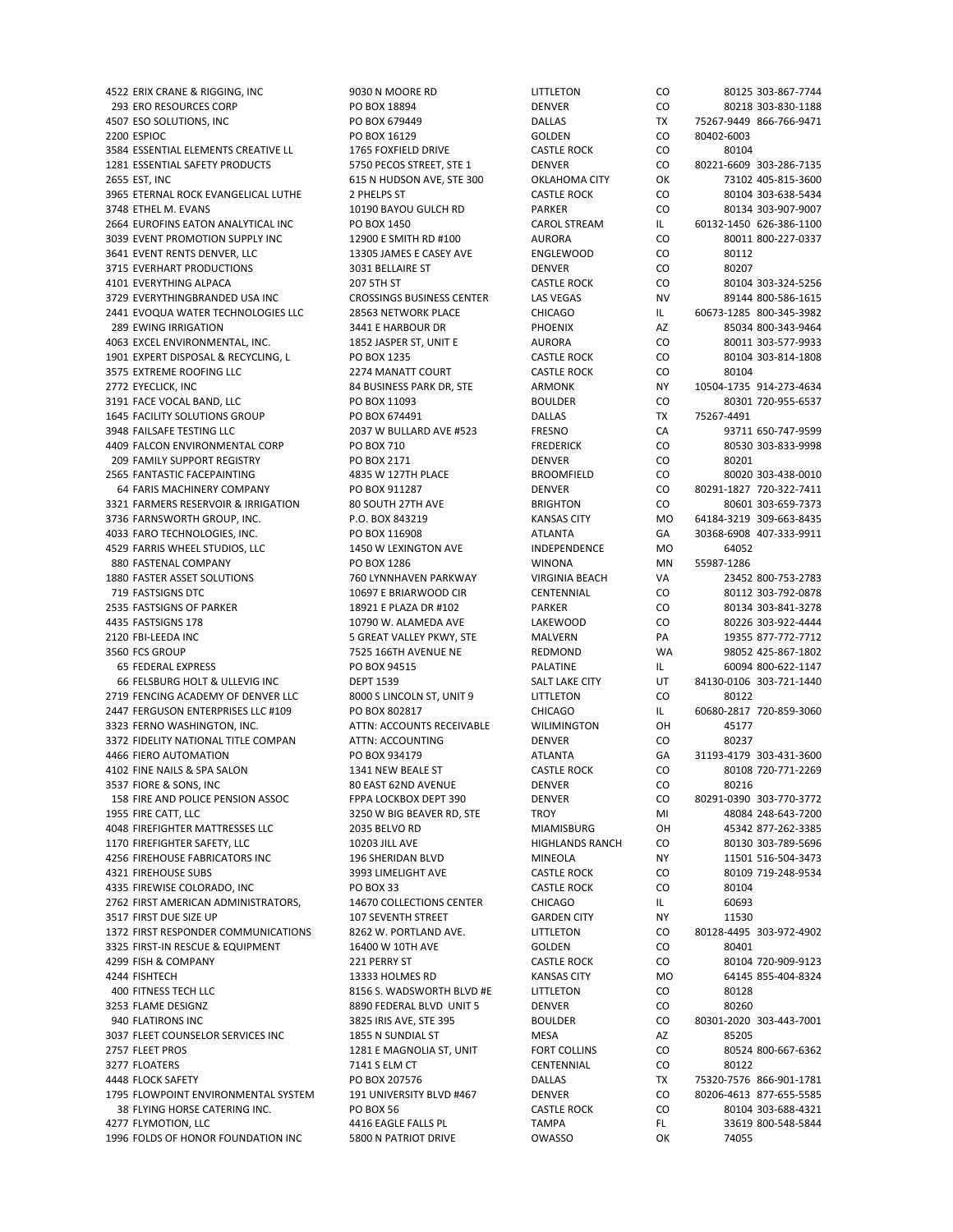4394 FONROCHE LIGHTING AMERICA 220 RESERVOIR ST, STE 19 NEEDHAM MA 2494 339-225-4530 4300 FOOT HEALTH WITH FASHION ONE OAKWOOD PARK, STE 201 CASTLE ROCK CO 80104 720‐531‐3533 3051 FOOTHILLS ENERGY SERVICES INC P O BOX 603 FRANKTOWN CO 80116 2110 FOOTHILLS PAVING & MAINTENANCE 5040 TABOR STREET WHEAT RIDGE CO 80033 303‐462‐5600 309 FORCE AMERICA DISTRIBUTING LLC 501 E CLIFF RD, STE. 100 BURNSVILLE MN 55337 888-993-6723 3264 FORENSIC TRUTH VERIFICATION GR<br>
6595 S DAYTON ST STE 240 GREENWOOD VILLAGE CO 80111 4000 FORMS + SURFACES PO BOX 3625 PITTSBURGH PA 15230‐3625 800‐451‐0410 4243 FORT BEND SERVICES, INC PO BOX 1688 STAFFORD TX 77497 281-261-5199 4219 FOSSIL INDUSTRIES, INC 44 JEFRYN BLVD DEER PARK NY 11729 800‐244‐9809 3770 FOUNDATION FITNESS, LLC 606 SE 9TH AVE PORTLAND OR 97214 855‐505‐9538 346 FPPA ‐ 457 DEFERRED COMP ? ? CO 80000 4554 FRANKLIN SILO REPAIR 120 WITMER RD REINHOLDS PA 17569 717‐406‐6690 3701 FRANSEN PITTMAN GENERAL CONTRA 9563 SOUTH KINGSTON COURT ENGLEWOOD CO 80112 303‐783‐3900 4301 FRED DOWNTOWN LLC 307 3RD ST CASTLE ROCK CO 80104 3789 FRED W. HALAZON 60134 CO 60134 2949 FREE WATER SYSTEMS LLC 7140 W 16TH AVENUE LAKEWOOD CO 80214 303‐921‐1186 4067 FREEDOMPAY, INC. 75 REMITTANCE DR, STE 112 CHICAGO IL 60675‐1127 888‐495‐0222 4272 FREEMAN SIGNS INC 3883 MONACO PKWY DENVER CO 80207 303‐781‐0106 2318 FRESH AIRE AIR FRESHENERS OF S 4833 FRONT STREET, UNIT B CASTLE ROCK CO 80104 303‐660‐5452 4503 FRONT RANGE ANTIQUE POWER ASSO 8500 W DEER CREEK CANYON LITTLETON CO 80128 303‐795‐2385 541 FRONT RANGE DUCT CLEANING PO BOX 280184 LAKEWOOD CO 80228 303‐716‐2520 3888 FRONT RANGE ELECTRICAL ENGINEE 3333 S WADSWORTH BLVD, ST LAKEWOOD CO 80227 303‐985‐0548 3005 FRONT RANGE EQUIPMENT SOURCE 4805 NORTHPARK DRIVE COLORADO SPRINGS CO 80918 719‐268‐9655 68 FRONT RANGE FIRE APPARATUS 7600 MILLER CT FREDERICK CO 80504 303‐449‐9911 4161 FRONTIER ENVIRONMENTAL SERVICE 5350 VIVIAN ST, UNIT B ARVADA CO 80002 303‐234‐9350 489 FRONTIER FENCE 42102 COMANCHE CREEK RD KIOWA CO 80117 303-621-2650 1994 FRONTIER FERTILIZER & CHEMICAL PO BOX 606 JOHNSTOWN CO 80534 970‐587‐5105 2789 FRONTIER PRECISION, INC 2020 FRONTIER DRIVE BISMARCK ND 58504 701‐222‐2030 3950 FRONTLINE BUILDING SERVICES LL 2717 GARGANEY DR CASTLE ROCK CO 80104 720‐982‐0989 4369 FRONTLINE PUBLIC SAFETY SOLUTI 55 W 22ND ST, STE 112 LOMBARD IL 60148 855-794-1576 4040 FUSION CLOUD COMPANY, LLC PO BOX 51538 LOS ANGELES CA 90051‐5838 3895 FUTURE BEAT, LLC 280 S BEVERLY DR, PENTHOU BEVERLY HILLS CA 90212 599 GADES SALES COMPANY INC **PO BOX 9003** WICHITA KS 67277 316‐943‐1219 4499 GALAXY DIGITAL, LLC PO BOX 1214 ASHEVILLE NC 28802‐1214 828‐575‐5300 4347 GALLS, LLC PO BOX 743626 LOS ANGELES CA 90074‐3626 866‐286‐1358 4552 GALLUS GOLF LLC 237 A ST #82814 SAN DIEGO CA 92101 888‐426‐8124 3541 GAMETIME PO BOX 680121 FORT PAYNE AL 35968 3260 GARNEY COMPANIES INC 1700 SWIFT ST KANSAS CITY MO 64116 816‐741‐4600 3540 GARVINS SEWER SERVICE, INC. 2900 SOUTH SHOSHONE ST ENGLEWOOD CO 80110 3918 GARY JOHNSON 11280 W 20TH AVE #56 LAKEWOOD CO 80215 303‐907‐0585 1247 GB PROTECT INC 6892 S YOSEMITE COURT #3‐ CENTENNIAL CO 80112 303‐488‐2610 417 GEAR FOR SPORTS 12193 COLLECTIONS CENTER CHICAGO IL 60693 913-693-3319 2432 GEI CONSULTANTS, INC PO BOX 843005 BOSTON MA 02284‐3005 781‐721‐4000 4264 GEISSELE AUTOMATICS. INC 800 N WALES RD NORTH WALES RESERVED BY A 19454 610‐272‐2060 4377 GEM‐DANDY PO BOX 1036 CHARLOTTE NC 28201‐1036 800‐334‐5101 4173 GEN‐TECH OF COLORADO, LLC 7901 N 70TH AVE GLENDALE AZ 85303 623‐937‐1719 4397 GENE NIESS 230 S MONACO PKWY #606 DENVER CO 80226 336 GENERAL AIR SERVICE & SUPPLY 1105 ZUNI ST DENVER CO 80204 303‐892‐7003 2001 GENERAL INDUSTRIAL FLOORING 866 S LIPAN ST DENVER DENVER CO 80223 303-762-1600 1231 GEOCYCLE LLC 26571 NETWORK PL CHICAGO IL 60673‐1265 855‐339‐4900 3309 GEORGE T. SANDERS COMPANY 10201 W 49TH AVENUE WHEAT RIDGE CO 80033 3983 GETMATFIT 2320 ROSSMERE ST COLORADO SPRINGS CO 80919 541-912-7170 4181 GEVEKO MARKINGS, INC. 1883 NEW HARVEST RD GAINESVILLE GA 30507 770‐847‐9410 3302 GH PHIPPS CONSTRUCTION COMPANI 3415 GILA LLC PO BOX 91 ARCADE NY 14009 800‐568‐7004 4103 GLACIER HOMEMADE ICE CREAM & G 115 WILCOX ST, STE 110 CASTLE ROCK CO 80104 303‐803‐3257 3795 GLADE VOOGT LORD SMITH, PC 1800 GAYLORD ST DENVER DENVER CO 80206 303-861-5300 4104 GLAMOUR NAILS & SPA LLC 4833 FRONT ST, UNIT D CASTLE ROCK CO 80104 303‐663‐9065 3275 GLOBAL UNDERGROUND CORP 641 WINTERS DR COLORADO SPRINGS CO 80907 719-471-7414 2813 GLOVE IT, LLC 16051 N 82ND ST SCOTTSDALE AZ 85260 480‐968‐2021 561 GLOVE WAGON 9661 HAVANA ST HENDERSON CO 80640 303‐452‐5706 4038 GMCO CORPORATION PO BOX 1480 RIFLE CO 81650 970‐625‐9100 510 GMCO LLC OF COLORADO PO BOX 1480 RIFLE CO 81650 3320 GO PLAY, INC. 9916 COUNTY RD 48 1/2 MILLIKEN CO 80543 970‐587‐5963 1896 GOBLE SAMPSON ASSOC, INC 3500 S MAIN ST, STE 200 SALT LAKE CITY UT 84115 801-268-8790 4250 GOLDEN TRIANGLE CONSTRUCTION, 700 WEAVER PARK RD LONGMONT CO 80501 303‐772‐4051 4490 GOLDSIM TECHNOLOGY GROUP, LLC 255 S KING ST, STE 800 SEATTLE WA 98104 425‐295‐6985 1330 GOLF & SPORT SOLUTIONS LLC 22455 WCR 49 LASALLE CO 80645 970‐284‐6030 1478 GOLF ASSOCIATES SCORECARD CO PO BOX 6917 ASHEVILLE NC 28816 828‐252‐9867 252 GOLF ENVIRO SYSTEM INC PO BOX 49039 COLORADO SPRINGS CO 80949 800‐225‐1311 4177 GOLFNOW, LLC PO BOX 742569 ATLANTA GA 30374‐2569 888‐885‐4657

4343 FOLKESTAD FAZEKAS BARRICK & PA 18 S WILCOX ST, STE 200 CASTLE ROCK CO 80104 303‐688‐3045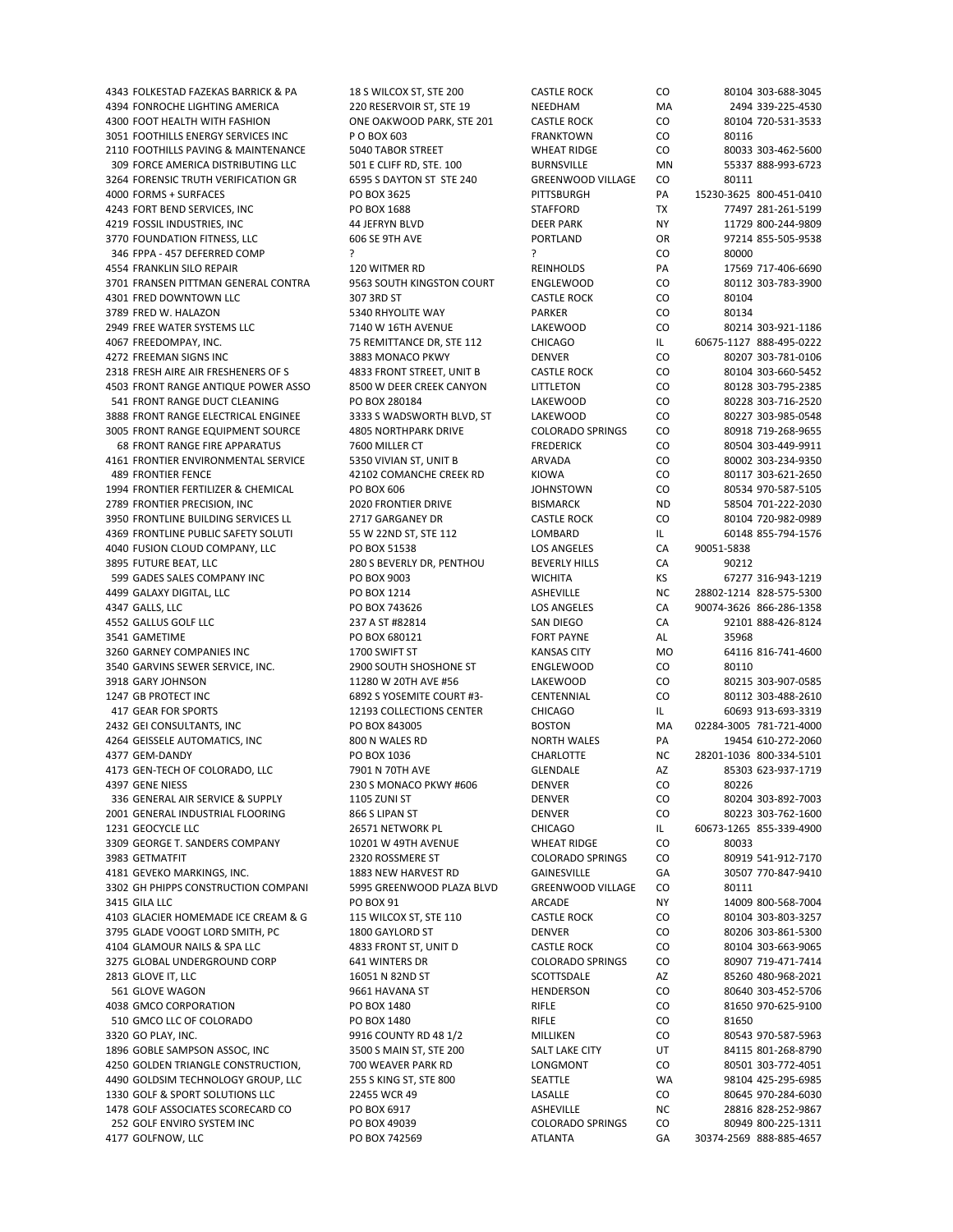4234 GOPALA HOSPITALITY, INC 595 GENOA WAY CASTLE ROCK CO 80109 303‐885‐0260 372 GOVERNMENTJOBS.COM INC DEPT LA 25067 PASADENA CA 91185‐5067 4431 GOVQA, LLC 9014 HERITAGE PKWY, SUITE WOODRIDGE IL 60517 1373 GOVT FINANCE OFFICERS ASSOC 203 N LASALLE ST, STE 270 CHICAGO IL 60601‐1210 312‐977‐9700 3914 GPSI LEASING II – ACCORD, LLC C/O GPS INDUSTRIES, LLC SARASOTA FL 34236 888-575-2901 3664 GRACO FLUID HANDLING INTERNATI 2504 NW 19 ST POMPANO BEACH FL 33069 136 GRAINGER DEPT 802804203 KANSAS CITY MO 64141‐6267 1865 GRANICUS INC DEPT CH ‐ BOX 19634 PALATINE IL 60055‐9634 720‐240‐9586 3744 GRANICUS, LLC P.O. BOX 19634 PALATINE IL 60055 800‐314‐0147 3991 GRANT STOCKFORD 4192 ELEGANT ST CASTLE ROCK CO 80109 719‐465‐6281 4504 GRASMICK ELECTRIC CORP 525 S GILBERT ST CASTLE ROCK CO 80104 720‐573‐8175 4302 GREAT DIVIDE BREWERY & ROADHOU 215 WILCOX ST CASTLE ROCK CO 80104 720‐312‐8043 208 GREEN VALLEY TURF COMPANY 13159 N. US HIGHWAY 85 LITTLETON CO 80125 303‐798‐6764 471 GREG NORMAN COLLECTION PO BOX 1036 CHARLOTTE NC 28201-1036 1987 GROUND ENGINEERING CONSULTANTS 41 INVERNESS DRIVE EAST ENGLEWOOD CO 80112‐5412 303‐289‐1989 3987 GROUPEX PRO PO BOX 162087 ATLANTA GA 30321‐2087 4042 GRYPHON TRAINING GROUP, INC. 9431 S 181ST AVE GOODYEAR AZ 85338 623‐518‐3006 1232 H & E EQUIPMENT SERVICES INC PO BOX 849850 DALLAS TX 75284‐9850 303‐287‐2247 1831 H & M COLLISION AND AUTO BODY 500 2ND STREET CASTLE ROCK CO 80104 720-733-2440 3709 HAAS ALERT 1651 N MHIPPLE ST CHICAGO IL 60647 773‐936‐3389 72 HACH COMPANY 2207 COLLECTION CENTER DR CHICAGO IL 60693 800‐227‐4224 4105 HAIR DESIGN TEAM, INC 734 S PERRY ST, UNIT C CASTLE ROCK CO 80104 303‐688‐9332 3772 HAL SPORTS **100 CO** 80127 3573 HALL CONTRACTING LLC 2801 N HWY 85, STE 108 CASTLE ROCK CO 80109 303-489-8036<br>1382 S69 HALO BRANDED SOLUTIONS, INC. 3182 MOMENTUM PL CHICAGO I L 60689-5331 815-625-0980 969 HALO BRANDED SOLUTIONS, INC. 3182 MOMENTUM PL CHICAGO IL 60689‐5331 815‐625‐0980 4303 HAN LEE'S TAEKWONDO ACADEMY 729 BARRANCA DR, STE 101 CASTLE ROCK CO 80104‐1700 303‐814‐9300 4491 HANDY TRUCKING 5219 S VENTURA WAY CENTENNIAL CO 80015 3781 HAPPY MEDIUMS ART DISCOVERY LL 5163 GOULD CIR CASTLE ROCK CO 80109 909‐636‐8522 985 HAROLD JOHN STROEHMANN 6175 NW 153RD ST #303 MIAMI LAKES FL 33014 3850 HARRELL'S, LLC PO BOX 935358 ATLANTA GA 31193‐5358 800‐780‐2774 2062 HARRIS COMPUTER SYSTEMS 62133 COLLECTIONS CENTER CHICAGO IL 60693-0621 888-847-7747<br>3142 HARRIS KOCHER SMITH 1120 LINCOLN ST STE 1000 DENVER CO 80203 3142 HARRIS KOCHER SMITH 1120 LINCOLN ST, STE 1000 DENVER CO 80203 73 HAULAWAY STORAGE CONTAINERS PO BOX 7096 PASADENA CA 91109‐9952 303‐688‐0344 3414 HAUS OF GREY, LLC 10930 PORTAL DR LOS ALAMITOS CA 90720 562‐270‐4739 3136 HAWKINS COMMERCIAL APPLIANCE S 3000 S WYANDOT ST ENGLEWOOD CO 80110 303-781-5548 4039 HAWLEY CORING INC 7644 QUARTZ ST ARVADA CO 80007 303‐988‐3008 3347 HAZEN AND SAWYER **ADDER AND SAWYER AND SAMEL AND STE S** RALEIGH NC 27607 919-833-7152 1371 HAZEN RESEARCH INC. 4601 INDIANA ST. GOLDEN CO 80403 303‐279‐4501 1234 HB&A 102 E MORENO AVE COLORADO SPRINGS CO 80903‐3918 719‐473‐7063 1499 HCDA ENGINEERING, INC 9 S WEBER ST COLORADO SPRINGS CO 80903 719‐633‐7784 180 HDR ENGINEERING INC PO BOX 74008204 CHICAGO IL 60674‐8204 4322 HEALTH CONNECTIONS OF CASTLE R 323 METZLER DR CASTLE ROCK CO 80104 916‐765‐0919 3512 HEALTHONE CARENOW URGENT CARE PO BOX 743893 ATLANTA GA 30374-3893 2470 HEALTHY ADDICTIONS 4880 IRONTON ST, UNIT L DENVER CO 80239 970‐472‐1883 3734 HEALTHY CONTRIBUTIONS, LLC 111 WEIR DRIVE WOODBURY MN 55125 800-317-2739 4304 HEARTLIGHT FAMILY CLINIC, LLC 1001 S PERRY ST, STE 104B CASTLE ROCK CO 80104 303‐385‐3966 1133 HEGARTY & GERKEN, INC. 1720 S BELLAIRE ST, STE 8 DENVER CO 80222 303‐757‐3801 4305 HEIDI C. NAHUM PSYCHOLOGICAL S 3186 SPRINGMEADOW CIR CASTLE ROCK CO 80109 303-909-5825 4187 HELENA AGRI‐ENTERPRISES, LLC 98324 COLLECTIONS CENTER CHICAGO IL 60693‐0983 720‐374‐1994 1219 HELP & HOPE CENTER CO CO SON CO CO CONTER CO CASTLE ROCK CO 80109‐3010 303‐688‐1114 3869 HERCULES INDUSTRIES, INC. PO BOX 911434 DENVER CO 80291‐1434 303‐937‐1000 869 HEW REFUNDS ? ? CO 80000 4026 HEWLETT PACKARD ENTERPRISE COM PO BOX 101032 ATLANTA GA 30392‐1032 650‐687‐5817<br>4029 HEWLETT-PACKARD FINANCIAL SVCS PO BOX 402582 ATLANTA GA 30384‐2582 888‐277‐0670 4029 HEWLETT-PACKARD FINANCIAL SVCS PO BOX 402582 ATLANTA 30381 ATLANTA 403 HICO DISTRIBUTING OF COLO INC 2245 W COLLEGE AVE ENGLEWOOD CO 80110 303‐937‐8007 4531 HIER DRILLING CO. PO BOX 250 CASTLE ROCK CO 80104 303‐688‐3012 4556 HIGH PLAINS WATERPROOFING, LLC 15724 W 6TH AVE FRONTAGE GOLDEN CO 80401 3601 HIGHLANDS RANCH COLLISION CENT 9509 TITAN PARK CIRCLE LITTLETON CO 80125 1539 HIGHLANDS RANCH CULTURAL AFFAI 9568 UNIVERSITY BLVD HIGHLANDS RANCH CO 80126 302 HIGHLANDS RANCH LAW ENFRCMNT T ATTN: AUDRA GARTON‐NORVEL CASTLE ROCK CO 80109 303‐795‐4909 1014 HIGHLANDS RANCH METRO DISTRICT 62 PLAZA DR HIGHLANDS RANCH CO 80129 303‐791‐0430 4268 HIGHPOINTE ACADEMY 4721 N INDUSTRIAL WAY CASTLE ROCK CO 80109 303‐328‐7793 2169 HILL PETROLEUM 6301 RALSTON RD ARVADA CO 80002 303‐424‐6262 4008 HILLTOP SECURITIES INC. RECEIPTS & DISBURSEMENTS DALLAS TX 75270 214‐953‐4156 3523 HILLYARD, INC PO BOX 843117 KANSAS CITY MO 64184‐3117 3688 HILTON DENVER INVERNESS 200 INVERNESS DR W ENGLEWOOD CO 80112 4158 HIS BARBER & HER SALON 11 WILCOX ST CASTLE ROCK CO 80104 720‐618‐8606 3539 HOLBROOK SERVICE LLC 2590 SOUTH PIONEER ROAD SALT LAKE CITY LIT 84104 2965 HOLLAND SIGNS INC 8650 FLINTWOOD RD PARKER CO 80138‐6719 4332 HOME BUILDERS FOUNDATION C/O BETH FORBES, EXEC DIR ENGLEWOOD CO 80112 339 HORIZON **PO BOX 80248** CITY OF INDUSTRY CA 91716 800-782-8873

1500 GOODLAND CONSTRUCTION INC 760 NILE ST. GOLDEN CO 80401 303‐278‐8100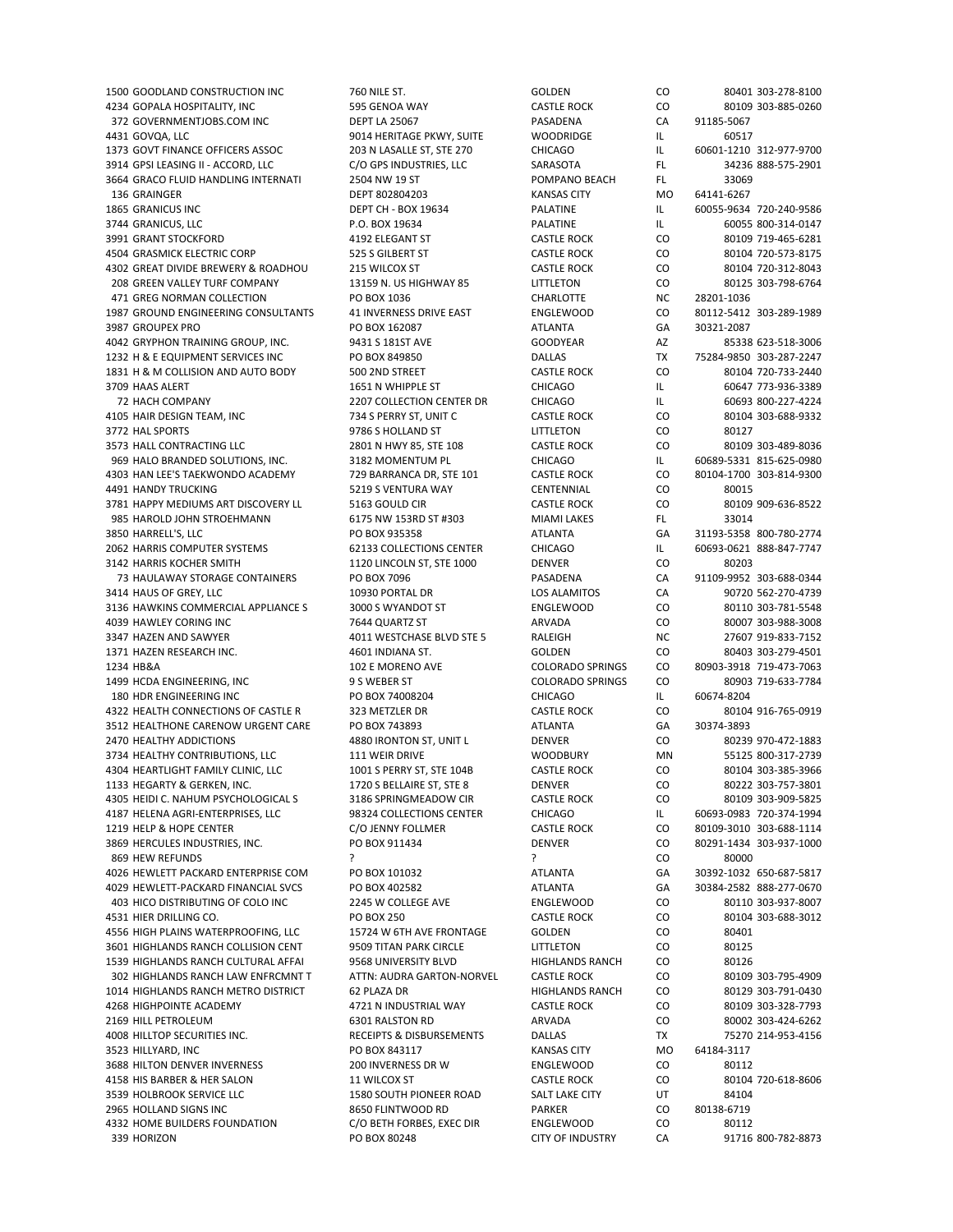297 HORSEPOWER, INC. PO BOX 534 CASTLE ROCK CO 80104 303-594-1509 4106 HOTTIE ROBS LTD. 4821 ECKERT CIR CASTLE ROCK CO 80104 720‐271‐2900 3764 HOWL2GO 30 W HUBBARD ST, STE 200 CHICAGO IL 60654 312‐644‐2262 1149 HP INC PO BOX 419520 BOSTON MA 02241‐9520 844‐385‐2353 1203 HUDICK EXCAVATING INC 5460 MONTANA VISTA WAY CASTLE ROCK CO 80108 303‐688‐9500 3743 HUFFMAN ENGINEERING, INC. 5301 N 57TH STREET LINCOLN NE 68507 303-376-6280 3904 HUMAN PERFORMANCE TRAINING INS 1831 OUAIL CT ST HELENA CA 94574 707‐968‐5109 596 HUMAN RESOURCE EXECUTIVE PO BOX 24668 WEST PALM BEACH FL 33416 800-386-4176 4528 HUMANITY MEMORIAL INC 269 MORRISON AVE SUTTON WV 26601 3859 HYDRO DRAMATICS 1228 S 8TH ST ST LOUIS MO 63104 314‐231‐9806 1628 HYDRO RESOURCES‐ROCKY MOUNTAIN 13027 COUNTY RD 18, UNIT FT. LUPTON CO 80621 303‐857‐7540 3599 HYDROLOGIK LLC PO BOX 19190 GOLDEN CO 80402 720‐799‐2828 4370 HYGIENA LLC FILE 2007 PASADENA CA 91199‐2007 1256 I.D. EDGE INC 1849 CHERRY ST, STE 10 LOUISVILLE CO 80027 303‐665‐0405 2222 I/O SOLUTIONS INC 1520 KENSINGTON RD, STE 1 OAKBROOK IL 60523 888-784-1290 4281 IAN WAGNER 316 GILBERT ST CASTLE ROCK CO 80104 315‐783‐9120 1199 ICMA PO BOX 79403 BALTIMORE MD 21279‐0403 375 ICMA ‐ ROTH IRA PLAN # 705186 ? CO 80000 78 ICMA RETIREMENT ‐ 457 PLAN # 303212 800‐735‐7202 1331 ICONICS PO BOX 84‐5619 BOSTON MA 02284‐5619 508‐543‐8600 3492 IDEAL FENCING CORP LLC 5795 IDEAL DR ERIE CO 80516 303‐962‐8100 3650 IDEAL PAINTING INC. PO BOX 822 ENGLEWOOD CO 80151 2679 IDEMIA IDENTITY & SECURITY USA PO BOX 207240 DALLAS TX 75320‐7240 703‐589‐2631 1292 IDEXX LABORATORIES INC PO BOX 101327 ATLANTA GA 30392‐1327 207‐556‐8609 428 IDN‐ACME INC PO DRAWER 13748 NEW ORLEANS LA 70185 504‐837‐7315 3250 IMAGEMAKERS INC P O BOX 368 WAMEGO KS 66547‐0368 888‐865‐8511 3130 IMAGES EVERYTHING 797 SHADOWSTONE DRIVE HIGHLANDS RANCH CO 80129 303‐683‐9594 3871 IMPACT INVESTIGATIONS LLC 27173 E ONTARIO PL AURORA CO 80016 303-390-0712 420 IMPERIAL HEADWEAR INC PO BOX 775338 CHICAGO IL 60677‐5338 303‐757‐1166 1826 IMS PRINTING AND SIGNS 12425 MEAD WAY LITTLETON CO 80125 720‐258‐1959 3852 IMSA 597 HAVERTY CT, STE 100 ROCKLEDGE FL 32955 800-723-4672 FL 532955 800-723-4672<br>398 IN-SITU, INC 600-446-7488 1211 ELINCOLN AVE FT COLLINS CO 80524 800-446-7488 1261 INCAPTION INC 200 S WILCOX ST #403 CASTLE ROCK CO 80104 303‐660‐9900 2091 INDIGO WATER GROUP LLC 626 W DAVIES WAY LITTLETON CO 80120 303-489-9226 1886 INDUSTRIAL MOTORS & MACHINING 881 EAST 57TH AVENUE DENVER CO 80216 4395 INDUSTRIAL PROCESS TECHNOLOGY. 
PO BOX 758 MITCHELL

PROCESS TECHNOLOGY CONTROL PROCESS TECHNOLOGY CONTROLS AND RESPONSIVE THE SUNTCHELL THE SUNTCHER SO STRING THE SUNTER SO STRING THE SUNTER SO STRING THE SUNTER SO S 3403 INFINITE PEAKS HOLDINGS, LP 18 SOUTH WILCOX ST #100 CASTLE ROCK CO 80120 926 INFRA‐RED RADIANT INC 3130 S PLATTE RIVER DR ENGLEWOOD CO 80110 303‐761‐1444 488 INNERCONNECTIONS YOGA 821 A PARK STRET CASTLE ROCK CO 80109 303‐688‐8598 3985 INNOSOFT FUSION 8133 WARDEN AVE, 4TH FL MARKHAM, ON L6G 1‐B3 888‐510‐3827 3590 INNOSPHERE 320 E VINE DR. STE 101 FORT COLLINS CO 80524 970‐221‐1301 713 INNOVYZE, INC DEPT CH 17953 PALATINE IL 60055‐7953 888‐554‐5022 3694 INSIGHT NORTH AMERICA LLC 200 PARK AVENUE NEW YORK NY 10166 1350 INSIGHT PUBLIC SECTOR, INC. PO BOX 731072 DALLAS TX 75373‐1072 463‐443‐3900 3241 INSITUFORM TECHNOLOGIES, LLC PO BOX 674060 DALLAS TX 75267‐4060 636‐530‐8000 2851 INSPIRE TO LEARN & IMAGINE 18801 E BERRY DR AURORA CO 80015 720‐216‐4508 4339 INSTITUTE OF TRANSPORTATION EN 1637 EYE ST, NW, STE 600 WASHINGTON DC 20006 202‐785‐0060 2155 INSTRUMENT & SUPPLY WEST, INC PO BOX 1679 HOT SPRINGS AR 71902 501-262-3282 788 INTEGRATED MARKETING SOLUTIONS 7342 S ALTON WAY #7E CENTENNIAL CO 80112 720‐258‐1959 583 INTEGRATED SYSTEMS LOCK BOX 912730 PASADENA CA 91110‐2730 303‐698‐2698 3625 INTEGRATED VOTING SOLUTIONS 496 S URUAPAN WAY DINUBA CA 93618 3457 INTERIOR ENVIRONMENTS 48700 GRAND RIVER NOVI NOVI MI 48374 303‐292‐0437 2932 INTERMOUNTAIN LOCK AND SECURIT PO BOX 65158 SALT LAKE CITY UT 84165 303‐698‐1898 831 INTERMOUNTAIN SALES INC 3582 INTERMOUNTAIN TRAFFIC LLC 
PO BOX 11159 
RENO 
RENO 
NV
89510-1159 514 INTERNATIONAL CODE COUNCIL INC 4051 WEST FLOSSMOOR RD COUNTRY CLUB HILLS IL 60478<br>610 INTERNATIONAL PUBLIC MANAGEMEN 1617 DUKE STREET ALEXANDRIA VA 22314 703-549-7100 610 INTERNATIONAL PUBLIC MANAGEMEN 1617 DUKE STREET ALEXANDRIA VA 2244 INTL INSTITUTE OF MUNICIPAL CL 8331 UTICA AVE, STE 200 RANCHO CUCAMONGA CA 91730 909‐944‐4162 3822 INTTERRA, INC 3740 DACORO LN, STE 200 CASTLE ROCK CO 80109 720‐376‐6813 3022 INTUICOM, INC 4900 NAUTILUS COURT, SUIT BOULDER CO 80301 303‐449‐4330 1775 INTUITECH, INC 84117 **PO BOX 17321** SALT LAKE CITY UT 84117 3432 IPORA MANAGEMENT INC **1585 S PERRY ST STE B** CASTLE ROCK CO 80104 3452 IRON FORGE TRAILERS 7144 REYNOLDS DRIVE SEDALIA CO 80135 4058 IRON MIKE CONSTRUCTION, LLC 6950 S TUCSON WAY, STE L CENTENNIAL CO 80112 303-407-8690 722 IRON MOUNTAIN PO BOX 915004 DALLAS TX 75391‐5004 800‐935‐6966 3745 IRON WOMAN CONSTR & ENVIRON SV 5680 EMERSON ST DENVER CO 80216 303‐399‐5534 4178 ITEM LTD / LANELIGHT 16‐755 VANALMAN AVE VICTORIA, BC V8Z 3‐B8 866‐466‐4836 3699 ITS PLUS, INC. 6220 TRAILWOOD DRIVE PLANO TX 75024 214‐755‐8169 1515 J & A TRAFFIC PRODUCTS, LLC 605 SW US 40 HWY #119 BLUE SPRINGS MO 64014 816-220-0450 984 J GROUP LLLP 6175 NW 153RD ST #303 MIAMI LAKES FL 33014 3754 J. BROWER PSYCH SVCS & CONSULT THE QUADRANT GREENWOOD VILLAGE CO 80111 720-222-3400

4192 HORIZON MECHANICAL SOLUTIONS 126 HEMLOCK ST FORT COLLINS CO 80524 970‐482‐7333 FT COLLINS CO 80524 800-446-7488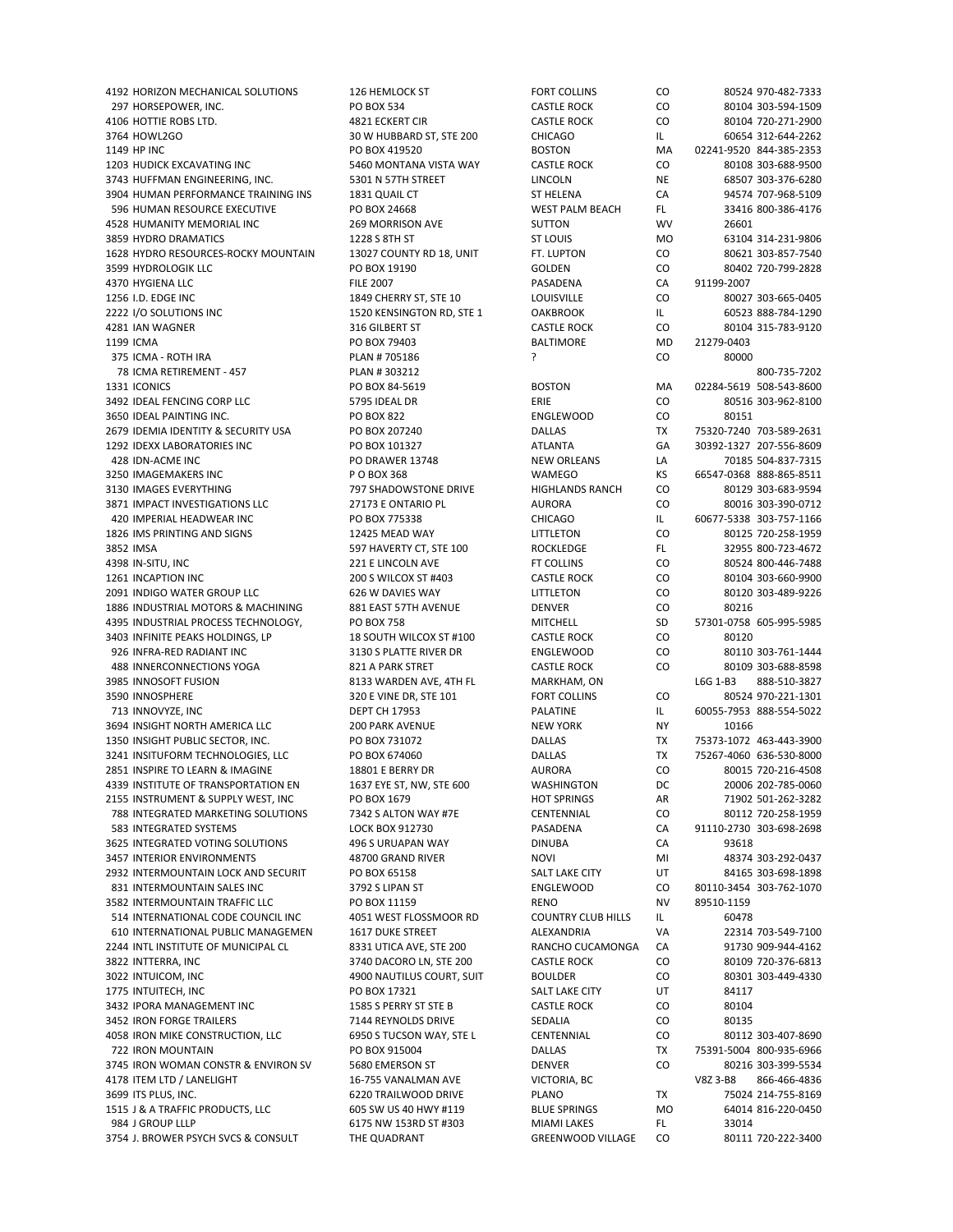4306 J&M LEGEND CORP 106 S WILCOX ST, UNIT C CASTLE ROCK CO 80104 303-725-7721 3430 JACK'S GARAGE LLC 7050 PETERSON RD SEDALIA CO 80135 303‐791‐9191 4021 JACKS OF ALL TRADES, INC. 1435 SELIX GROVE COLORADO SPRINGS CO 80915 719‐375‐8906 4179 JACOB NOVINGER **PO BOX 29** BLISS BLISS ID 83314 2025 JACOBS ENGINEERING GROUP, INC PO BOX 5018713 ST LOUIS MO 63150‐8713 214‐638‐0145 4125 JALISCO INTERNATIONAL, INC. 6663 COLORADO BLVD COMMERCE CITY CO 80022 303‐287‐8905 4441 JAMES A. MARTINO 6674 W GEDDES AVE LITTLETON CO 80128 4175 JAMES D. BERTELSEN 895 N RIDGE RD CASTLE ROCK CO 80104 4164 JAMIE MARIE KOLLER 1908 S WICHITA ST WICHITA KS 67213 3756 JANICE M. BURKE 8488 COYOTE DR CASTLE PINES CO 80108 4489 JASON TRACEWELL 3038 MCCRACKEN LN CASTLE ROCK CO 80104 4467 JBS PIPELINE LLC 8600 VERBENA ST COMMERCE CITY CO 80022 303‐289‐4354 418 JC GOLF ACCESSORIES 3602 S JASON STREET ENGLEWOOD CO 80110 303-781-7881 3445 JEFF ROBERTS CORPORATION 174 SAUDERSVILLE RD HENDERSONVILLE TN 37075 4527 JEFFREY D MCWILLIAMS 777 N RIDGE ROAD CASTLE ROCK CO 80104 3790 JEFFREY TODD MEYERS 6571 N WINDLOCH CIR PARKER CO 80134 3952 JENNIFER L. KING 3879 OLD OAKS ST CASTLE ROCK CO 80104 4182 JENSEN SALES COMPANY 8980 S SANTA FE DR LITTLETON CO 4429 JERICHO J HATCH II 11975 SYCAMORE ST NORWALK CA 90650 2981 JESSICA R. JENNER 1360 PENINSULA CIR CASTLE ROCK CO 80104 401‐499‐1939 3671 JESSIE KENNY SARAT SARAT HERO SENI VACQUERO CIR CASTLE PINES CO 80108 303-550-7955 3526 JEWETT ROOFING COMPANY 3525 NORTH CASCADE AVENUE COLORADO SPRINGS CO 80907 3529 JILA NIELSEN PO BOX 270786 LITTLETON CO 80127 720‐384‐6201 2869 JILL CHONTOS 2003-841-6658 2012 11517 RUNNING CREEK LANE PARKER CO 80138 303-841-6658 3723 JIM GINLEY CONSULTING LLC 6790 WEST ONTARIO CIRCLE LITTLETON CO 80128 720-878-8523 4501 JIM'S PRIDE LANDSCAPING, INC 13195 N HIGHLAND CIR LITTLETON CO 80125 720‐630‐1796 4525 JK CONCEPTS, INC 3333 EAST 52ND AVENUE DENVER CO 80216 4165 JOAN STUART KEISER ESTATE 2345 MEADOWS LN CASTLE ROCK CO 80104 242 JOE COOL ICE 309 CANTRIL ST CASTLE ROCK CO 80104 303‐688‐8835 2536 JOFIT, LLC 995 MEARNS RD WARMINSTER PA 18974 215‐682‐7500 4265 JOHANNS HAULING SERVICES, INC 5255 STONE CANON RANCH RD CASTLE ROCK CO 80104 303-518-4194<br>1991 JOHN A. ZINCONE 199-351-5341 2830 COLDWATER DRIVE COLORADO SPRINGS CO 80919 719-351-5341 3691 JOHN A. ZINCONE 2830 COLDWATER DRIVE COLORADO SPRINGS CO 2916 JOHN ADDISON 22051 DAY STAR DRIVE PARKER CO 80138 3016 JOHN ELWAY CHEVROLET 5200 S BROADWAY ENGLEWOOD CO 80113 303‐761‐0333 3812 JOHN KING ARTS LLC 618 APPLE VALLEY RD LYONS CO 80540 4452 JOHN LEYBA 10328 BLUE HERON CT HIGHLANDS RANCH CO 80129 303‐349‐4007 3799 JOHN R BRENNON **11065 CAVE SPRING RD** FRANKTOWN CO 80116 3899 JOHN S. HOOFNAGLE, LLC 401 SAND CLIFF CT #A GRAND JUNCTION CO 81507‐4653 303‐518‐4796 3654 JOHN SANTUS 5323 E PRESCOTT AVE CASTLE ROCK CO 80104 4030 JOHN SERRANIA 1995 RAINDANCE WAY LAS VEGAS NV 89169 310‐945‐8173 3639 JOHN THOMAS BANKS 1621 BRIDLE DR HENDERSON NV 89002 4154 JOHN W. CLINGMAN 2686 CASTLE CREST DR CASTLE ROCK CO 80104 3937 JOHNNY GLENN NASH 9914 BAYOU RIDGE TRL PARKER CO 80134 3955 JOHNSONS K9 6018 MAPLETON DR COLORADO SPRINGS CO 80918 719‐358‐0278 3988 JONATHAN LUCERO 791 S PECOS ST DENVER CO 80223 3765 JONATHAN SAVAGE 223 N STATE ST, APT 1 BELLINGHAM WA 98226 206-661-6107 3705 JOOST INDUSTRIAL, INC. 5500 JOLIET STREET DENVER CO 80239 303‐373‐5405 2702 JORDY & COMPANY 1212 S. BROADWAY #100 DENVER CO 80210 4542 JOSEPH ELLIOTT USA LLC 3830 VALLEY CENTRE DR SAN DIEGO CA 92130 858‐869‐0990 3450 JOSEPH MICHAEL WALTER 1075 ROSEDALE COURT CASTLE ROCK CO 80104 3299 JOURNAL COMMUNICATIONS INC 6550 CAROTHERS PKWY, STE FRANKLIN TN 37067 2444 JP & E CONTRACTORS LLC 227 BENTON ST CASTLE ROCK CO 80104 303‐663‐8118 4183 JPMORGAN CHASE BANK, N.A. CHI‐MM DALLAS TX 75397‐4675 2905 JRS ENGINEERING CONSULTANT LLC 2946 JSC PROPERTY MAINTENANCE ATTN: ACCOUNTS RECEIVABLE LAS VEGAS NV 89147 720-841-3623 3617 JUDITH A CRENSHAW 203 GORDON DRIVE CASTLE ROCK CO 80104 3727 JUDITH K HOSTETLER 1555 ROSEDALE ST CASTLE ROCK CO 80104 303‐688‐8732 4108 JULIE MARGARET SLANE, LLC 695 JERRY ST CASTLE ROCK CO 80104 303‐981‐3846 4349 JULIET F. MINER, ATTY AT LAW PO BOX 174 CASTLE ROCK CO 80104 303‐809‐5889 499 JUSTICE SYSTEMS INC DEPT CH 18062 PALATINE IL 60055‐8062 505‐883‐3987 3401 JUSTIN DEISTER 280 SOO SEE 280 SEEFFERSON AVE LOUISVILLE CO 300 27 3716 JVA, INC. 1319 SPRUCE ST BOULDER CO 80302 303-444-1951 2034 JWC ENVIRONMENTAL INC. 2850 S RED HILL AVE, STE SANTA ANA CA 92705 949‐833‐3888 3929 KALPET LP THE GUESS WHO LAKEWOOD CO 80232 4471 KAMBSLAND, LLC 330 THIRD STREET CASTLE ROCK CO 80104 3884 KAREN L. HICKS 7510 CAMERON DR LARKSPUR CO 80118 303‐808‐6144 3618 KAREN S CASWELL 182 STOCKWELL STREET CASTLE ROCK CO 80104 4417 KARYN A. SCHWARZ 509 5TH STREET CASTLE ROCK CO 80104 4109 KATHY CLEAN PROFESSIONAL CLEAN 651 TOPEKA WAY CASTLE ROCK CO 80109 720‐215‐1716 2369 KB HOME COLORADO, INC 7807 E PEAKVIEW AVE, STE CENTENNIAL CO 80111 303-323-1105 2228 KECI COLORADO, INC. 5750 W. AIRPORT ROAD SEDALIA CO 80135

3490 LC. SANTELLI TRAINING & CONSU 1409 CONIFER TRI CLO FIJZABETH CO 80107 720‐883‐1985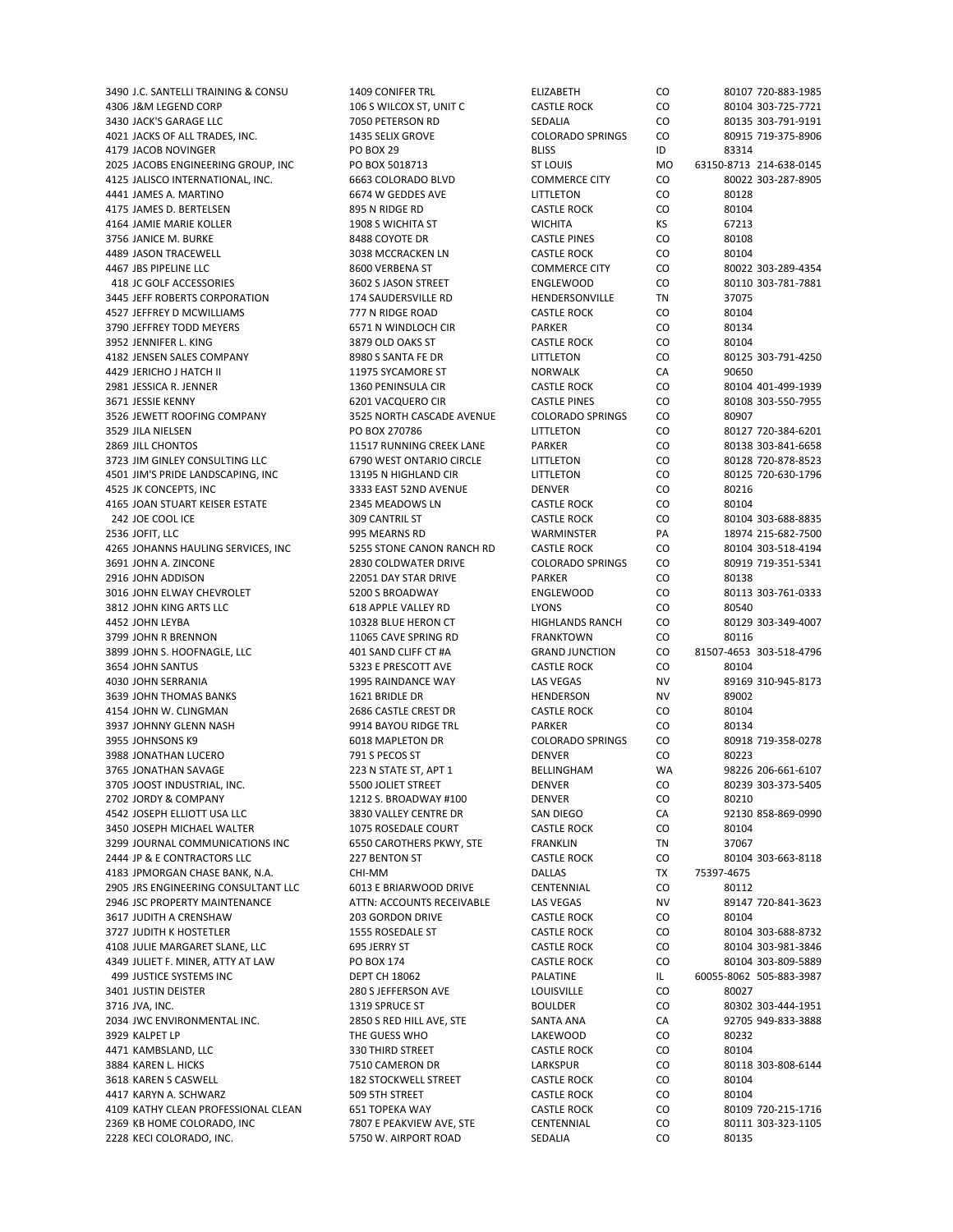4465 KEITH D. SOUSA PO BOX 340 CASTLE ROCK CO 80104 303‐408‐3309 3449 KELLI ROSSITER 2025 OAKCREST CIRCLE CASTLE ROCK CO 80104 487 KELLY PC 999 18TH ST, STE 1450 DENVER CO 80202 303‐298‐1601 4259 KEMWEST, INC 2186 S HOLLY ST, STE 110 DENVER CO 80222 303‐757‐8800 3697 KEN CARYL GLASS, INC. 12450 MEAD WAY LITTLETON CO 80125 303‐791‐3122 4537 KEN GARFF FORD GREELEY 4901 29TH ST GREELEY CO 80634 970‐506‐3600 4530 KENNETH HILL BURTON 1511 DAWSON BUTTE WAY CASTLE ROCK CO 80109 4360 KENNETH L HOYT 1100 WHISPERING OAK DR CASTLE ROCK CO 80104 3846 KENNY G'S QUALITY TREES LLC 2287 CR 323 WESTCLIFFE CO 81252 719‐671‐7500 824 KENZ & LESLIE DISTRIBUTING PO BOX 1066 ARVADA ARVADA CO 800-342-5445 3872 KEVIN BRUCE MAHAFFEY 4212 S SNAPDRAGON ST TUCSON AZ 85730 714 KIDSTAGE 10847 GLENGATE LOOP HIGHLANDS RANCH CO 80130 303‐514‐8600 1241 KIDZART C/O AMY KLEIN 9159 S ROADRUNNER DR HIGHLANDS RANCH CO 80129 720‐519‐0901 3682 KID2KIDLIT 1600 PINYON DRIVE CASTLE ROCK CO 80104 4475 KIEWIT INFRASTRUCTURE CO 15002 COLLECTION CENTER D CHICAGO IL 60693-0150 814 KILTY AND COMPANY **5750 DTC PARKWAY STE. 110** GREENWOOD VILLAGE CO 80111 303-757-0980 4110 KIM & JANG INC 3993 LIMELIGHT AVE, UNIT CASTLE ROCK CO 80109 720‐456‐5098 3410 KIM L CASTER 11934 E BUCKHORN WAY FRANKTOWN CO 80116 303‐660‐0214 2888 KIMBERLY DECKER 203 CANTRIL ST CASTLE ROCK CO 80104 303‐905‐4115 2733 KIMBERLY HANSON 3311 BELGIAN CT CASTLE ROCK CO 80104 3131 KIMLEY‐HORN AND ASSOCIATES, IN PO BOX 913221 DENVER DENVER CO 80291‐3221 3631 KINNARPS DIRECT USA LLC 1000 EAST 6TH ST AUSTIN TX 78702 2726 KIOWA ENGINEERING CORPORATION 7175 W JEFFERSON AVE, STE LAKEWOOD CO 80235 802 KISSINGER & FELLMAN PC 3773 CHERRY CREEK NORTH D DENVER CO 80209 303-320-6100 3775 KNOTHEAD TREE AND LAWN CARE 527 E YUCCA HILLS RD CASTLE ROCK CO 80109 303‐885‐3800 3747 KNOWBE4, INC. PO BOX 392286 PITTSBURGH PA 15251‐9286 855‐566‐9234 394 KNS COMMUNICATIONS CONSULTANTS 3 INVERNESS DR E, STE 100 ENGLEWOOD CO 80112 303‐987‐2680 4111 KOKORO SALON LLC 703 WILCOX ST CASTLE ROCK CO 80104 303‐632‐6657 3369 KONICA MINOLTA BUS SOLUTION US DEPT CH 19188 PALATINE PALATINE IL 60055-9188 800-695-4195 4443 KONICA MINOLTA DEPT LA 22988 DEPT LA 22988 PASADENA CA 91185‐2988 3612 KONICA MINOLTA PREMIER FINANCE P.O. BOX 790448 ST. LOUIS MO 63179‐0448 800‐828‐8246 3456 KORF CONTINENTAL 622 WEST 1ST PO BOX 419 JULESBURG CO 80737 3387 KRAEMER NORTH AMERICA LLC 900 W CASTLETON RD STE 22 CASTLE ROCK CO 2602 KRAUTER EQUIPMENT CO. INC. 1435 BROOKVILLE WAY, STE INDIANAPOLIS IN 46239-1037 800-992-2824 3870 KRIS HENNIG 5727 PALMER DR CASTLE ROCK CO 80104 719‐849‐8769 2093 KROMER CO, LLC 15020 27TH AVE N, STE 200 PLYMOUTH MN 55447 763‐746‐4040 253 KUBAT EQUIPMENT & SERVICE 1070 S GALAPAGO ST DENVER CO 80223 303‐777‐2324 1494 KUMAR & ASSOCIATES, INC 2390 S LIPAN ST DENVER CO 80223 303‐742‐9700 4225 KUSSMAUL ELECTRONICS LLC PO BOX 735470 DALLAS TX 75373‐5470 800‐346‐0857 463 KUSTOM SIGNALS INC PO BOX 776238 CHICAGO IL 60677‐6238 913‐428‐3338 3571 KUTAK ROCK LLP PO PO BOX 30057 COMAHA NE 68103-1157 1956 KVO INDUSTRIES, INC 4 MAXWELL CT SANTA ROSA CA 95401 707‐573‐6868 4209 KYANA CORPORATION C/O BRENT WRIGHT LA JOLLA CA 92037 858‐354‐2039 4013 L. ZOE COLE, JD 1956 LAWRENCE ST #701 DENVER CO 80202 1150 L.N. CURTIS & SONS DEPT 34921, PO BOX 39000 SAN FRANCISCO CA 94139 801‐486‐7285 3731 L&M UNDERGROUND INC. 7529 S. STORM MTN LITTLETON CO 80127 303-933-1970 3069 LAB SEVEN DESIGNS AND IMPRINTS 3244 S PLATTE RIVER DR ENGLEWOOD CO 80110 303‐814‐3389 2631 LACY J LOWRY 2069 GRANGER CIRCLE CASTLE ROCK CO 80109 303‐483‐3055 4188 LADY TRAILBLAZER INCORPORATED PO BOX 231 CASTLE ROCK CO 80104 720‐550‐3041 3460 LAERDAL MEDICAL CORPORATION LOCKBOX 784987 PHILADELPHIA PA 19178‐4987 800‐431‐1055 3511 LAND PRIDE 1525 EAST NORTH STREET SALINA KS 67401 911 LAND TITLE GUARANTEE CO 3033 E FIRST AVE #600 DENVER CO 80206 4385 LAPLINK SOFTWARE INC 10500 NE 8TH ST, STE 1776 BELLEVUE WA 98004 425‐952‐6000 3797 LARISSA SCHWARTZ DESIGN, LLC 1995 E COALTON RD, #82‐20 SUPERIOR CO 80027 312‐399‐4272 1717 LARKSPUR FIRE PROTECTION DISTR 9414 S SPRUCE MOUNTAIN RD LARKSPUR CO 3550 LATECH EQUIPMENT OF COLORADO, 1950 SOUTH 900 WEST S-7 SALT LAKE CITY UT 84104 3561 LAUGHING WATERS, INC. 11721 SOUTHWEST HWY PALOS HEIGHTS IL 60463 708‐586‐2393 3860 LAW OFFICE OF DANIEL CUNNY LLC PO BOX 5427 ENGLEWOOD CO 80155 720‐608‐8326 1620 LAW OFFICE OF DONNA M STEWART 200 S WILCOX ST #534 CASTLE ROCK CO 80104 3959 LAW OFFICE OF LISA B. SANTOS, 1873 S BELLAIRE ST, STE 2 DENVER CO 80222 303-548-0208 3559 LAWRENCE CONSTRUCTION COMPANY 9002 NORTH MOORE ROAD LITTLETON CO 80125 1932 LAWSON PRODUCTS, INC PO BOX 734922 CHICAGO IL 60673‐4922 866‐529‐7664 2566 LAYNE CHRISTENSEN COMPANY PO BOX 743609 LOS ANGELES CA 90074‐3609 262‐246‐4646 3644 LD CONSULTING LLC 
85310
6635 W. HAPPY VALLEY RD
6635 W. HAPPY VALLEY RD
6635 W. HAPPY VALLEY RD
6644 LD CONSULTING LLC
85310 4270 LEADENS CONTRACTING, INC **PO BOX 590** SEDALIA CO 80135 720-242-7051 1455 LEADERSHIP DOUGLAS COUNTY 420 JERRY STREET CASTLE ROCK CO 80104 303‐688‐4597 3762 LEE ENGINEERING, LLC 3610 N 44TH ST, STE 100 PHOENIX AZ 85018 602‐955‐7206 2821 LEEPAAC PO BOX 3932 ENGLEWOOD CO 80155‐3932 4462 LEFTA SYSTEMS 10950‐60 SAN JOSE BLVD, S JACKSONVILLE FL 32223 800‐405‐3109 3925 LENNAR COLORADO LLC 9193 S JAMAICA ST, 4TH FL ENGLEWOOD CO 80112 2569 LENNAR HOMES 9781 S MERIDAN BLVD #120 ENGLEWOOD CO 80112 4003 LENOVO (UNITED STATES) INC. 1009 THINK PL MORRISVILLE NC 27560 855‐253‐6686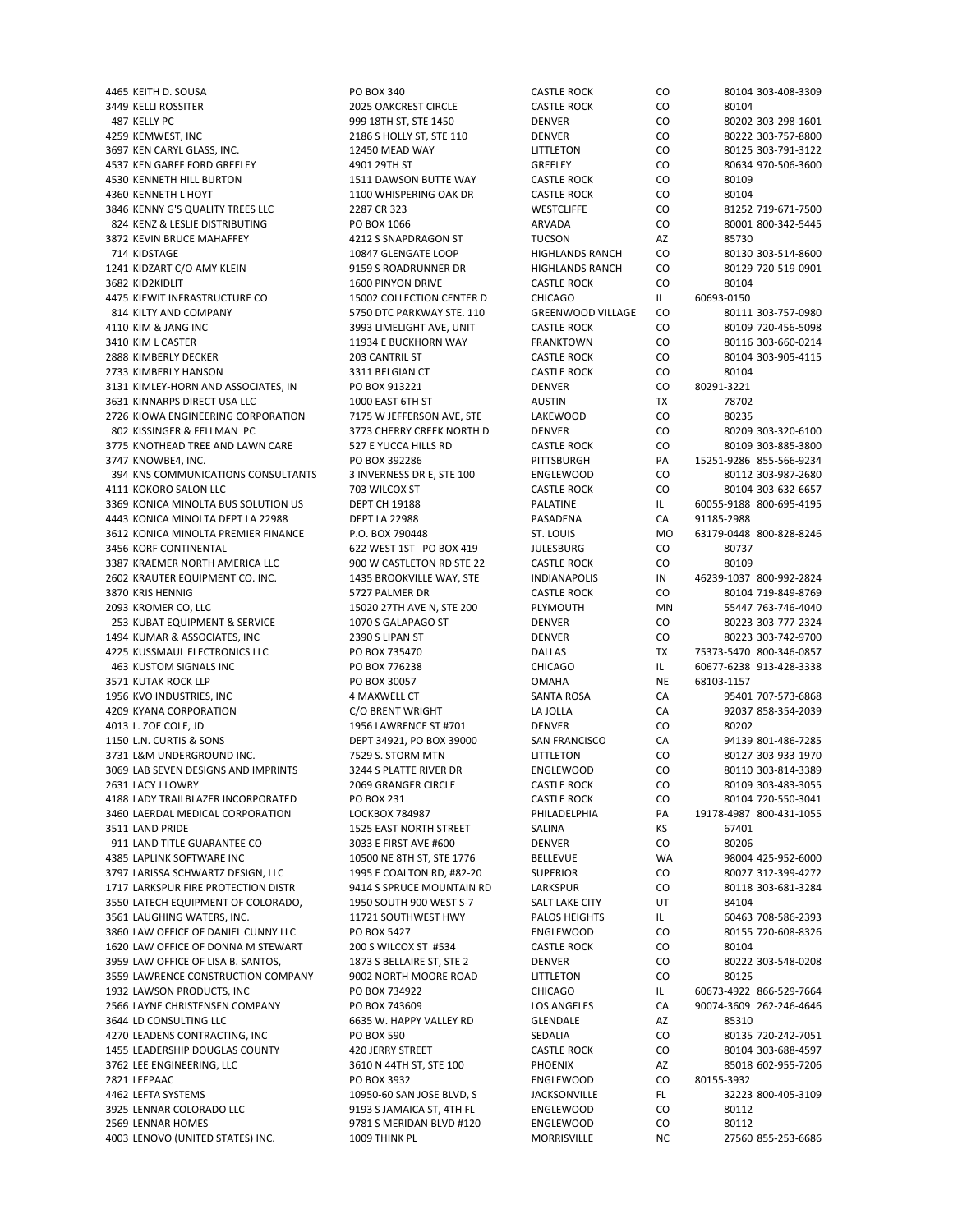3162 LES MILLS UNITED STATES TRADIN DEPT CH 17103 PALATINE PALATINE IL 60055-7103 630-828-5946 89 LEWAN & ASSOCIATES INC PO BOX 207839 DALLAS TX 75320‐7839 303‐759‐5440 3840 LEWIS BESS WILLIAMS AND WEESE, 1801 CALIFORNIA ST, STE 3 DENVER CO 80202 303-861-2828 2693 LEXIPOL, LLC 2611 INTERNET BLVD, STE 1 FRISCO TX 75034 844-312-9500 2867 LEXISNEXIS RISK SOLUTIONS FL I 28330 NETWORK PL CHICAGO IL 60673-1283 3170 LIBERTY PRO IMAGING **5142 DEVON AVE CASTLE ROCK** CO 80104 720-480-7714 3418 LIFE‐ASSIST INC 11277 SUNRISE PARK DR RANCHO CORDOVA CA 95742 3019 LIFTECH CORPORATION 12870 W ALAMEDA PKWY LAKEWOOD CO 80228 303‐688‐7979 1357 LIGHTNING VENTURES, INC. 1750 TOMAH RD LARKSPUR CO 80118 303‐694‐3340 290 LINCOLN AQUATICS PO BOX 80248 CITY OF INDUSTRY CA 91716 925‐687‐9500 4253 LINDE INC PO BOX 417518 BOSTON MA 02241‐7518 716‐879‐2749 4440 LISA R. SAHLI, ATTORNEY AT LAW PO BOX 270834 LITTLETON CO 80127 720‐545‐1690 3496 LITHOS ENGINEERING, LLC 6205 S COLLEGE AVE, STE B FORT COLLINS CO 80525 970‐373‐3195 4112 LIVMOD 200 S PERRY CASTLE ROCK CO 80104 720‐254‐0771 86 LL JOHNSON DISTRIBUTING CO 4700 HOLLY ST DENVER CO 80216‐6410 303‐320‐1270 2853 LMI LANDSCAPES LLC 1437 HALSEY WAY CARROLLTON TX 75007 303‐294‐9000 4555 LOCLYZ, LLC 12900 STROH RANCH WAY, ST PARKER CO 80134 720‐452‐2361 4386 LOG CABIN RUSTICS 383 PELHAM BLVD ST PAUL MN 55104 866‐923‐6932 3598 LOGICAL HEARTS, LLC 16562 HITCHING POST CIRCL PARKER CO 80134 3737 LOGICAL SYSTEMS, LLC **P.O. BOX 341321** BARTLETT TN 38184-1321 901-377-5574 402 LOGISTIC SYSTEMS INC 3000 PALMER ST MISSOULA MT 59808 406‐728‐0921 809 LONG BUILDING TECHNOLOGIES INC PO BOX 5501 DENVER CO 80217 303‐975‐2100 3543 LORENA HANKINS PO BOX 1450 CASTLE ROCK CO 80104 720‐331‐5816 2075 LORENTE LLC 4435 SIMONTON RD FARMERS BRANCH TX 75244 877‐281‐6469 4307 LOST COFFEE 390 PERRY ST CASTLE ROCK CO 80104 720‐206‐6970 4344 LOUIS A. GRESH 4531 RIDGEWOOD CT CASTLE ROCK CO 80109 399 LOW VOLTAGE INSTALLATIONS 5160 PARFET ST, UNIT A4 WHEAT RIDGE CO 80033 303-250-6870 2117 LUCIA A MCCONNELL **620 2ND STREET CASTLE ROCK** CO 80104 4323 LUCKY LAMB FITNESS, LLC 6360 PROMENADE PKWY, UNIT CASTLE ROCK CO 80108 720‐261‐1306 134 LUMIN8 TRANSPORTATION TECHNOLO 5920 LAMAR ST ARVADA CO 80003 303-422-7985 3817 LUXOTTICA OF AMERICA INC. PO BOX 50987 LOS ANGELES CA 90074‐0987 800‐422‐2020 951 LYONS GADDIS KAHN HALL JEFFERS DWORAK & GRANT, PC LONGMONT 3252 M.A. MORTENSON COMPANY 700 MEADOW LANE NORTH MINNEAPOLIS MN 55422-4899 4408 M.O. CONCRETE, INC 8375 S. HWY 83 FRANKTOWN CO 80116 3622 M‐I LLC 8029 DIXIE HIGHWAY FLORENCE KY 41042 3375 MAD SCIENCE OF COLORADO 8380 ZUNI ST UNIT 105 DENVER CO 80221 3940 MADDIEPALOOZA, INC. 330 THIRD ST CASTLE ROCK CO 80104 3956 MALLORY SAFETY & SUPPLY LLC PO BOX 2068 LONGVIEW WA 98632 360‐636‐5750 3288 MANDY HENEBRY 2950 E PARKCENTER #312 BOISE ID 83716 720‐202‐5053 3203 MANTELLI SPORTING GOODS LLC 4760 CASTLETON WAY, UNIT CASTLE ROCK CO 80109 720-479-8245 3791 MARC ALLEN MCDONALD 3646 SPRINGMEADOW CIR CASTLE ROCK CO 80109 2983 MARGARET EWALD 529 SHOREHAM CIR CASTLE PINES CO 80108 303‐688‐0393 3753 MARIA CASSAR 7464 KIMBERLY DR CASTLE ROCK CO 80108 586‐243‐2767 2822 MARIA ELUISA ALTMAN 108 PARK PLACE BOGOTA NJ 7603 3935 MARK GLENN HARRIS 250 N. PEARL ST #106 DENVER CO 80203 3696 MARK W CHAFFIN 34187 CIMARRON TRL ELIZABETH CO 80107 720‐233‐3446 3620 MARK WILLIAM SCHOEBERL 199 ARDMORE CASTLE ROCK CO 80104 3786 MARK YOUNG CONSTRUCTION, INC TO 200 MILLER PL THE REDERICK THE REDERICK CO S0504 2084 MARLA J. GIFFORD PO BOX 53 LOUVIERS CO 80131 303‐791‐7792 3616 MARQUEE EVENT SOLUTIONS PO BOX 156 EASTLAKE CO 80614 1969 MARSH USA, INC PO BOX 846015 DALLAS TX 75284‐0015 212‐345‐5000 2556 MARSHA A AMICK **6128 E WILLOW CREEK RD** CASTLE ROCK CO 80104 1235 MARTIN GARAGE DOORS OF COLORAD 10411 S PARKER RD PARKER PARKER CO 80134 303-663-1310<br>1795 MARY WILLIAMS ART 7205 MIDDLEHAM PLACE CASTLE PINES CO 80108 3735 MARY WILLIAMS ART 773 MARYBETH BRADLEY 4605 RED ROCK DR LARKSPUR CO 80118 3901 MASTERS CLUB HOMEOWNER ASSOCIA C/O LCM PROPERTY MGMT DENVER CO 80210 303-221-1117 509 MATHESON TRI‐GAS, INC DEPT 3028 DALLAS TX 75312 562‐908‐6943 3004 MATHIAS LOCK AND KEY INC 1123 DELAWARE ST DENVER CO 80204 303‐573‐9000 3336 MATRIX DESIGN GROUP, INC 2435 RESEARCH PKWY, STE 3 COLORADO SPRINGS CO 80920 719‐575‐0100 3518 MB POLICE EQUIPMENT ‐ PROF UNI 2715 SOUTH PRAIRIE AVENUE PUEBLO CO 81005 118 MCCANDLESS TRUCK CENTER LLC 16704 E 32ND AVE AURORA CO 80011 303-295-1452<br>1214 MCCI, LLC CO CO CO ENTERPRISE BANK ST. LOUIS MO 63179-0379 4214 MCCI, LLC C/O ENTERPRISE BANK ST. LOUIS MO 3255 MCDONALD FARMS ENTERPRISES, IN 7440 E I-25 FRONTAGE RD FREDERICK CO 80516 303-772-4577 2136 MEADOWS METRO DISTRICT #1 C/O CLIFTON GUNDERSON LLP GREENWOOD VILLAGE CO 80111‐2814 92 MEADOWS METRO DISTRICT #4 C/O CLIFTON GUNDERSON LLP GREENWOOD VILLAGE CO 80111 30‐377‐9400 4407 MEDLINE INDUSTRIES, INC. DEPT 1080 DALLAS TX 75312‐1080 800‐388‐2147 2474 MEDORA CORPORATION 3225 HWY 22 DICKINSON ND 58601 701‐225‐4495 4009 MEETING THE CHALLENGE INC. 1820 REGAL ROW, STE 200 DALLAS TX 75235 719‐444‐0252 4427 MELECO, LLC 937 TAHOE BLVD, STE 200 INCLINE VILLAGE NV 89451 4372 MERIDIAM PARTNERS, LLC PO BOX 102380 DENVER CO 80210 4024 MERRICK & COMPANY 5970 GREENWOOD PLAZA BLVD GREENWOOD VILLAGE CO 80111 303‐751‐0741

2281 LEONARD RICE CONSULTING WATER 1221 AURARIA PARKWAY DENVER CO 80204 303‐455‐9589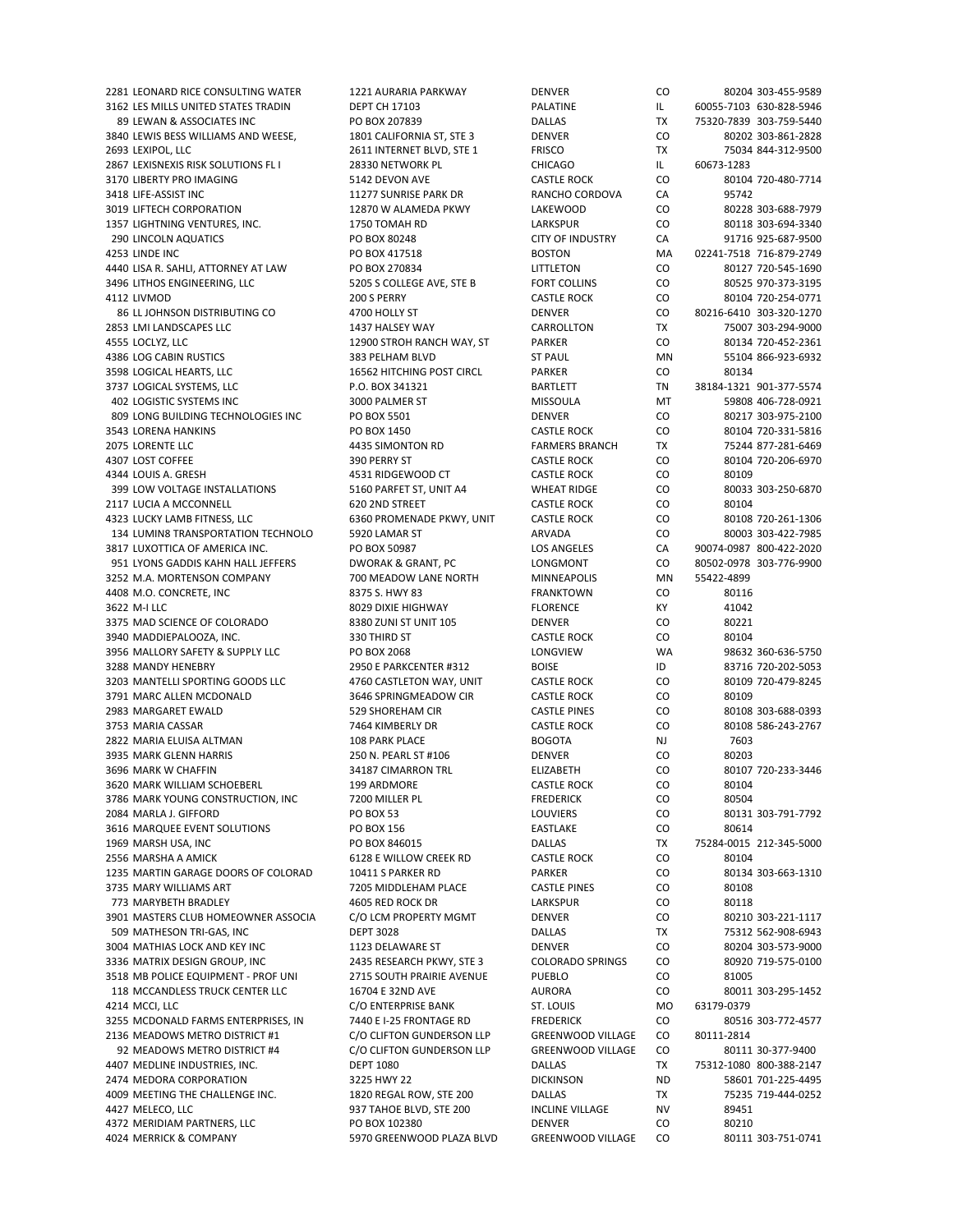3536 METRO CITY ATTORNEYS ASSOC, IN C/O GREELEY CITY ATTORNEY GREEL 3714 METZLER RANCH FILING NO. 1 HOA C/O PCMS CHARGES 3624 MICHAEL R VITEK LARKSPUR CONTROL THE 7422 CAMERON DRIVE 3928 MICHIGAN BROADCASTING CORP INC MITCH RYDER LATER MICHIGAN BROADCASTING CORP INC 2925 MILE HIGH COATINGS FOR BOX 272504 3509 MINERVA BUNKER GEAR CLEANERS O 3301 SOUTH FIELD STREET LAKEWOOD CONTROLLER 3326 MINUTEMAN PRESS OF CASTLE ROCK 1263 PARK ST STE B C 3583 MIRACLE METHOD OF COLORADO SPR 4310 ARROWSWEST DRIVE CO 990001 MISC VENDOR ‐ EMPLOYEES 990005 MISC VENDOR ‐ EMS 990006 MISC VENDOR ‐ MISCELLANEOUS 990007 MISC VENDOR ‐ MUNI COURT 990004 MISC VENDOR ‐ PUBLIC WORKS 990008 MISC VENDOR ‐ REC CTR 990009 MISC VENDOR ‐ SALES TAX 990010 MISC VENDOR ‐ UTILITIES 990002 MISC VENDOR ‐ UTILITY BILLING 990003 MISC‐VENDOR ‐ BLDG PERMITS 4114 MISS M'S TEA PARLOUR II 308 4TH ST CASTLE ROCK CO 80108 720‐219‐9139 4362 MITZI A VALDEZ 936 OAKWOOD CT CASTLE ROCK CO 80104 2575 MIZUNO USA, INC PO BOX 31001‐1514 PASADENA CA 91110‐1514 800‐333‐7888 4544 MMCITE USA 2905 WESTINGHOUSE BLVD CHARLOTTE NC 28273 3474 MOBILE RECORD SHREDDERS, LLC 205 NORTH ELIZABETH PUEBLO CO 81003 3555 MOBILE SOLUTIONS SERVICES HOLD PO BOX 8021 CAROL STREAM IL 60197‐8021 4563 MOFFAT & MOFFAT 4600 S APPLE ST BOISE ID 83716 208‐338‐1444 1946 MOLTZ CONSTRUCTION INC. PO BOX 729 SALIDA CO 81201 4550 MOMAR, INC PO BOX 19569 ATLANTA GA 30325 800‐556‐3967 4424 MONTANA VISTA OFFICES II, LLC ATTN: DAN HUDICK CASTLE ROCK CO 80108 303‐688‐9500 2866 MOORE LUMBER CASTLE ROCK PO BOX 527 PINE CO 80470‐0527 303‐688‐5121 3082 MOORE RETURNS LLC P O BOX 527 PINE CO 80470‐0527 4273 MORTON ELECTRIC, INC 1049 MEADOW LN PUEBLO CO 81006 719‐948‐3097 3841 MOSTLY HARMLESS BAND, LLC PO BOX 630194 LITTLETON CO 80163 303‐949‐9125 258 MOTOR VEHICLE DIVISION DRIVER SERVICES/TRAFFIC R DENVER DENTAL DO 80261-0016 340 MOTOROLA SOLUTIONS 13108 COLLECTIONS CENTER CHICAGO IL 60693 303‐689‐2807 195 MOUNTAIN HI SWIM LEAGUE PO BOX 631605 LITTLETON CO 80163‐1605 303‐798‐5037 4257 MOUNTAIN STATES LIGHTING PO BOX 449 CONIFER CO 80433 303‐838‐4430 3072 MOUNTAIN WEST PRODUCTION GROUP 10906 LIVINGSTON DR NORTHGLENN CO 4224 MOUNTAINS AND MAGNOLIAS PHOTOG 946 MILLBROOK CIR CASTLE ROCK CO 80109 303‐929‐6766 3301 MOVE LLC PO BOX 2167 CASTLE ROCK CO 80104 3922 MOVESTRONG 5726 MARLIN RD, STE 420 CHATTANOOGA TN 37411 855-728-8700 3055 MS CIVIL SERVICES, LLC 124 S MONROE ST DENVER CO 80209 970‐445‐0570 4116 MT FUJI CUISINE II INC **ALLA ALLA HI CASTLE ROCK** CO 80104 720‐883‐3015 4456 MUHA ENTERTAINMENT 9759 SYDNEY LN LITTLETON CO 80130 719‐660‐7918 580 MULLER ENGINEERING CO 777 S WADSWORTH BLVD., ST LAKEWOOD CO 80226‐4355 303‐988‐4939 3842 MULTICOPTER WAREHOUSE **7045 S FULTON ST, STE 250** CENTENNIAL CO 80112 303-552-2300 2871 MUNICIPAL CODE CORPORATION PO BOX 2235 TALLAHASSEE FL 32316 966 MUNICIPAL EMERGENCY SERVICES PO BOX 856892 MINNEAPOLIS MN 55485‐6892 303‐781‐4521 176 MUNICIPAL TREATMENT EQUIPMENT 17301 W COLFAX AVE # 105 GOLDEN CO 80401 303‐231‐9175 3684 MUSCO CORPORATION 100 15T AVENUE WEST OSKALOOSA IA 52577 800‐825‐6030 4557 MUSIC OF THE SPIN DOCTORS, INC C/O EAS BUSINESS MGMT FOREST HILLS NY 11375 763-999-7700 1751 MY GYM CASTLE ROCK 1731 GRANGER CIRCLE CASTLE ROCK CO 80109 303‐570‐8154 1493 MYERS TIRE SALT LAKE CITY #20 PO BOX 100169 PASADENA CA 91189‐0169 303‐762‐8884 4239 N.O. 302, LLC 221 PERRY ST CASTLE ROCK CO 80104 510‐305‐9459 3544 NAME IT, LLC 3676 HAPPYHEART WAY CASTLE ROCK CO 80109

| 3536 METRO CITY ATTORNEYS ASSOC, IN | C/O GREELEY CITY ATTORNEY | GREELEY                 | CO.           | 80631                   |
|-------------------------------------|---------------------------|-------------------------|---------------|-------------------------|
| 4401 METRO FENCE COMPANY. INC       | 8335 QUEBEC ST            | <b>COMMERCE CITY</b>    | <b>CO</b>     | 80022 303-469-1317      |
| 1842 METRO TRANSPORTATION PLANNING  | 5909 E 38TH AVE           | <b>DENVER</b>           | <b>CO</b>     | 80207 303-333-3333      |
| 3714 METZLER RANCH FILING NO. 1 HOA | C/O PCMS                  | CENTENNIAL              | <b>CO</b>     | 80112                   |
| 2336 MEURER RESEARCH, INC           | PO BOX 207071             | <b>DALLAS</b>           | <b>TX</b>     | 75320-7071 303-279-8373 |
| 4329 MGA STRUCTURAL ENGINEERS, INC  | 115 S WEBER ST, STE 101   | <b>COLORADO SPRINGS</b> | <b>CO</b>     | 80903-1900 719-635-4473 |
| 3698 MGT OF AMERICA CONSULTING, LLC | P.O. BOX 17780            | <b>CLEARWATER</b>       | FL.           | 33762-0780 850-386-3191 |
| 1155 MGT OF AMERICA, INC            | PO BOX 5498               | <b>TALLAHASSEE</b>      | FL.           | 32314 850-386-3191      |
| 503 MICHAEL D LOCKWOOD              | <b>6674 FENTON STREET</b> | <b>ARVADA</b>           | <b>CO</b>     | 80003 303-960-6900      |
| 3917 MICHAEL POORE                  | 637 CATALPA ST            | <b>SEYMOUR</b>          | TN            | 37865 865-771-1821      |
| 3624 MICHAEL R VITEK                | 7422 CAMERON DRIVE        | LARKSPUR                | CO.           | 80118-8604              |
| 3928 MICHIGAN BROADCASTING CORP INC | <b>MITCH RYDER</b>        | LAKEWOOD                | CO            | 80232                   |
| 406 MID-AMERICA SPORTS ADVANTAGE    | 1413 SOUTH MERIDIAN RD    | <b>JASPER</b>           | IN            | 47546-3831 812-634-2100 |
| 2488 MIDWEST COMMUNICATION TECHNOLO | PO BOX 775192             | <b>CHICAGO</b>          | IL.           | 60677-5192 303-623-2631 |
| 4450 MIDWEST ROCKFALL, INC          | 10001 E 102ND AVE         | <b>HENDERSON</b>        | <b>CO</b>     | 80640 303-288-4970      |
| 3186 MIKE BRAUN                     | 4048 E MAPLEWOOD PLACE    | CENTENNIAL              | <sub>CO</sub> | 80121-3143 303-741-0940 |
| 2925 MILE HIGH COATINGS             | PO BOX 272504             | <b>FT COLLINS</b>       | CO            | 80527                   |
| 4066 MILE HIGH SHOOTING ACCESSORIES | 3731 MONARCH ST           | ERIE                    | CO.           | 80516-9455 303-255-9999 |
| 2276 MILE HIGH SHRM                 | 10900 W 120TH AVE UNIT B- | <b>BROOMFIELD</b>       | <b>CO</b>     | 80021 303-696-8585      |
| 2595 MILEHIGHTRAILERS.COM           | <b>610 COMANCHE ST</b>    | KIOWA                   | <b>CO</b>     | 80117 720-317-7379      |
| 1952 MILLERBERND MANUFACTURING COMP | PO BOX 1150               | <b>MINNEAPOLIS</b>      | MN            | 55480-1150 320-485-2111 |
| 3509 MINERVA BUNKER GEAR CLEANERS O | 3301 SOUTH FIELD STREET   | LAKEWOOD                | CO.           | 80227                   |
| 357 MINES & ASSOCIATES PC           | PO BOX 271250             | LITTLETON               | CO.           | 80127 303-832-1068      |
| 3326 MINUTEMAN PRESS OF CASTLE ROCK | 1263 PARK ST STE B        | <b>CASTLE ROCK</b>      | <b>CO</b>     | 80109                   |
| 3583 MIRACLE METHOD OF COLORADO SPR | 4310 ARROWSWEST DRIVE     | <b>COLORADO SPRINGS</b> | CO            | 80907                   |
| 1245 MIRACLE RECREATION             | PO BOX 734154             | <b>DALLAS</b>           | <b>TX</b>     | 75373-4154 417-354-2241 |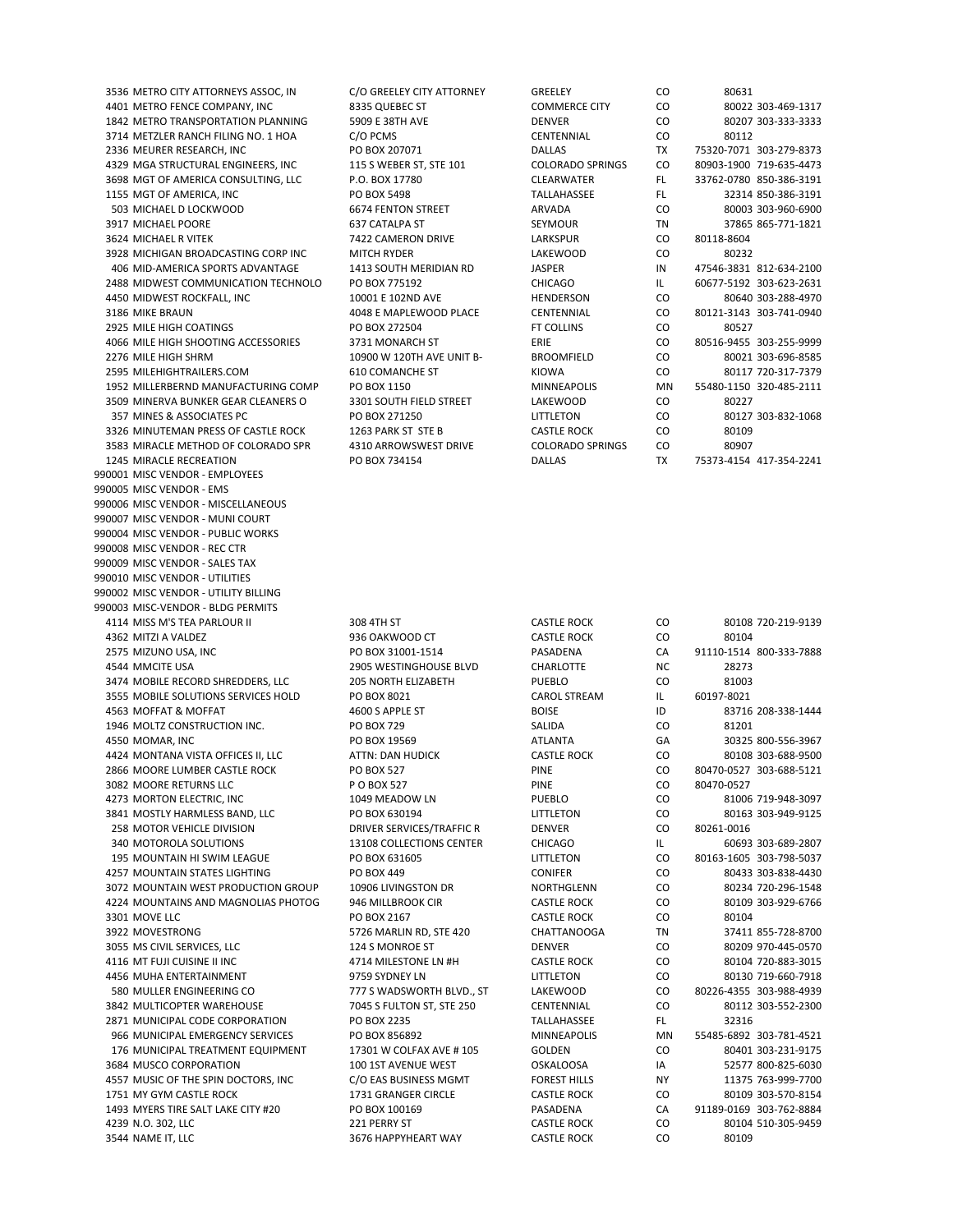3752 NANCY CARAS 3919 WOODS RD SEDALIA CO 80135 858‐382‐3818 2325 NASSCO, INC **1286 SEPT SEEMS WESTVIEW DR. STE 202** FREDERICK MD 21703 301-624-2400 3887 NATHAN SLAPE 2771 CLINTON WAY DENVER CO 80238 329 NATIONAL ELECTRIC CONSTRUCTION 1589 STAGECOACH CIR. ELIZABETH CO 80107 303‐770‐6398 2721 NATIONAL JEWISH HEALTH PO BOX 17379 DENVER CO 80217‐0379 303‐398‐1314 3595 NATIONAL SIGN PLAZAS INC 2422 S TRENTON WAY, UNIT DENVER CO 80231 3721 NATIONAL TESTING NETWORK, INC. 2122 164TH ST SW, STE 300 LYNNWOOD WA 4280 NATURE'S EDUCATORS 6490 N US HWY 85 SEDALIA CO 80135 720‐900‐4295 356 NAVSURFWARCENDIV CRANE CODE JXQM BLD 2044 NAVSUR CRANE IN 47522 3855 NEARMAP US INC. PO BOX 413131 SALT LAKE CITY UT 84141‐3131 801‐609‐7250 4251 NELSON LAWNSCAPES 1505 KNOTTY PINE WAY CASTLE ROCK CO 80108 720‐326‐9755 3858 NEOTREKS, INC. 14965 NETRATON RD COLORADO SPRINGS CO 80921‐2133 719‐966‐7304 4220 NEVCO SPORTS, LLC 301 E HARRIS AVE GREENVILLE IL 62246 618‐664‐0360 3864 NEW ADVENTURE SCULPTURES 
and the strain of the strain of the strafford and the strafford of the strain of the strain  $\sim$  65757 3126 NEW AGE BEVERAGES CORP DEPT 3975 DALLAS TX 75312‐3975 303‐289‐8655 99 NEWMAN SIGNS INC PO BOX 1728 JAMESTOWN ND 58402 701‐252‐1970 2351 NEXBELT, LLC 10390 REGIS COURT RANCHO CUCAMONGA CA 91730 909‐758‐0079 2799 NICK LUCEY PO BOX 1371 CASTLE ROCK CO 80104 912‐224‐3567 3272 NICOLE DIANE YEANOPLOS 4483 MEYERS CT CASTLE ROCK CO 80104 720‐373‐1645 100 NICOLETTI‐FLATER ASSOCIATES, P 3900 S WADSWORTH BLVD, ST LAKEWOOD CO 80235 303‐989‐1617 4341 NILEX USA INC 15354 E HINSDALE CIR CENTENNIAL CO 80112 303-766-2000 4117 NINJA INTENSITY 2275 MANATT CT CASTLE ROCK CO 80104 720‐201‐4395 4118 NIXON & CO SALON & BOUTIQUE 2240 MERCANTILE ST, STE 1 CASTLE ROCK CO 80109 303‐688‐3331 4160 NO COW NEEDED 206 FIFTH ST CASTLE ROCK CO 80104 303‐442‐8689 3942 NO‐SPILL SYSTEMS, INC. PO BOX 243 PEMBINA ND 58271 866‐466‐7745 3906 NORAA CONCRETE CONSTRUCTION CO 997 PLATTE RIVER BLVD, UN BRIGHTON CO 80601 303‐637‐9233 1796 NORRIS DESIGN INC. 1101 BANNOCK ST DENVER CO 80204 1809 NORTH LINE GIS LLC PO BOX 2982 BRECKENRIDGE CO 80424 888‐453‐4471 2004 NORTH METRO FIRE RESCUE DISTRI 101 SPADER WAY BROOMFIELD CO 80020-2421 303-452-9910 4560 NORTHSTAR ARTISTS, LLC 215 10TH AVE S. #809 MINNEAPOLIS MN 55415 763‐999‐7700 2748 NORTHWEST RESEARCH GROUP LLC 144 RAILROAD AVE, STE 222 EDMONDS WA 98020 206‐489‐2361 4054 NORTHWEST SIGN RECYCLING. LLC PO BOX 2424 REDMOND OR 1793 NSCD-NATN'L SPORTS CTR FOR DIS PO BOX 1290 WINTER PARK CO 80482 4498 NU STYLE LANDSCAPE & DEVELOPME 646 BRYANT ST DENVER CO 80204 303‐781‐7766 3882 NU\*CRISP IMAGE APPAREL 601 PERRY ST DENVER CO 80204 303‐629‐7722 1364 NUTRIEN AG SOLUTIONS, INC 240 22ND ST GREELEY CO 80631‐7213 970‐352‐4750 2077 O'KEEFE PUBLISHING, INC PO BOX 620999 LITTLETON CO 80162 4483 OAK ENVIRONMENTAL LLC PO BOX 1747 COMMERCE CITY CO 80037 720‐504‐9973 430 OAKLEY PO BOX 740964 LOS ANGELES CA 90074‐0964 949‐951‐0991 643 OAKWOOD HOMES, LLC 4908 TOWER RD DENVER CO 80249 3992 OASIS ORIGINALS INC 55 ROTHWELL RD WINNIPEG, MB CN R3P2M‐5 204‐779‐1500 4390 OCEAN ART LLC 2713 ADOBE DR FORT COLLINS CO 80525 3006 OFFICE INTERIORS DENVER, LLC 12170 TEJON ST, STE 500 WESTMINSTER CO 80234 102 OJ WATSON COMPANY INC 5335 FRANKLIN STREET DENVER CO 80216 303‐295‐2885 3783 OLAMETER DPG, LLC PO BOX 532263 ATLANTA GA 30353‐2263 855‐286‐4227 3626 OLD WESTERN PAINT CO INC. 2001 W BARBERRY PLACE DENVER CO 80204 197 OLDCASTLE PRECAST, INC PO BOX 742387 LOS ANGELES CA 90074‐2387 2293 OLSSON, INC. P.O. BOX 84608 LINCOLN NE 68501‐4608 402‐474‐6311 4308 OM SWEET HOME/BOHEMIAN RAGS N 400 3RD ST CASTLE ROCK CO 80104 661‐313‐4811 4020 ON DECK SPORTS 150 WOOD RD, STE 200 BRAINTREE MA 2184 800‐365‐6171 3708 ON TIME COMMUNICATIONS, LLC 16616 E FLOYD AVE AURORA CO 80013 3563 ONE TECHNOLOGY CORPORATION 22481 BOUNDSTONE DRIVE PARKER CO 80138 2334 ONE9 APPAREL, LLC 1370 S. DAHLIA STREET DENVER CO 80222 303‐704‐1835 1288 OPEN TEXT INC **C/O JP MORGAN LOCKBOX** CHICAGO IL 60673-1246 888-673-6839 2951 OPENGOV, INC. 955 CHARTER ST REDWOOD CITY CA 94063 4119 ORCHARD MED SPA **3740 DACORO LN. STE 125** CASTLE ROCK CO 4155 ORENDA MEDSPA, LLC 376 THIRD ST CASTLE ROCK CO 80104 303‐589‐2114 2472 ORIGINAL WATERMEN INC 1198 JOSHUA WAY VISTA CA 92081 760‐599‐0990 4157 ORIGINS SALON CO 209 4TH ST. CASTLE ROCK CO 80104 303‐688‐7481 4547 OSAGE AMBULANCES 194 COUNTY ROAD 302 LINN 1945 OSP 194 COUNTY ROAD 302 CLEARFIELD 1949 MO 65051 573-897-3634<br>1945 OSP INSIGHT INTERNATIONAL INC 1956 PO BOX 160105 1956 2002 CLEARFIELD 1956 UT 84015-2300 4545 OSP INSIGHT INTERNATIONAL INC PO BOX 160105 CLEARFIELD UT 254 OTIS ELEVATOR COMPANY PO BOX 730400 DALLAS TX 75373‐0400 4474 OTOCAST, LLC 72 UNDERHILL RD OSSINING NY 10562 914‐923‐4626 3212 OTTEN JOHNSON ROBINSON NEFF RA ATTN: ACCOUNTS RECEIVABLE DENVER CO 80202 303‐825‐8400 2806 P & W GOLF SUPPLY LLC 300 BOND ST ELK GROVE VILLAGE IL 60007 800‐869‐1800 4330 PACIFIC COAST CONSERVATION 2334 COLORADO BLVD DENVER CO 80207 310‐383‐4710 3032 PALMS CONCRETE AND LANDSCAPING 474 TWIN OAKS RD CASTLE ROCK CO 80109 303‐419‐2763 2830 PAMELA J. SHEARER 4295 LILY GULCH TRL CASTLE ROCK CO 80109 303‐663‐3229 4120 PAMPER NAILS & SPA LLC 4714 MILESTON LN #C CASTLE ROCK CO 80104 303-319-3506 3089 PANNIER GRAPHICS 345 OAK ROAD GIBSONIA PA 15044

2577 NAMESCAPE CORPORATION 3104 E CAMELBACK RD #550 PHOENIX AZ 85016 602‐667‐8900 794 RALPH MCGILL BLVD NE, ATLANTA 304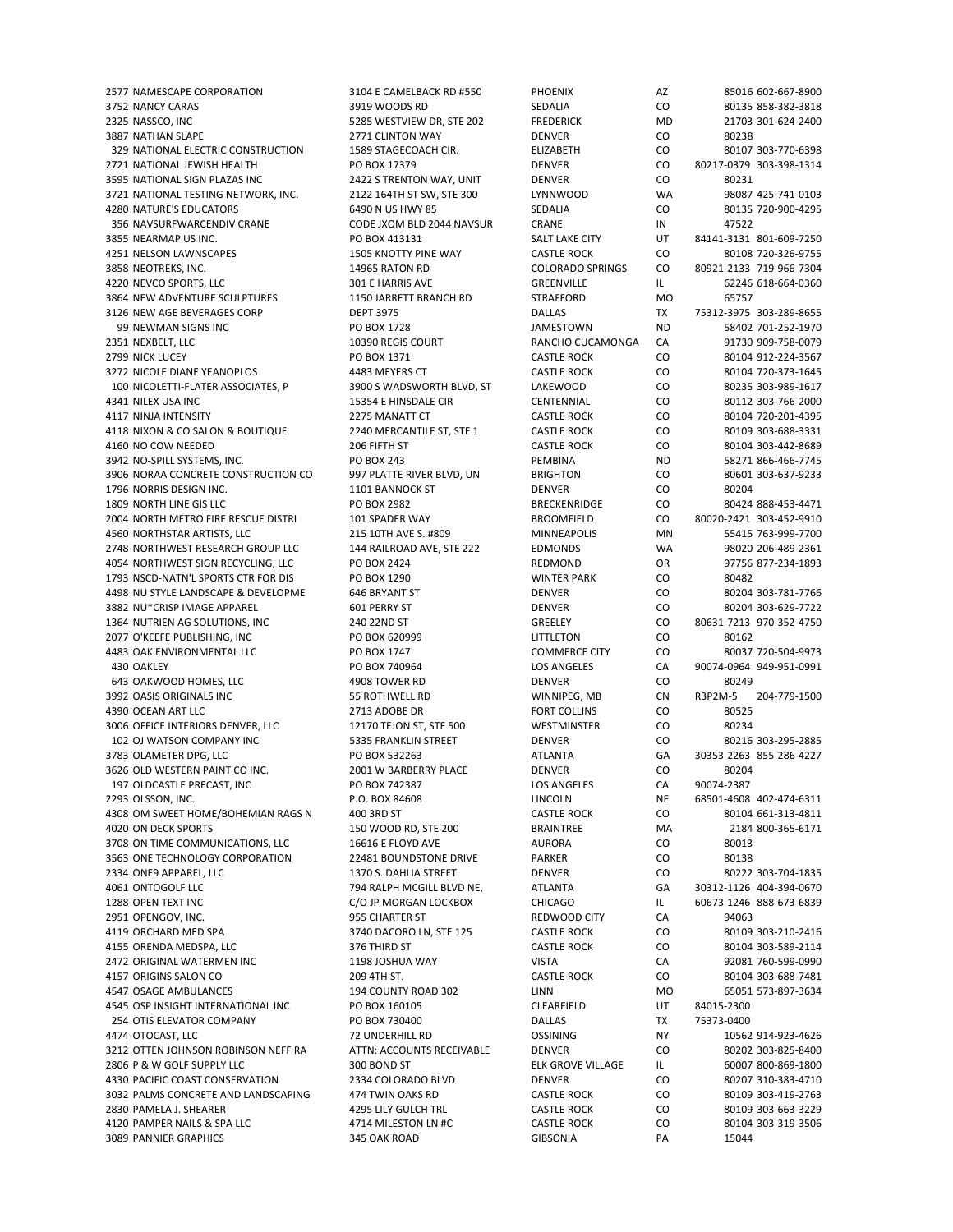4121 PARK & KONG ALTERATIONS, INC 206 1/2 FIFTH ST CASTLE ROCK CO 80104 720‐236‐3540 3911 PARK COUNTY REGULATORS PO BOX 21 BAILEY CO 80421 4211 PARKER MCCOWN 25265 HOWELL POINT RD BETTERTON MD 21610 2708 PARKER PORT‐A‐POTTY INC PO BOX 340 ELIZABETH CO 80107 303‐646‐9475 3838 PARKER TRAILERS 8900 BROMPTON WAY PARKER CO 80134 303‐841‐4910 628 PARKER WATER & SANITATION DIST 18100 E WOODMAN DR PARKER CO 80134 303‐841‐4627 4052 PARKINSON ASSOC OF THE ROCKIES 1325 S COLORADO BLVD, STE DENVER CO 80222 303‐830‐1839 3894 PARMALEE TN, LLC 1604 17TH AVE SOUTH NASHVILLE TN 37212 1319 PARTSMASTER PO BOX 971342 DALLAS TX 75397‐1342 800‐336‐0450 435 PATRICIA A SCHWARTZ PO BOX 3676 PARKER CO 80134 303‐841‐4040 3730 PATRIOT PROS 720-897-5559 701 PARK ST, STE A CASTLE ROCK CO 80109 720‐897‐5559 3994 PATTI CAKE ENTERPRISES, INC. 10685 W BERRY DR LITTLETON CO 80127 303‐979‐5041 2530 PAUL CONWAY SHIELDS INC 14100 W CLEVELAND AVE NEW BERLIN WI 53151 262-782-1886 3661 PAUL GLOVER 8563 W 48TH PL ARVADA CO 80002 303‐422‐9715 4418 PAUL ROHRER 700 CANTRIL ST CASTLE ROCK CO 80104 897 PAVEMENT REPAIR & SUPPLIES 4865 LONGWOOD POINT COLORADO SPRINGS CO 80906 719-231-2475 4391 PAVIA JUSTINIAN FINE ART, LLC 1199 WOLF CREEK CT FRUITA CO 81521 2141 PEACE OFFICER STANDARDS & TRAI 1300 BROADWAY, 9TH FLOOR DENVER CO 3215 PEAK BEVERAGE CATERING INC 4375 BRIGHTON BLVD DENVER CO 80216 1841 PEAK MOTOR COACH 10790 W 50TH AVE, UNIT 30 WHEAT RIDGE CO 80033 303‐295‐0111 3968 PEAK PERFORMANCE PHYSICAL THER 3750 DACORO LANE #130 CASTLE ROCK CO 80109 303‐870‐8242 2945 PEAK RESOURCES INC RESOURCES INC RESOURCES INCLUSION OF BOX 676187 DALLAS DALLAS TX 75267‐6187 303‐396‐1924<br>2653 PEAR LLC RESOURCES DAN RESOURCE STRAIN ARAPAHOE ST. #100 DENVER DENTAR COM RESOURCES 2653 PEAR LLC 1515 ARAPAHOE ST. #100 DENVER CO 80202 4062 PECKHAM & MCKENNEY, INC. 300 HARDING BLVD, STE 203 ROSEVILLE CA 95678 866‐912‐1919 1845 PEGASUS RESTAURANT INC 313 JERRY ST. CASTLE ROCK CO 80104 303‐688‐6746 3750 PELCO STRUCTURAL LLC 1501 INDUSTRIAL BLVD CLAREMORE OK 74017 918-283-4004 3927 PERFORMANCE CONSTRUCTION 3390 S ZUNI ST ENGLEWOOD CO 80110 303-761-7663 4035 PERFORMANCE FOOD GROUP INC PO BOX 951080 DALLAS TX 75395‐1080 804‐484‐7700 4517 PETROGEN, INC PO BOX 75610 COLORADO SPRINGS CO 80970‐5610 719‐596‐1175 407 PETTY CASH PUBLIC WORKS CASTLE ROCK CONSIDER THE ROCK CONSIDER A RESERVE CONSIDER A RESERVE COMPUTER ON A RESERVE COMPUTER SOLD A RESERVE COMPUTER ON A RESERVE COMPUTER ON A RESERVE COMPUTER ON A RESERVE COMPUTER ON A 107 PETTY CASH/FINANCE DEPT FINANCE DEPT CASTLE ROCK CO 80104 1117 PETTY CASH/FIRE DEPT FIRE DEPT FIRE DEPT CASTLE ROCK 106 PETTY CASH/POLICE DEPT **POLICE DEPT** POLICE DEPT CASTLE ROCK CO 80104 105 PETTY CASH/RECREATION DEPT RECREATION DEPT CASTLE ROCK CO 80104 670 PETTY CASH/RED HAWK GOLF 2156 RED HAWK RIDGE DR CASTLE ROCK CO 80104 720‐733‐3506 3093 PETTY CASH/SPECIAL EVENTS COMMUNITY RELATIONS CASTLE ROCK CO 80104 720‐724‐2007 191 PETTY CASH/UTILITIES DEPT **UTILITIES DEPT** CASTLE ROCK CO 80104 4309 PHILLY ON THE GO **1200 PMILLY ON THE GO** 7439 GRADY CIR CASTLE ROCK CO 80108 720-415-4931 4122 PHO 777 INC 323 METZLER DR #106 CASTLE ROCK CO 80108 303‐688‐8178 108 PHYSIO‐CONTROL INC 12100 COLLECTIONS CENTER CHICAGO IL 60693 800‐426‐8047 2891 PIERCE MANUFACTURING INC. 7751 COLLECTIONS CENTER D CHICAGO IL 60693 3771 PINECO PO BOX 1539 ELIZABETH CO 80107 303‐808‐4061 448 PINERY WATER & WASTEWATER DIST 5242 OLD SCHOOL HOUSE RD PARKER CO 80134 303‐841‐2797 2113 PING PO BOX 52450 PHOENIX AZ 85072‐2450 3997 PINNACLE INVESTIGATIONS LLC 5299 MORNING GLORY PL HIGHLANDS RANCH CO 80130 303‐537‐5092 3483 PINNACLE STRUCTURAL SERVICES 8547 EAST ARAPAHOE ROAD GREENWOOD VILLAGE CO 80112 4488 PINON SOLEIL PROPERTY OWNERS' C/O MSI, LLC WESTMINSTER CO 80020‐3200 303‐420‐4433 2619 PINYON ENVIRONMENTAL, INC 3222 S VANCE ST, STE 200 LAKEWOOD CO 80227 303‐980‐5200 1680 PIONEER ATHLETICS 4529 INDUSTRIAL PKWY CLEVELAND OH 44135 800‐877‐1500 184 PIONEER SAND COMPANY INC P O BOX 912866 DENVER CO 80291‐2866 719‐548‐0993 1800 PIPER ELECTRIC CO, INC 5960 JAY STREET ARVADA CO 80003 3886 PIPERLYN, LTD 18695 PONY EXPRESS DR #26 PARKER CO 80134-9992 720-851-9059 1787 PIPESTONE EQUIPMENT, LLC 676 MOSS ST, UNIT A GOLDEN CO 80401 109 PITNEY BOWES GLOBAL FINANCIAL 459 PITNEY BOWES INC PO BOX 371896 PITTSBUTGH PA 15250‐7896 800‐228‐1071 260 PITNEY BOWES PURCHASE POWER PO BOX 371874 PITTSBURGH PA 15250‐7874 4436 PIVOTAL PROJECT MANAGEMENT INC 1872 S FOREST ST DENVER DENVER CO 80222 720-399-9400 4217 PLACER LABS, INC 340 S LEMON AVE #1277 WALNUT CA 91789 415‐228‐2444 3907 PLANVIEW DELAWARE, LLC PO BOX 204869 DALLAS TX 75320‐4869 512‐596‐5715 811 PLAYPOWER LT FARMINGTON INC PO BOX 734155 DALLAS DALLAS TX 75373-4155 417-354-2582 3552 PLAYTIME LLC 13310 JAMES E CASEY AVENU ENGLEWOOD CO 80112 4210 PLEASEROCK LLC 619 EDGEWOOD AVE, STE 200 ATLANTA GA 30312 2785 PLM ASPHALT & CONCRETE, LLC 1199 ATCHISON CT CASTLE ROCK CO 80109 303‐841‐0292 3969 PLUM CREEK CATERING INC. PO BOX 305 SEDALIA CO 80132 720‐341‐3533 110 PLUM CREEK GOLF & COUNTRY CLUB 331 PLAYERS CLUB DRIVE CASTLE ROCK CO 80104 303‐688‐2612 3982 PLUM CREEK TRUST TRUST THE RELLEVIEW AVE, STE DENVER THE CO 80237-2733 112 PLUM CREEK WATER RECLAMATION A 4255 N HIGHWAY 85 CASTLE ROCK CO 80108 303‐688‐1991 4342 PLUMB CRAZY, LLC 5854 WHITECHAPEL ST CASTLE ROCK CO 80104 303‐472‐8217 3105 POLAR REFRIGERATION PO BOX 650769 DALLAS TX 75265‐0769 720‐667‐4100 486 POLICE & FIRE COMMUNICATIONS 4401 SOUTH ESTES STREET LITTLETON CO 80123 800-539-8966 4310 POLISH BAR 695 JERRY ST CASTLE ROCK CO 80104 651‐955‐9415

2990 PAPER ROLLS UNLIMITED LLC 3021 W BEAR CREEK DRIVE SHERIDAN CO 80110 303‐762‐0033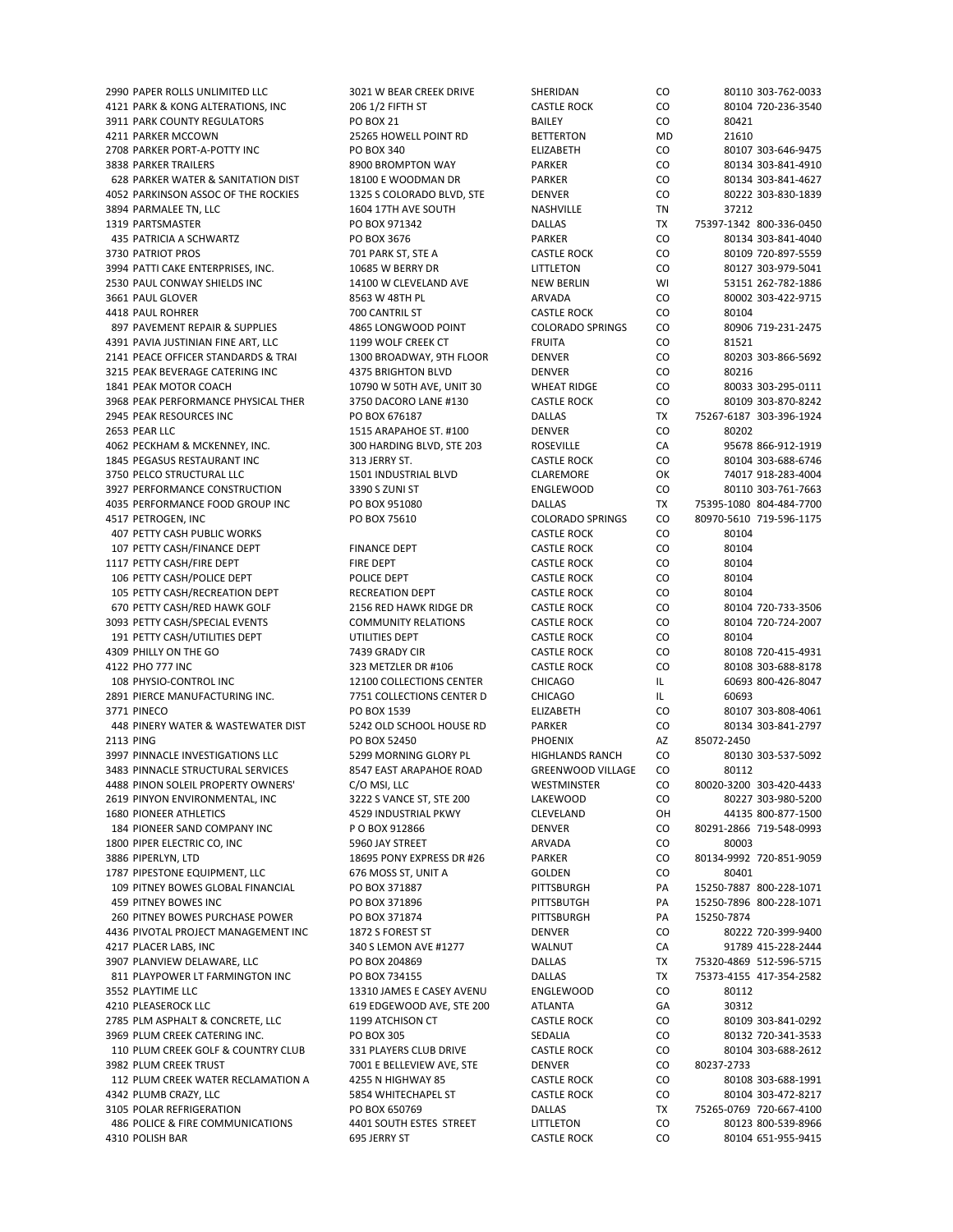4495 POLYDYNE INC PO BOX 404642 ATLANTA GA 30384‐4642 800‐848‐7659 2547 PONDEROSA TREE COMPANY PO BOX 69 ELIZABETH CO 80107 303‐435‐7454 3441 POOL DOCTOR PO BOX 150301 PO BOX 150301 LAKEWOOD CO 80215 303-232-8600 4124 POPCORN BLISS 6360 PROMENADE PARKWAY C1 CASTLE ROCK CO 80108 720‐733‐2428 652 POSTMASTER **300 E MILLER CT CASTLE ROCK CO** 80104 113 POTESTIO BROTHERS EQUIPMENT IN 19020 LONGS WAY PARKER CO 80134 303‐841‐2299<br>1958 POWELL RESTORATION INC 7009 F 53RD PLOTESTION COMMERCE CITY CO 80022 303‐289‐4647 4258 POWELL RESTORATION, INC 7009 E 53RD PL COMMERCE CITY CO 80022 303‐289‐4647 434 POWER EQUIPMENT COMPANY PO BOX 844830 BOSTON MA 02284‐4830 303‐288‐6801 4025 POWER SERVICE, INC PO BOX 208620 DALLAS TX 75320 800‐743‐4774 3823 PRE ACTION FIRE, INC. PO BOX 478 DENVER CO 80201 303‐682‐0113 2756 PRECISION DYNAMICS PO BOX 71549 CHICAGO IL 60694‐1995 800‐847‐0670 4521 PRECISION ELECTRIC AND CONTROL 7698 W 10TH AVE LAKEWOOD CO 80214 303‐946‐8386 706 PRECISION SURVEY & MAPPING INC 9025 E KENYON AVE, STE 15 DENVER CO 80237 303‐753‐9799 4032 PREFERRED ACQUISITION CO, LLC PO BOX 951032 CLEVELAND OH 44193 216‐587‐0957 1873 PREMIER COATINGS LLC 3080 S ZUNI ST ENGLEWOOD CO 80110 303‐282‐4451 3785 PREMIER EARTHWORKS & INFRASTRU PO BOX 9382 DENVER CO 80209‐0004 303‐993‐6349 3900 PREMIER PAINT EQUIPMENT LLC 11241 WINONA CT. WESTMINSTER CO 80031 303‐916‐3261 3117 PRESTIGE FLAG 591 CAMINO DE LA REINA #9 SAN DIEGO CA 92108 800‐876‐5155 4222 PRESTIGE IRON, INC 1375 CAPRICE DR #D CASTLE ROCK CO 80104 720‐417‐5070 4128 PRIMROSE SCHOOL OF CASTLE ROCK 5885 NEW ABBEY LANE CASTLE ROCK CO 80108 303‐507‐9007 3267 PRIORITY DRAIN AND SEWER LLC 2270 WEST CHENANGO AVENUE LITTLETON CO 80120 4189 PRIORITY PLUMBING AND HEATING 2270 W CHENANGO AVE, STE LITTLETON CO 80120 303‐933‐7246 4274 PRO BOX PORTABLE STORAGE, LLC 3801 E 64TH AVE COMMERCE CITY CO 80022 720‐400‐7754 114 PRO PLUMBING SERVICE 535 S GILBERT ST CASTLE ROCK CO 80104 303‐660‐9831 2676 PRO‐WEST CONTRACTING LLC 10940 S. PARKER RD. #610 PARKER CO 80134 115 PROCESS CONTROL DYNAMICS INC 6480 S. QUEBEC ST. CENTENNIAL CO 80111‐4628 303‐741‐4264 3551 PROCOM LLC 1805 FORTINO BLVD PUEBLO CO 81008 719‐295‐1911 3880 PROCORP IMAGES INC./LOGOSTUFF. 359 INVERNESS DR SOUTH, S ENGLEWOOD CO 80112 303-781-9300 942 PROFORCE LAW ENFORCEMENT 2625 STEARMAN RD, STE A PRESCOTT AZ 86301 928‐776‐7192 1706 PROFORMA BIG DOG BRANDING PO BOX 640814 CINCINNATI OH 45264‐0814 970‐416‐9090 3951 PROFORMA MEDIA & PRINT SOLUTIO PO BOX 51925 LOS ANGELES CA 90051-6225 866-730-1492<br>1801 PROJECT ONE INTEGRATED SVCS LL 25220 HANCOCK AVE, STE 44 MURRIETA CA 92562 303-771-0396 1801 PROJECT ONE INTEGRATED SVCS LL 25220 HANCOCK AVE, STE 44 MURRIETA CA 92562 30 4509 PROJECT RESOURCES GROUP, INC 5690 DTC BLVD, STE 650E GREENWOOD VILLAGE CO 80111 720‐230‐0744 2936 PROMENADE CASTLE ROCK LLC 5750 DTC PARKWAY STE. 210 GREENWOOD VILLAGE CO 80111 2471 PROMINENCE CONSULTING INC 4810 SHADOW RIDGE RD CASTLE ROCK CO 80109 720‐480‐6821 1367 PROTECH COMPUTER SYSTEMS INC 7100 N BROADWAY BLDG 3 SU DENVER CO 80221 303‐430‐0433 3692 PROTECT YOUTH SPORTS DEPT 2110 DALLAS TX 75312 877‐319‐5587 4378 PROVIDENCE INFRASTRUCTURE CONS 300 PLAZA DR, STE 320 HIGHLANDS RANCH CO 80129 303‐997‐5035 4059 PSI, LLC 110 S SIERRA MADRE ST COLORADO SPRINGS CO 80903 4169 PSILAB, INC. 117 S SUNSET ST, STE I LONGMONT CO 80501 720‐204‐1529 1815 PSMJ RESOURCES, INC 10 MIDLAND AVE NEWTON MA 2458 617‐965‐0055 1741 PSYCHOLOGICAL DIMENSIONS, PC 6595 S DAYTON ST, STE 230 GREENWOOD VILLAGE CO 80111 303-233-2660 4500 PTV AMERICA, INC 1530 WILSON BLVD, STE 510 ARLINGTON VA 22209 800-608-0377 1732 PURE GRIPS 85204 ABO-388-3210 954 E. JUANITA AVE MESA MESA AZ 85204 480‐388‐3210 4396 PUREFLOW FILTRATION DIV CALIFO ENVIRONMENTAL CONTROLS, I WHITTIER CA 90601 562‐945‐3425 4129 PURGATORY CELLARS LLP 611 WILCOX ST, UNIT C CASTLE ROCK CO 80104 720‐917‐5598 2439 PUSH PEDAL PULL, INC 2306 W. 41ST STREET SIOUX FALLS SD 57105 303‐363‐8965 4559 PWE PRODUCTIONS, LLC 8550 W DESERT INN RD LAS VEGAS NV 89117 888-250-8712 2580 PYNERGY PETROLEUM COMPANY, LLC 5480 BRIGHTON BLVD COMMERCE CITY CO 80022 303‐292‐5005 3710 QDC RANCH SERVICES, LLC PO BOX 613 FORT SCOTT KS 66701 719‐332‐9540 1723 ODS COMMUNICATIONS INC<br>
15552 E FREMONT DR. UNIT CENTENNIAL CO 80112 4240 QUAIL & BLU LLC 230 THIRD ST #180 CASTLE ROCK CO 80104 303‐728‐9063 2413 QUALITY LANDSCAPE & SOIL PRODU 2977 N HWY 83 FRANKTOWN CO 80116 303‐688‐4946<br>2541 QUATTRO CASTLE ROCK LLC 100 10RIE BLVD, STE 140 GAK BROOK IL 60523 630‐870‐1921 4541 QUATTRO CASTLE ROCK LLC **1100 JORIE BLVD, STE 140** OAK BROOK IL 60523 645 4479 QUEST DIAGNOSTICS HEALTH & WEL PO BOX 740709 ATLANTA GA 30374-0709 1287 QWEST CORPORATION 1801 CALIFORNIA ST, 25TH DENVER CO 80202 3995 R‐P‐M D&M, LLC 3958 PLATTE AVE SEDALIA CO 80135 4262 RADIATION PROS, LLC **14 INVERNESS DR E, STE A‐** ENGLEWOOD CO 80112 720‐771‐0200 585 RAIN BIRD SERVICES CORPORATION PO BOX 843510 LOS ANGELES CA 90084-3510 888-475-5756 3740 RAIN FOR RENT FILE 52541 LOS ANGELES CA 90074‐2541 303‐857‐6246 597 RAINBOW DIGITIZING 978 OAKWOOD DRIVE CASTLE ROCK CO 80104 516 RAMPART SUPPLY CO **PO BOX 1089** PO BOX 1089 COLORADO SPRINGS CO 80901 719-471-7200 4546 RANDALL WELLS 9088 MOONDANCE DR LITTLETON CO 80125 3024 RANGE SERVANT AMERICA INC 3000 CENTER PLACE STE 300 NORCROSS GA 30093 770‐448‐8055 3809 RAPTOR ATHLETICS **ATTN: MARK STEINKE CASTLE ROCK** CO 80109 3284 RATTLESNAKE FIRE PROTECTION DI ATTN: CHIEF CASS KILDUFF PARKER CO 80138 303-841-8111 3774 RAYNOR DOOR AUTHORITY OF DENVE 5160 HAVANA ST, UNIT G DENVER CO 80239 303-371-1900 3741 REACH SPORTS MARKETING GROUP. 6440 FLYING CLOUD DR EDEN PRAIRIE MN 55344 952-944-7727 2992 REBECCA L. BIAYS 267 GORDON CT CASTLE ROCK CO 80104 303‐814‐8837 3567 RECREATION PLUS, LTD 15209 W ELLSWORTH DR GOLDEN CO 80401‐5007 4468 RED ROCKS COMMUNITY COLLEGE 13300 W 6TH AVE LAKEWOOD CO

1216 POLLARDWATER PO BOX 417592 BOSTON MA 02241‐7592 516‐746‐0852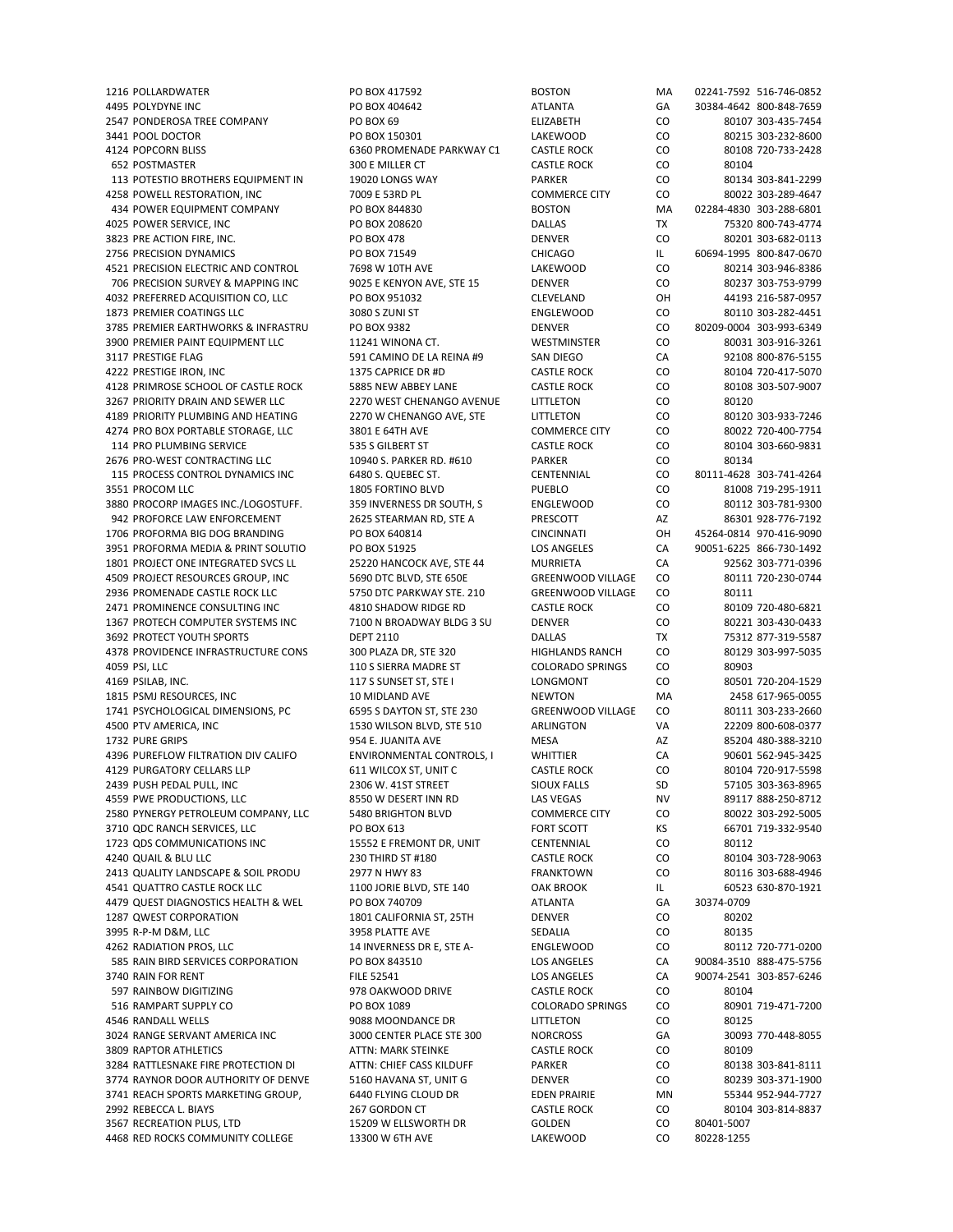4514 REGION 8 ENVIRO, LLC PO BOX 1295 ELIZABETH CO 80107 303‐424‐4887 246 REGIONAL AIR QUALITY COUNCIL 1445 MARKET ST, STE 260 DENVER CO 80202 303-629-5450 1355 REGISTRY OF COURT 4000 JUSTICE WAY CASTLE ROCK CO 80109 116 RELIANCE METAL CENTER PO BOX 561450 DENVER CO 80256‐1450 719‐390‐4911 157 RELIASTAR LIFE INS CO 5462 INNOVATION WAY CHICAGO IL 60682‐0054 877‐866‐5050 4056 RELIC AUTOMOTIVE DESIGN, LLC 2278 MANATT CT, UNIT C9 CASTLE ROCK CO 80104 303‐919‐7655 3258 RENAISSANCE EDUCATIONAL ALLIAN 3954 TRAIL BOSS LN CASTLE ROCK CO 80104 4207 RENO L CAROLLO 12598 E BATES CIR AURORA CO 80014 4215 REPMASTERS, INC. 1400 E 69TH AVE DENVER CO 80229 303‐286‐7575 426 REPUBLIC NATIONAL DISTRIBUTING 8000 SOUTHPARK TERRACE LITTLETON CO 80120 588 RESERVE ACCOUNT PO BOX 223648 PITTSBURGH PA 15250‐2648 4365 RESOLVE CORP PO PO BOX 7587 SAN FRANCISCO CA 94120‐7587 1093 RESOURCE CENTRAL 6400 ARAPAHOE RD, STE B BOULDER CO 80303 303‐999‐3820 3763 RESPEC COMPANY, LLC ATTN: ACCOUNTS RECEIVABLE RAPID CITY SD 57709‐0725 605‐394‐6400 2122 RESPEC, INC PO BOX 725 RAPID CITY SD 57709‐0725 605‐394‐6400 3945 REV PARTS, LLC 2909 29098 NETWORK PL CHICAGO IL 60673-1290 414-290-0187 3720 REVAC USA LLC 801 MOORE RD AVON OH 44011 440‐213‐4045 4311 REVISION SKIN CENTER 609 N WILCOX ST, STE 201 CASTLE ROCK CO 80104 303-335-5983 3017 REX OIL COMPANY INC PO BOX 387 GRETNA NE 68028 303‐857‐2288 3534 REXEL USA, INC PO BOX 840638 DALLAS TX 75284‐0638 3405 RHINEHART OIL CO INC PO BOX 22030 SALT LAKE CITY UT 84122 801‐756‐9681 1684 RHOMAR INDUSTRIES, INC. 2107 E ROCKHURST ST SPRINGFIELD MO 65802 417‐866‐5592 3528 RHONDA L. BASEY 1000 E. POSSE RD CASTLE ROCK CO 80108 4461 RICHARD D VAP 1880 RESERVOIR RD CASTLE ROCK CO 80104 303‐475‐7760 3499 RICHARD G. ASARCH MD PC 3701 SOUTH CLARKSON STREE ENGLEWOOD CO 80113 2818 RICHARD G. MCMANUS JR 5350 DTC PARKWAY, STE 205 GREENWOOD VILLAGE CO 80111‐3156 303‐480‐0865 1851 RICHMOND AMERICAN HOMES OF CO 4350 S MONACO ST DENVER CO 80237 303‐773‐2727 4404 RIDDER/BRADEN, INC 1600 N BROADWAY, STE 1600 DENVER CO 80202 303‐832‐2444 171 RIO GRANDE COMPANY PO BOX 17227 DENVER CO 80217 303‐825‐2211 3758 RISKRECON INC ATTN: KELLY WHITE SALT LAKE CITY UT 84107 703‐587‐4381 4113 RITA'S ITALIAN ICE AND CREAMER 3990 LIMELIGHT AVE, STE D CASTLE ROCK CO 80109 206‐618‐6957 4312 RIVERWALK DENTAL ARTS, PLLC 115 WILCOX ST, STE 123 CASTLE ROCK CO 80104 303-829-0591 3279 RK WATER 3800 XANTHIA ST DENVER CO 80238 303‐785‐6810 2402 RME LTD, LLC 1199 ATCHISON CT CASTLE ROCK CO 80109 303‐841‐0292 949 RMRM INC 520 NICHOLS BLVD COLORADO SPRINGS CO 80907 719‐473‐4040 3742 RMS CRANES, LLC PO BOX 912855 DENVER CO 80291‐2855 303‐794‐7095 3867 RN CIVIL CONSTRUCTION, LLC 5975 S QUEBEC ST, STE 140 CENTENNIAL CO 80111 303‐482‐3059 4043 ROADSAFE TRAFFIC SYSTEMS, INC. 7909 S CHAMBERS RD ENGLEWOOD CO 80112 303‐298‐8407 4269 ROCK CLEANERS & LAUNDRY 805 N PARK ST CASTLE ROCK CO 80109 720‐878‐8751 4130 ROCK PAPER SCISSORS HAIR STUDI 4284 TRAIL BOSS DR, SUITE CASTLE ROCK CO 80104 720‐220‐0153 2339 ROCKFORD GRAY, LLC 700 COLORADO BLVD SUITE 6 DENVER CO 80206 720‐873‐2323 3009 ROCKSOL CONSULTING GROUP, INC 12076 GRANT ST THORNTON CO 80241 303‐962‐9300 4131 ROCKSTAR FITNESS 727 WILCOX ST CASTLE ROCK CO 80104 303‐386‐5540 308 ROCKY MOUNTAIN AIR SOLUTIONS DEPT 78716 DETROIT MI 48278‐0716 303‐777‐6671 4132 ROCKY MOUNTAIN CHOCOLATE FACTO 5050 FACTORY SHOPS BLVD, CASTLE ROCK CO 80108 303‐955‐8160 1768 ROCKY MOUNTAIN FLAG COMPANY LL 12503 E. EUCLID DRIVE #65 CENTENNIAL CO 80111 303‐745‐9035 865 ROCKY MOUNTAIN MEAT COMPANY LL 195 BRISTOL STREET CASTLE ROCK CO 80104 30‐335‐8344 3514 ROCKY MOUNTAIN MINI TRAIN 5265 INDIANA STREET GOLDEN CO 80403 570 ROCKY MOUNTAIN PAVEMENT 2505 E 74TH AVE DENVER CO 80229 303‐650‐9653 2284 ROCKY MOUNTAIN POWER GENERATIO 7901 N 70TH AVE GLENDALE GLENDALE AZ 85303 303-428-2517 2180 ROCKY MOUNTAIN PUMP & CONTROLS 7230 S SUNDOWN CIR LITTLETON CO 80120 303‐524‐5844 3776 ROCKY MOUNTAIN RECREATION, INC PO BOX 620411 LITTLETON CO 80162 303-783-1452 4133 ROCKY MOUNTAIN SELF DEFENSE&FI 780 KINNER ST CASTLE ROCK CO 80109 303‐681‐2622 2330 ROCKY MOUNTAIN TRAINING 4081 ASPEN LANE EVERGREEN CO 80439 303‐319‐9817 3939 ROCKY MOUNTAIN WATER ENVIRONM 1566 SAINT PAUL ST DENVER 3818 ROCKY MTN ASPHALT EDUCATION CE 6880 S YOSEMITE CT, STE 1 CENTENNIAL CO 80112 303‐741‐6150 1172 ROCKYARD BREWING COMPANY 880 CASTLETON RD CASTLE ROCK CO 80109 720‐341‐2884 316 RODGER NEWELL PO BOX 154 CASTLE ROCK CO 80104 3890 ROI FIRE & BALLISTICS EQUIPMEN 10373 W 6TH AVE LAKEWOOD CO 80215 720‐328‐8592 3921 ROLL PLAY LEAD, LLC 6805 S FIELD ST #202 LITTLETON CO 80128 908‐246‐3047 4313 ROMOS ENTERPRISES, LLC 221 PERRY ST CASTLE ROCK CO 80104 303‐327‐0103 4314 RONIN TATTOO 6893 STALE ROCK CONTROLLED FOR SOLO 4314 RONIN TATTOO 46893 3766 ROTH LANG ENGINEERING GROUP, L 7853 E ARAPAHOE CT, STE 2 CENTENNIAL CO 80112 303‐841‐9365 3261 ROTORK CONTROLS INC PO BOX 6307 CAROL STREAM IL 60197‐6307 707‐769‐4880 3091 ROYAL TEXTILES PRODUCT COMPANY 1865 W 12TH AVENUE DENVER CO 80204 303‐572‐3800 4405 RS ENTERPRISES 12465 N 6TH ST PARKER CO 80134 720‐312‐1581 2324 RSD REFRIGERATION SUPPLIES DIS 26021 ATLANTIC OCEAN DRIV LAKE FOREST CA 92630 700 RSI COMPANY 3995 TIMBER LANE COLORADO SPRINGS CO 80908 303‐681‐3564 4363 RUDY T VEIT 934 OAKWOOD CT CASTLE ROCK CO 80104 3314 RUETER‐HESS RECREATION AUTHORI C/O INVERNESS PROPERTIES ENGLEWOOD CO 80112 3777 RYAN RUPPLE **31440 CR 18** S1440 CR 18 KEENESBURG CO 80643 4004 S&S FUELS, LLC C/O PREET S PURI LITTLETON CO 80127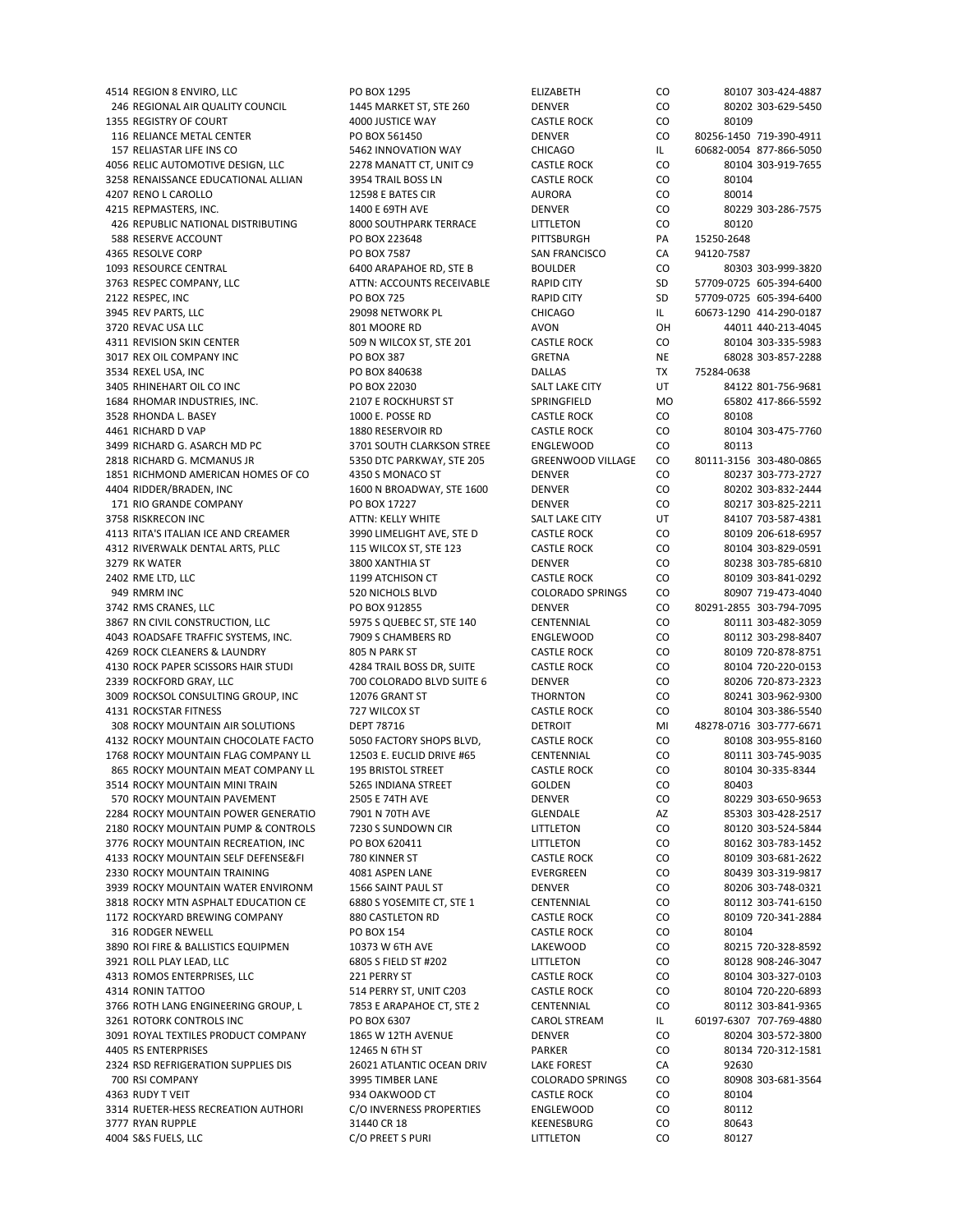1464 SABELL'S ENTERPRISES LLLP 9888 WEST BELLEVIEW AVENU LITTLETON CO 80123 303‐432‐1410 3303 SAFE SLIDE RESTORATION 1088 MADISON 206 FREDERICKTOWN MD 63645 734-634-0569 4191 SAFE SYSTEMS, INC. AURORA IL GOSOS 800‐446‐7519 REMITTANCE CENTER AURORA IL 60505 800‐446‐7519 1228 SAFEGUARD BUSINESS SYSTEMS INC PO BOX 645624 CINCINNATI OH 45264‐5624 303‐933‐9144 4134 SAFESPLASH SWIM SCHOOL CASTLE 658 GENOA WAY, UNIT D CASTLE ROCK CO 80109 303‐799‐1885 836 SAFETY & CONSTRUCTION SUPPLY 5590 JOLIET ST. SERVER SERVER CO 80239 303‐371‐8805<br>1077 SAFEWARE INC 800‐331‐6707 PO BOX 716320 PHILADEL PHIA PA 19171‐6320 800‐331‐6707 1077 SAFEWARE INC PO BOX 716320 PHILADELPHIA PA 19171‐6320 800‐331‐6707 3572 SALLY MISARE 5330 EAST KENSINGTON AVE CASTLE ROCK CO 80104 4050 SALT LAKE WHOLESALE SPORTS 3331 SOUTH 300 WEST SALT LAKE CITY UT 84115 801‐485‐4867 3794 SALTWORX INC. PO BOX 628 MORGAN UT 84050 801‐791‐3321 4135 SANDER RANCH FLOWERS 190 S WILCOX ST, SUITE F CASTLE ROCK CO 80104 303‐660‐9999 3310 SANTA CLAUS AND COMPANY 8045 WEST 63RD AVE ARVADA CO 80004 303‐427‐2678 3471 SANTA FE GLASS, INC 1920 W. QUINCY AVE ENGLEWOOD CO 80110 3933 SANTO P. REALMUTO SANTO CONSULTING GROUP LL GREENWOOD VILLAGE CO 80121 720-437-1859 3398 SARAH PHILLIPS 31033 COUNTY RD 45 KIOWA CO 80117 303‐335‐6443 3960 SARIS 5253 VERONA RD MADISON WI 53711 608‐274‐6650 4010 SAVATREE, LLC 29885 NETWORK PL CHICAGO IL 60673‐1298 914‐241‐4999 4019 SAVE THE MOMENT PO BOX 3087 PLANT CITY FL 33563 800‐741‐4377 4163 SC ENVIRONMENTAL 590 GREY SQUIRREL WAY FRANKTOWN CO 80116 720‐347‐8497 787 SCHEUBER & DARDEN PO BOX 909 PARKER CO 80134 720‐851‐7395 3848 SCHINDLER ELEVATOR CORPORATION PO BOX 93050 CHICAGO IL 60673‐3050 973‐397‐6500 121 SCHMIDT CONSTRUCTION COMPANY ATTN: ACCOUNTS RECEIVABLE COLORADO SPRINGS CO 80910 719‐392‐4207 3501 SCRUBBER CITY, INC 505 OAKWOOD RD, STE 220 LAKE ZURICH IL 60047 4261 SEA‐WESTERN, INC PO BOX 51 KIRKLAND WA 98083 425‐821‐5858 4193 SECURE PRODUCTS CORPORATION 1005 N LOMBARD RD LOMBARD IL 60148 630-495-3877 4172 SECURITY 1ST TITLE, LLC 727 N WACO AVE, STE 300 WICHITA KS 67203 316‐267‐8371 1529 SEDALIA LANDFILL 5970 NORTH HWY 85 SEDALIA CO 80135 720-733-8584 4472 SEED SPRAYERS HYDROSEEDING LLC PO BOX 18847 GOLDEN CO 80402 303‐900‐8208 3967 SEFNCO COMMUNICATIONS, INC. 4610 TACOMA AVE SUMNER WA 98390 877‐385‐2903 817 SEH - SHORT ELLIOTT HENDRICKSO PO BOX 64780 ST PAUL MN 55164-0780 720-540-6800 3834 SELEX ES INC. 4221 TUDOR LN GREENSBORO NC 27410 336-379-7135 (1991) 4221 TUDOR LN GREENSBORO NC 27410 336-379-7135<br>1994 SERVICE KING HOLDINGS LLC 1995 LIGGETT ROAD CASTI E ROCK CO 80109 2842 SERVICE KING HOLDINGS LLC 
<sup>1935</sup> LIGGETT ROAD **CASTLE ROCK** 

CO 4060 SERVPRO OF CASTLE ROCK/PARKER 14101 E OTERO AVE, STE 50 ENGLEWOOD CO 80112 4384 SETH MORRISSEY 3577 STARFLOWER RD CASTLE ROCK CO 80109 720‐278‐0421 3866 SETPOINT SYSTEMS CORPORATION 8167 SOUTHPARK CIR LITTLETON CO 80120 303‐733‐2300 270 SEW BIZ 4313 W DAWSON RD SEDALIA CO 80135‐8429 303‐814‐2400 4047 SEW MANLY/THOMAS ROGERS 22041 E PRENTICE PL AURORA CO 80015 303‐917‐3243 4392 SHACHTMAN STUDIOS INC 1413 CAPE COD CIR FORT COLLINS CO 80525 3656 SHAMROCK FOODS COMPANY ‐ 003 PO BOX 933534 ATLANTA GA 31193‐3534 303‐289‐3581 376 SHERWIN WILLIAMS 175 PLUM CREEK PKWY CASTLE ROCK CO 80104 3619 SHIRLEY MARIE SCHOEBERL 199 ARDMORE STREET CASTLE ROCK CO 80104 3420 SHREFFLER PHOTOGRAPHY 6791 HALIFAX AVE CASTLE ROCK CO 80104 220 SHRM‐SOCIETY FOR HUMAN RESOURC PO BOX 791139 BALTIMORE MD 21279‐1139 703‐548‐3440 4374 SHUMS CODA ASSOCIATES, INC 5776 STONERIDGE MALL RD PLEASANTON CA 94588 925‐463‐0651 4246 SIGN LANGUAGE INTERPRETING SER 16596 E BERRY PLACE CENTENNIAL CO 80015 4028 SIGN SOLUTIONS USA 1110 25TH AVE N FARGO ND 58107‐1615 800‐726‐4064 1283 SIGNDESIGN 109 4TH ST CASTLE ROCK CO 80104 303‐688‐3710 2108 SILVA CONSTRUCTION INC 154 CISNE CIRCLE BRIGHTON CO 80601 303‐659‐1040 3187 SILVERADO RANCH INC 18911 CHERRY SPRINGS RANC MONUMENT CO 80132 862 SIMS PHOTOGRAPHICS INC PO BOX 480543 DENVER CO 80248 303‐573‐6713 3966 SINGING HILLS LANDSCAPE, INC 16797 E 2ND AVE, STE C-10 AURORA CO 80011 303-343-4100 2371 SITEIMPROVE, INC 5600 W 83RD ST, STE 400 BLOOMINGTON MN 55437 612‐545‐5662 3832 SITEONE LANDSCAPE SUPPLY 24110 NETWORK PL CHICAGO IL 60673-1241 707-665-4240<br>2690 SITEONE LANDSCAPE SUPPLY, LLC 300 COLONIAL CENTER PARKW ROSWELL GA 30076 800-748-3663 3690 SITEONE LANDSCAPE SUPPLY, LLC 300 COLONIAL CENTER PARKW ROSWELL GA 30 3159 SIX MILLION DOLLAR ENTERPRISES 13114 TEJON ST THE MESTMINSTER CO 80234 4315 SKYLARK COUNSELING SERVICES LL 405 S WILCOX ST, STE 301 CASTLE ROCK CO 80104 303‐503‐4776 331 SKYVIEW WEATHER 2350 N ROCKY VIEW RD CASTLE ROCK CO 80108 303-688-9175 3990 SLAMABAMA 1601 1601 1ST AVE N #416 MOORHEAD MN 56560 815-347-3221 2954 SMARSH INC **No. 2018 PO BOX 505265** ST LOUIS MO 63150‐5265 4136 SMART COW 5280, LLC 36 E ALLEN ST CASTLE ROCK CO 80108 303‐663‐4200 3223 SMARTFORCE TECHNOLOGIES, INC PO BOX 679772 DALLAS TX 75267‐9728 303‐800‐6998 4001 SMITH & COOK, LLC 8441 W BOWLES AVE, STE 21 LITTLETON CO 80123 303‐972‐9877 4115 SNACKS UNLIMITED LLC 404 PERRY ST CASTLE ROCK CO 80104 303‐660‐4020 3924 SNOW AUTO GLASS 20430 INDI DR MONUMENT CO 80132 719‐419‐8826 3813 SOCIAL SOLUTIONS GLOBAL, INC. DEPT 3935 DALLAS TX 75312‐3935 877‐441‐2111 2053 SOLUTION BENCH, LLC 4742 SHADOW RIDGE CT CASTLE ROCK CO 80109 800‐484‐0432 1598 SOUTH METRO FIRE RESCUE AUTHOR 9195 E MINERAL AVE CENTENNIAL CO 80112 721‐989‐2414 1615 SOUTH METRO SAFETY FOUNDATION PO BOX 324 PARKER CO 80134 303-805-0228 2761 SOUTH METRO WATER SUPPLY AUTHO 8400 E PRENTICE AVENUE, S GREENWOOD VILLAGE CO 80111 303-409-7747 2508 SOUTH METRO WISE AUTHORITY 8400 E PRENTICE AVE, STE GREENWOOD VILLAGE CO 80111 3558 SOUTHERN ATHLETIC FIELDS. INC 1309 MAINSAIL DRIVE COLUMBIA TN 38401

3356 SABELL'S CIVIL & LANDSCAPE LLC 8500 W BOWLES AVE LITTLETON CO 80123 303-801-4768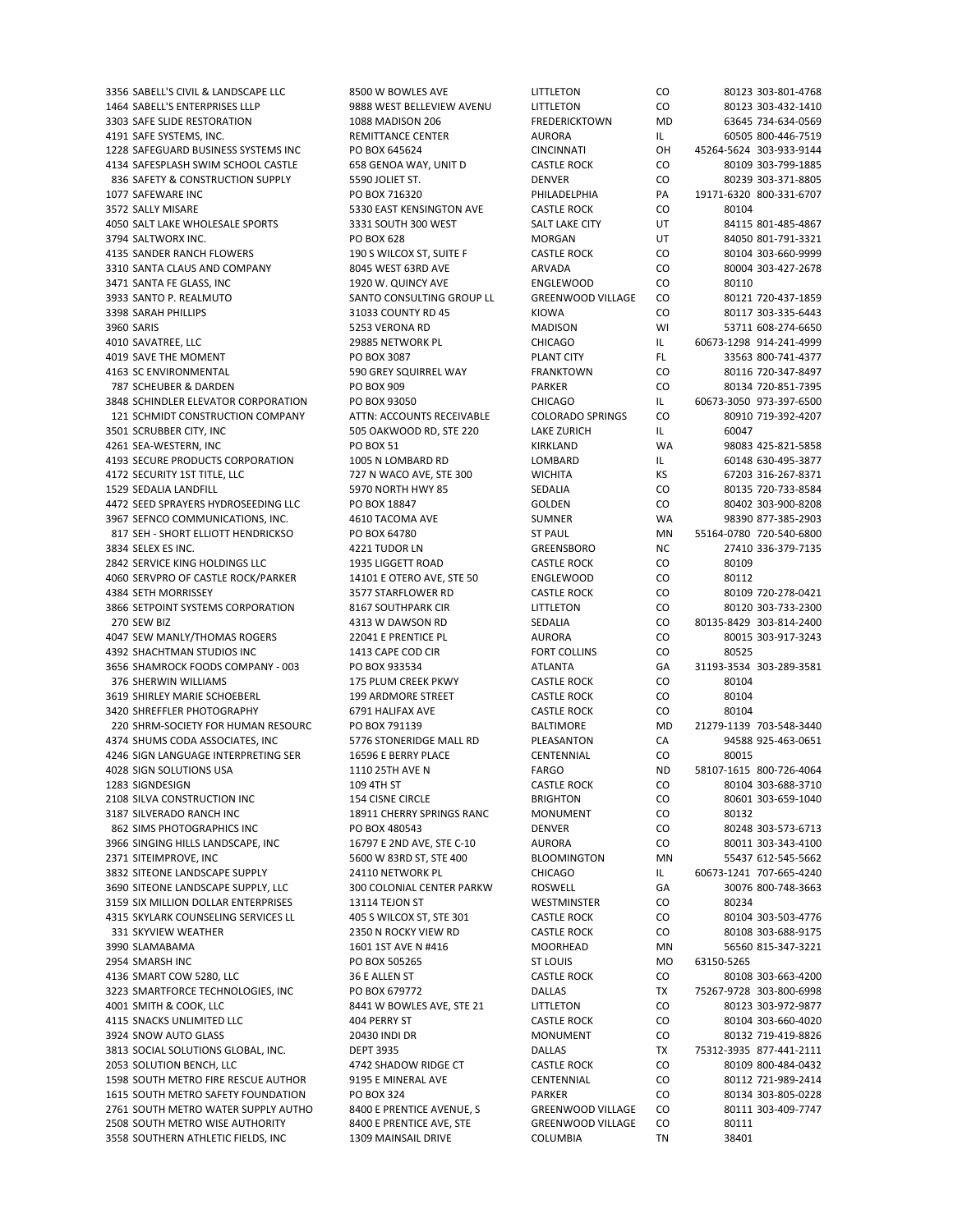572 SPANISH ENRICHMENT INC PO BOX 3166 PARKER CO 80134 4137 SPARKLE BARK, LLC 714B SOUTH PERRY ST CASTLE ROCK CO 80104 720‐733‐0177 1173 SPECIALTY CIGARS INTERNATIONAL PO BOX 392704 PITTSBURGH PA 15250‐0001 800‐672‐3116 4037 SPECTRABOTICS, LLC 1753 S 8TH ST, STE C COLORADO SPRINGS CO 80905 3932 SPIRIT LAKE, LLC 2104 OAKCREST CIR CASTLE ROCK CO 80104 125 SPLIT RAIL FENCE CO, LLC 8065 W BRANDON DR LITTLETON CO 80125 303‐791‐1997 82 SPOK INC PO BOX 660324 DALLAS TX 75266‐0324 303‐300‐5900 3949 SPORTS UNLIMITED 346 GODSHALL DR HARLEYSVILLE PA 19438 866-286-9772 345 SPRADLIN PRINTING INC 11903 S PARKER ROAD PARKER CO 80134 303‐841‐6701 4437 SPRING HILL PRESS 217 N MARKET ST, STE A MT VERNON MO 65712 800‐627‐8141 536 SPRINT PO BOX 871197 KANSAS CITY MO 64187‐1197 3357 SPRINT FREE INC 5 CARMEL VALLEY COTO DE CAZA CA 92679 1358 SPWRAP C/O LOWER SOUTH PLATTE WA STERLING CO 80751 970‐532‐7700 4327 SRP COMPANIES AND RESOURD BOX 1168 SAPULPA SAPULPA OK 74067 800-208-0070 4018 SSI EMERGENCY EQUIPMENT PO BOX 1939 LOWELL AR 72745 303-367-2464 3562 STACI MCCORMACK 1443 FOX CANYON LN CASTLE ROCK CO 80104 2972 STANDARD FENCE COMPANY 4680 JASON ST DENVER CO 80211 303‐433‐7301 3108 STANLEY CONSULTANTS INC **ATTN: CASH RECEIPTS** MUSCATINE **IA S2761** 3338 STANTEC CONSULTING SERVICES IN 13980 COLLECTIONS CENTER CHICAGO IL IL 60693 1536 STAR PLAYGROUNDS 9892 TITAN PARK CIR, UNIT LITTLETON CO 80125 303‐791‐7626 3454 STARCHASE, LLC PO BOX 10057 VIRGINIA BEACH VA 23450 4516 STARWIND SOFTWARE INC BRIDGE BANK LOCKBOX LAS VEGAS NV 89193‐2017 617‐449‐7717 271 STATE FORMS CENTER 4999 OAKLAND STREET DENVER CO 80239 303‐370‐2165 2558 STATEWIDE INTERNET PORTAL AUTH 1300 BROADWAY DENVER CO 80203 720‐409‐5634 3989 STATION AUTOMATION, INC. 5837 S GALLUP ST, STE 140 LITTLETON CO 80120 888‐330‐6006 4057 STATPACKS, INC PO BOX 2349 ST. GEORGE UT 84771 435‐627‐2265 4138 STEM CHILD CARE, INC 4981 METZLER WAY CASTLE ROCK CO 80108 646‐270‐8772 4031 STEP N WASH, INC. And the State of the Mass of the Magnetic DR ATLANTA GA 30338 770-677-4000 3947 STEPHEN A. LASER ASSOCIATES 440 S LASALLE ST, STE 230 CHICAGO IL 60605 312‐612‐6135 393 STEVE BIAYS 260 LOCKWOOD ST CASTLE ROCK CO 80104 720‐732‐5280 4533 STEVEN WADE CARMER 3603 SHALLOW POND DR FORT COLLINS CO 80528 4520 STEVENS CONSULTING SERVICES, L 2834 CINNABAR RD 1296 STEWART & STEVENSON, LLC PO BOX 301063 DALLAS TX 75303‐1063 713‐884‐3200 4279 STONE HOLDINGS, LLC **18 S WILCOX ST #100** CASTLE ROCK CO 80104 1696 STONE LEAF POTTERY INC. 6611 W 58TH PL ARVADA CO 80003 303-463-8081 2780 STONHARD 1000 E PARK AVE MAPLE SHADE NJ 8052 800‐854‐0310 4345 STOP STICK, LTD. 365 INDUSTRIAL DR HARRISON OH 45030 503‐202‐5500 2365 STRAIGHT LINE SAWCUTTING, INC. PO BOX 9809 DENVER CO 80209 4017 STRATA LEADERSHIP, LLC 11600 BROADWAY EXT, STE 2 OKLAHOMA CITY OK 73114 877‐357‐0001 4275 STRATACOM, INC 66 AND 58104 701-232-5697 STRATACOM, INC SEARCH STRATACOM, INC 4316 STREET SNACK BUBBLE WAFFLES LL 5620 E PRESCOTT AVE CASTLE ROCK CO 80104 720‐495‐3826 1846 STRYKER SALES CORPORATION PO BOX 93308 CHICAGO IL 60673‐3308 800‐669‐4968 3444 STUCCO DONE RIGHT 6506 OLD DIVIDE TRAIL PARKER CO 80134 4139 STUDIO 38 TATTOO AND GALLERY 312 WILCOX ST, SUITE 203 CASTLE ROCK CO 80104 719‐367‐1849 4107 STUMPY'S PIZZA BAR & GRILL 138 S WILCOX ST CASTLE ROCK CO 80104 720‐837‐8516 3393 STURGEON ELECTRIC COMPANY INC 22389 NETWORK PL CHICAGO IL 60673‐1223 3711 SUBITUP, INC 1 HARDY RD #393 BEDFORD NH 3110 617-401-8733 2844 SUBLETTE, INC PO BOX 21 ORCHARD CO 80649 970‐219‐8588 2017 SUBURBAN TOPPERS 5795 E COLFAX AVE DENVER DENVER CO 80220 303-320-8677 4481 SUEZ WTS ANALYTICAL INSTRUMENT 13256 COLLECTIONS CENTER CHICAGO IL 60693 866‐439‐2837 4271 SULLIVAN GREEN SEAVY LLC 3223 ARAPAHOE AVE, STE 30 BOULDER CO 80303 303‐440‐9101 3944 SULZER CHEMTECH USA, INC. PO BOX 700480 TULSA TULSA OK 74170‐0480 918‐447‐7676 3808 SUMMIT GOLF BRANDS, INC. PO BOX 771847 CHICAGO IL 60677‐1847 3670 SUMMIT PARTNERS‐COLORADO LLC 3070 E. POST ROAD LAS VEGAS 3547 SUMMIT RECREATION LLC 12081 WEST ALAMEDA PKWY # LAKEWOOD CO 80228 303‐465‐2286 3588 SUMMIT SAFETY SOLUTIONS INC 875 WEST 64TH AVENUE DENVER CO 80221 2659 SUMMIT TRAFFIC SOLUTIONS LLC 11757 WEST KEN CARYL AVE. LITTLETON CO 80127 1419 SUN ENTERPRISES, INC 8877 N WASHINGTON ST THORNTON CO 80229 303‐287‐7566 1805 SUN MOUNTAIN SPORTS INC PO BOX 7727 MISSOULA MISSOULA MT 59807-7727 405 SUN VALLEY ELECTRIC INC 5475 HWY 86 STE 3 ELIZABETH CO 80107 303‐646‐6339 3462 SUNBELT RENTALS, INC PO BOX 409211 ATLANTA GA 30384‐9211 3334 SUNICE / SI-PRODUCTS LLC **1675 TRANS-CANADA HWY, ST** MONTREAL, QUEBEC CN H9P 1-J1 514-341-6767 3879 SUNSHINE DOWN PRODUCTIONS. INC COLLBM WOODLAND HILLS CA 91367 2658 SUNSHINE FITNESS RESOURCES, LL 6525 GUNPARK DRIVE, STE 3 BOULDER CO 80301 720‐207‐9232 2661 SUNSTATE EQUIPMENT CO PO BOX 208439 DALLAS TX 75320‐8439 888‐399‐4826 3986 SUPER CLEAN WINDOW CLEANING 200 S WILCOX ST #211 CASTLE ROCK CO 80104 720‐330‐3695 1989 SUPER VACUUM MANUFACTURING CO 3842 REDMAN DR FORT COLLINS CO 80524-9235 970-297-7100 3946 SUPERION, LLC 12709 COLLECTION CENTER D CHICAGO IL 60693 800‐727‐8088 2387 SUPREME INTERNATIONAL, LLC PO BOX 277017 ATLANTA GA 30384‐7017 305‐592‐2830 2425 SURVEY SYSTEMS, INC PO BOX 2168 EVERGREEN CO 80437‐2168 303‐679‐8122 2153 SUZANNE M. KANE 3205 MCDOWELL RD LAS CRUCES NM 88005

3221 SOUTHERN GLAZER'S OF CO 22800 F 19TH AVE AURORA AURORA CO 80019 800-332-9956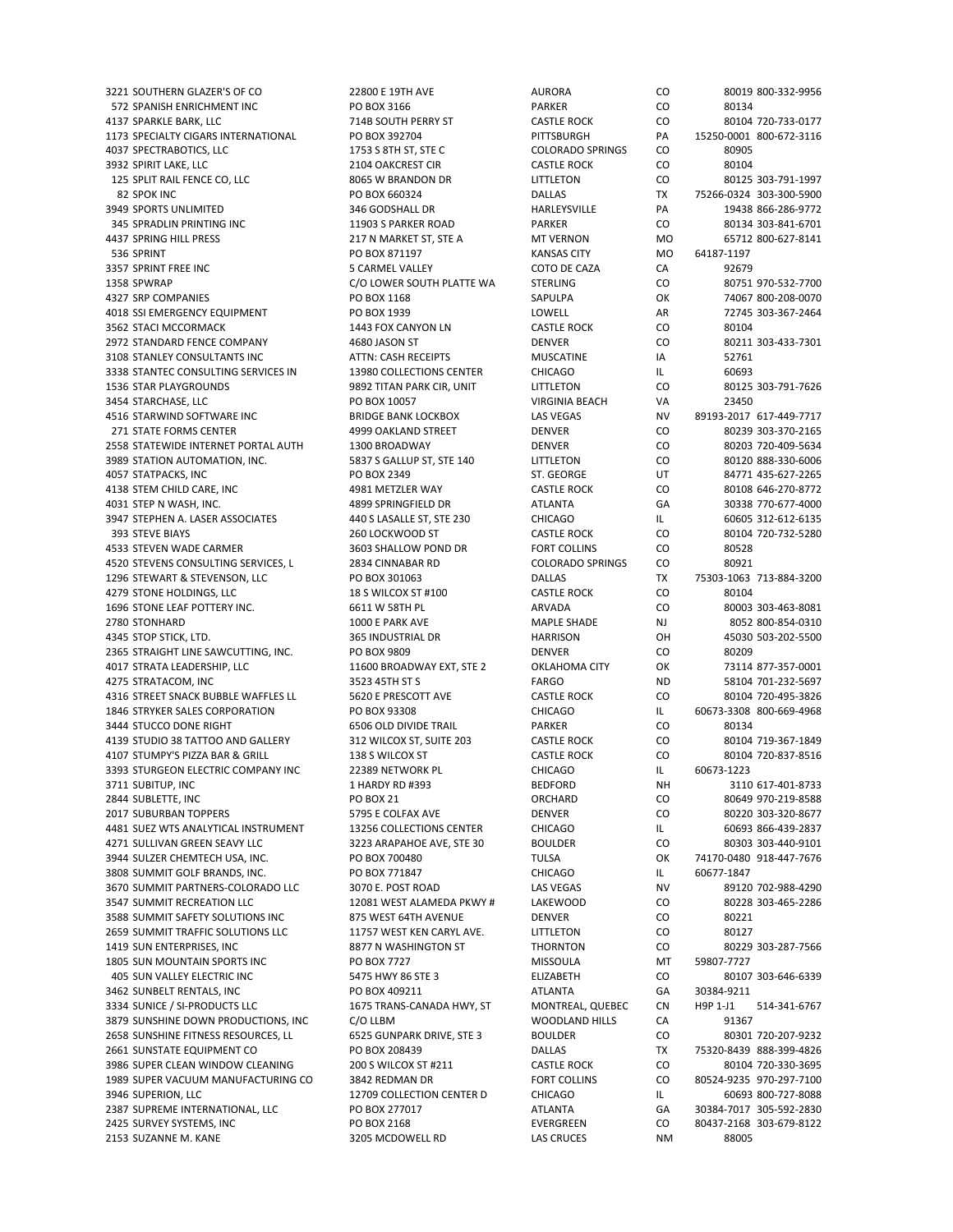4170 SWANNIES GOLF APPAREL CO. 6250 CLAUDE WAY E INVER GROVE HEIGHTS MN 55067 617-460-9310 4171 SWARCO COLORADO PAINT COMPANY 2851 N WALDEN ST AURORA CO 80011 303‐388‐9265 3634 SWARCO REFLEX **300 N DENTON ST SEE A SWARE ASSA SWARCO REFLEX** 76667 3931 SWIFTCOMPLY US OPCO INC PO BOX 52223 PHOENIX AZ 85072‐2223 619‐304‐6022 1920 SWIMLABS TEAM SALES/CUTLER SAL 3881 STONE CANON RANCH RD CASTLE ROCK CO 80104 303‐814‐9106 2887 SWINGLE INC. 8585 E WARREN AVE DENVER CO 80231 3075 SWIRE COCA‐COLA, USA PO BOX 912906 DENVER CO 3724 SYMBOLARTS, LLC 6083 SOUTH 1550 EAST OGDEN UT 84405 801-475-6000 4510 SYNERGY MECHANICAL SERVICES 1675 W YALE AVE, STE D ENGLEWOOD CO 80110 244 SYSCO DENVER INC PO BOX 5566 DENVER CO 80217 303‐585‐2000 2009 T & M CONSTRUCTION LLC 5605 N. PETERSON ROAD SEDALIA CO 80135 189 T.LOWELL CONSTRUCTION INC 3211 SOUTH I‐25 CASTLE ROCK CO 80109 3704 T‐MOBILE USA, INC. PO BOX 742596 CINCINNATI OH 45274‐2596 800‐937‐8997 2523 TALLGRASS KITCHEN & BATH, LLC 203 4TH ST CASTLE ROCK CO 80104 303‐805‐4100 2988 TARGET SOLUTIONS LEARNING LLC DEPT 2071 DALLAS TX 75312‐2071 866‐546‐1212 3508 TARGET SPECIALTY PRODUCTS PO BOX 14084 READING PA 19612-4084 4140 TASTY HOUSE II INC CONSERVERS AND BOAN RIDGE RD BOAN AND BRIDGE RESULTS AND COUNTAING AND BOAN AND BRIDGE<br>117 S ANGLE ROLL COURADO SPRINGS CONSERVERS AND BOAN ASSAMENT AND BRIDGE RESULTS AND BOAN AND BOAN AND BOAN A 3020 TAYCO SCREEN PRINTING INC 117 S NEVADA AVE COLORADO SPRINGS CO 80903 719-634-4622 2805 TAYLOR KOHRS LLC 12160 PENNSYLVANIA ST THORNTON CO 80241 303‐928‐1800 429 TAYLOR MADE GOLF COMPANY INC 29516 NETWORK PLACE CHICAGO IL 60673-1295 1590 TEAM K SERVICES 15468 E HINSDALE CIR CENTENNIAL CO 80112 2259 TEAMWEAR GRAPHICS, LLC 3833 WATMAN AVENUE MEMPHIS TN 38118 901-795-7689<br>2419 TECHNEAUX TECHNOLOGY SERVICES. 312 WESTGATE ROAD LAFAYETTE IA 70506 4419 TECHNEAUX TECHNOLOGY SERVICES, 312 WESTGATE ROAD LAFAYETTE LA 1580 TECHNO RESCUE LLC 779 PEORIA ST, UNIT 15A AURORA CO 80011 303‐482‐2207 2613 TECPRO LTD 816 E WHITNEY ROAD ANCHORAGE AK 99501 907‐348‐1800 3244 TEDDER VALVE COMPANY LLC 1054 SNOW LILY COURT CASTLE PINES CO 80108 4420 TEDDY ROBB TOURING, INC PO BOX 331847 NASHVILLE TN 37203 4337 TEMPLE DISPLAY, LTD **PO BOX 965** PO BOX 965 OSWEGO IL 60543 630‐851‐3331 4526 TEN POINT SALES AND MARKETING, 4880 ROBB STREET, UNIT 3 WHEAT RIDGE CO 80033 303‐233‐3883 4518 TERRY E BRAILSFORD 8201 S SANTA FE DR #247 LITTLETON CO 80120 2737 TES INFORMATION TECHNOLOGY LTD 83 MORRISON RD KITCHENER, ON CN N2A 2‐W6 519‐591‐5988<br>2317 TESI A LAMPS 900 PERRY ST CASTIF ROCK CO 80104 303‐647‐2343 4317 TESLA LAMPS 200 PERRY ST CASTLE ROCK CO 80104 303‐647‐2343 3289 TEST GAUGE INC. - CO 15430 E BATAVIA DR, STE A AURORA CO 80011 844-622-0186 1550 TETRA TECH, INC PO BOX 911967 DENVER CO 80291‐1967 303‐825‐5999 4511 TEZAK HEAVY EQUIPMENT CO, INC 205 TUNNEL DR CANON CITY CO 81212 719‐269‐1173 4382 TGA HOOD CLEANING 2995 BROOKFIELD CIR CUMMING GA 30040 877‐519‐7467 3658 THAT ENTERTAINMENT GROUP LLC PO BOX 798 MEAD CO 80542 397 THE ARCHITERRA GROUP, INC 5881 S DEFRAME ST LITTLETON CO 80127 303-948-0766 3666 THE BALLARD GROUP, INC. PO BOX 36007 DENVER CO 80236‐0007 303‐988‐4514 4141 THE COLORADO STORE LLC 5050 FACTORY SHOPS BLVD CASTLE ROCK CO 80108 720‐271‐0969 4045 THE DINNER DETECTIVE 1001‐A E HARMONY RD #254 FORT COLLINS CO 80525 303‐900‐2123 1735 THE FOREVER YOURS STUDIO 504 N PERRY ST #C CASTLE ROCK CO 80104 303-842-4795 4375 THE FORT CPA GROUP 407 WILCOX ST CASTLE ROCK CO 80104 303‐688‐0375 4333 THE GLOVE WAGON 666 HOLD 9661 HAVANA ST HENDERSON CO 80640 303-452-5706 3862 THE HOME DEPOT PRO PO BOX 848392 DALLAS TX 75284‐8392 3993 THE HON COMPANY, LLC PO BOX 404422 ATLANTA GA 30384-4422 800-833-3964 4318 THE LIBRARY CO BAR & KITCHEN 3911 AMBROSIA ST, STE 101 CASTLE ROCK CO 80109 720‐841‐1578 1257 THE LIFEGUARD STORE 2012 W. COLLEGE NORMAL NORMAL IL 61761 309-451-5858 2170 THE MEADOWS NEIGHBORHOOD COMPA ATTN: KENT KRAUSE CASTLE ROCK CO 80109 303-814-3958 4324 THE OFFICE CO BAR & KITCHEN 230 THIRD ST, STE 100 CASTLE ROCK CO 80104 720‐841‐1578 4439 THE OFFICIAL COMMUNITY CORPORA 25A MORROW AVE, STE G1 TORONTO, ON CN M6R 2‐H9 4070 THE PALMS TANNING RESORT 5646 ALLEN WAY, STE 132 CASTLE ROCK CO 80104 303‐888‐6655 4477 THE PIN CENTER 300-553-9490 SAMILLANGO DR #104 LAS VEGAS NO SENSENGER AND A SENSENGER AND A SENSENGER AND<br>4543 THE PROACTIVE SPORTS GROUP 1200 SE 2ND AVE AND SAMBY CANBY OR 97013 4543 THE PROACTIVE SPORTS GROUP 1200 SE 2ND AVE 3665 THE PUBLIC ART COLLECTIVE 305 W. MAGNOLIA #233 FORT COLLINS CO 80521 3066 THE ROCK PARTS COMPANY 165 CAPRICE CT, UNIT C CASTLE ROCK CO 80109 303-688-3193 4328 THE ROCK RESTAURANT GROUP LLC 3 WILCOX ST CASTLE ROCK CO 80104 1361 THE SANBORN MAP CO. INC. 1935 JAMBOREE DR. #100 COLORADO SPRINGS CO 80920 3603 THE SEWCIAL LIFE LLC 661 SUMMER MIST CIRCLE CASTLE ROCK CO 80104‐7729 4142 THE SKIN COMPANY 314 4TH ST CASTLE ROCK CO 80104 720‐838‐3175 4143 THE STYLE LOUNGE LLC 230 THIRD ST, STE 160 CASTLE ROCK CO 80104 303‐646‐7165 3857 THE SUPPLY CACHE INC. 1980 CARIBOU DR FORT COLLINS CO 80525 800-839-0821 4325 THE WHISKEY LODGE 3911 AMBROSIA ST #103 CASTLE ROCK CO 80109 303‐688‐9412 3853 THE WORX, INC. 11316 DOWNING DR NORTHGLENN CO 80233 303-507-4238 3913 THE 6202 BAND 2945 SETTING SUN AVE CASTLE ROCK CO 80109 214‐773‐4526 1459 THERMO FLUIDS INC PO BOX 734867 DALLAS TX 75373‐4867 888‐834‐2228 1460 THOMSON REUTERS‐WEST PUBLISHIN PAYMENT CENTER CAROL STREAM IL 60197‐6292 651‐687‐7000 3746 THRIVEPASS 3801 FRANKLIN ST DENVER CO 80205 4549 TIMBERLINE EVENTS LLC PO BOX 2213 ENGLEWOOD CO 80150‐2213 4536 TIMBERLINE TRAILCRAFT, LLC 8110 OPPORTUNITY VIEW COLORADO SPRINGS CO 80939 3388 TIMOTHY D DAHLEN 5760 S JERICHO WAY CENTENNIAL CO 80015 720-253-8786

3362 SWAN ENTERTAINMENT 916 BRANCIFORTE ST VALLEJO CA 84590 510‐655‐7926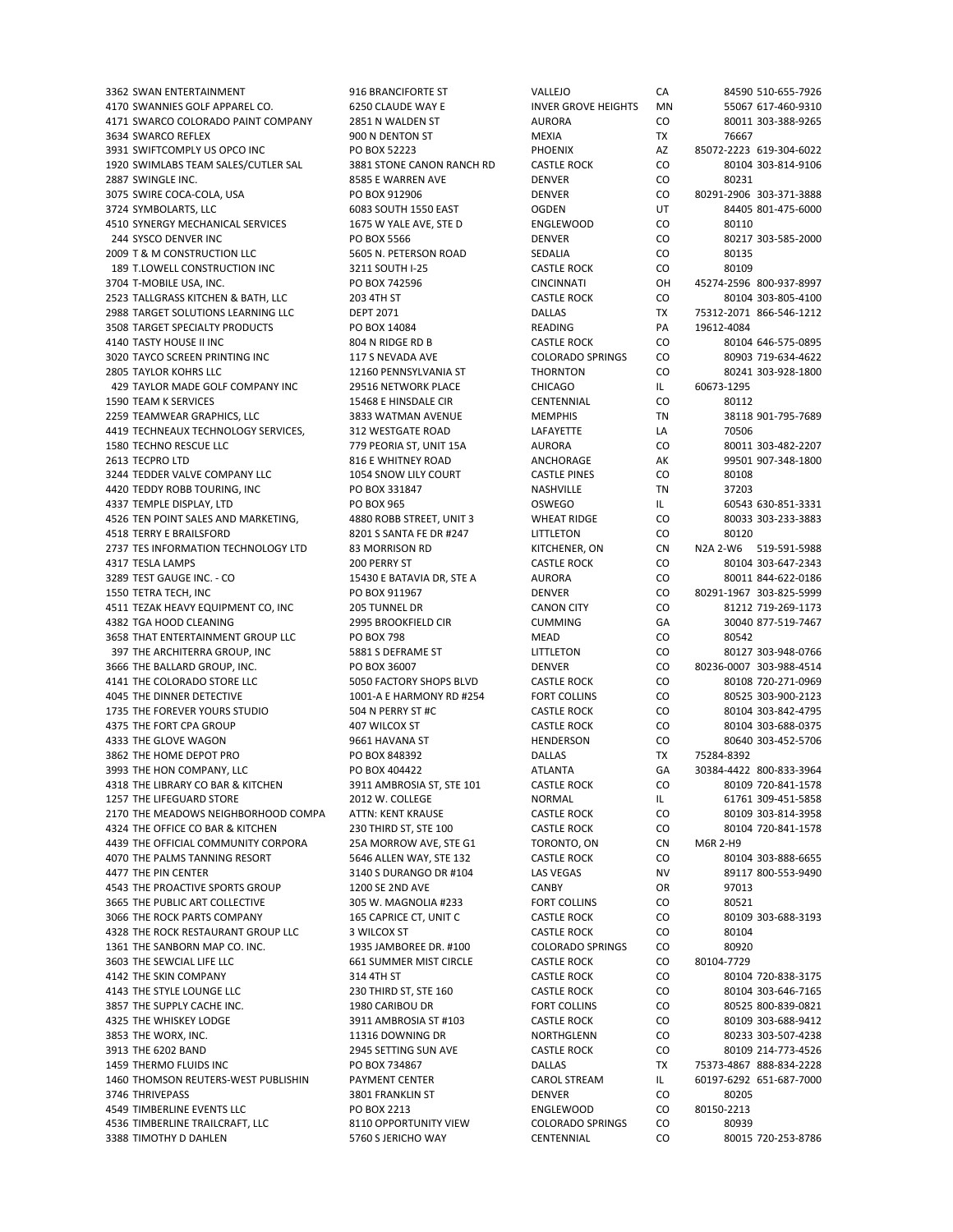4319 TLC NAIL AND SALON BY KATIE LL MILESTONE LN, UNIT J CASTLE ROCK CO 80104 408‐477‐9963 4198 TLS EMERGENCY EQUIPMENT PO BOX 958 FLORISSANT CO 80816 4144 TML LTD DBA FRINGE SALON 729 BARRANCA DR, STE 107 CASTLE ROCK CO 80104 720‐525‐9014 3525 TOASTMASTERS INTERNATIONAL 23182 ARROYO VISTA RANCHO SANTA MARG CA 92688 3472 TODAYS NURSERY, LLC 9610 N MOTSENBOCKER RD PARKER CO 80134 720‐851‐9447 3878 TONIC CONICK BEN-MEIR, CPA SANTA MONICA CA 90403 2800 TONY BOONE TRAILS, LLC 1240 F STREET SALIDA CO 81201−2510 719−221−3421 3873 TOPEKA POLICE DEPARTMENT ATTN: OFC BRANDON GOGIAN TOPEKA KS 66603 785-368-9453 4145 TOSCANO & CO 734 WILCOX ST #103 CASTLE ROCK CO 80104 303‐921‐0861 3370 TOWN OF KEENESBURG 140 S MAIN ST KEENESBURG CO 80643 2654 TPC TRAINING 750 W LAKE COOK RD, STE 3 BUFFALO GROVE IL 60089 847‐808‐4000 4002 TRACY MEREDITH 1500 WHITE FIR TERR CASTLE ROCK CO 80104 212 TRAFFIC CONTROL WEST, INC. PO BOX 596 CASTLE ROCK CO 80104 303‐688‐2469 669 TRAFFIC SIGNAL CONTROLS 255 WEAVER PARK RD UNIT # LONGMONT CO 80504 303‐772‐2787 4278 TRAFFICCAST INTERNATIONAL, INC 1800 DEMING WAY, STE 100 MIDDLETON WI 53562 608‐713‐9300 4393 TRAILERSPLUS COLORADO SPRINGS 4320 N NEVADA AVE COLORADO SPRINGS CO 80907 719‐207‐7868 3845 TRAMPOLINES UNLIMITED, INC. 349 ASH AVE #44 CARPINTERIA CA 93013 805‐284‐1025 266 TRANE U.S., INC PO BOX 98167 CHICAGO IL 60693 609 TRANSLATION & INTERPRETING CEN PO BOX 18975 DENVER CO 80218 303‐996‐0976 4426 TRANSOFT SOLUTIONS (U.S.) INC. 350 - 13700 INTERNATIONA RICHMOND, BC CN V6V 2-X8 1392 TRANSWEST TRUCK & TRAILER RV P O BOX 335 BRIGHTON CO 80601 720‐322‐7228 2548 TRAVIS MATHEW PO BOX 9074 CARLSBAD CA 92018‐9074 562‐799‐6900 2332 TREATMENT TECHNOLOGY 4055 KODIAK CT LONGMONT CO 80504 303‐816‐1114 2997 TREE FROG WOODWORKING INC 2381 S TRUCKEE WAY AURORA AND BLOCK AND 80013 720-331-3403 1412 TREE HUGGERS 325 S. RIDGE RD. CASTLE ROCK CO 80104 303‐688‐4341 1476 TRI COUNTY HEALTH DEPT BUS OFF 6162 S WILLOW DR, STE 100 GREENWOOD VILLAGE CO 80111 303‐220‐9200 874 TRI COUNTY HLTH- ENVIRO DIV. 4201 E. 72ND AVE. STE. D COMMERCE CITY CO 80022 303-439-5952 1441 TRI‐COUNTY HEALTH DEPT. 15400 E 14TH PL. #309 AURORA CO 80011‐5828 303‐363‐3030 4412 TRICKS OF THE TRADE NURSE CONS 5021 S GRANBY ST AURORA CO 80015 303‐929‐1405 1567 TRIPLE M RECREATION **8700 E VISTA BONITA DR ST** SCOTTSDALE AZ 85255 3689 TRIPP CONSTRUCTION INC. 193 BATH CLUB BLVD N. N. REDINGTON BEACH FL 33708 4459 TRIPPWIRE PRODUCTIONS, LLC 2103 WRIGHT CT 2745 TROUT RALEY MONTANO WITWER FR 1120 LINCOLN ST, STE. 160 DENVER CO 80203 303-861-1963 3835 TRUAX PATIENT SERVICES 1112 RAILROAD ST SE, STE BEMIDJI MN 56601 218-444-8217 1938 TRUE NORTH SURVEYING MAPPING L 9623 MALLARD POND WAY LITTLETON CO 80125 4532 TRUSTEDSEC LLC 14780 PEARL RD, STE 300 STRONGSVILLE OH 44136 877‐550‐4728 1074 TSIOUVARAS SIMMONS HOLDERNESS 5690 DTC BLVD. SUITE 345W GREENWOOD VILLAGE CO 80111 303‐771‐6200 2774 TTG ENGINEERS INC 9222 TEDDY LANE LONE TREE CO 80124 303‐662‐8112 4146 TUMBLEWEEDS LLC 400 THIRD ST CASTLE ROCK CO 80104 303‐909‐5570 4296 TURF TANK 3330 COBB PKWY NW, STE 32 ACWORTH GA 30101 877‐396‐4094 4432 TUSK TRIBUTE, LLC 2345 BLACK FOREST DRIVE COPLAY PA 18037 3480 TW CABLE LLC 81 EXECUTIVE BOULEVARD FARMINGDALE NY 11735 3973 TW SUMMIT CORPORATION 9457 S UNIVERSITY BLVD #1 HIGHLANDS RANCH CO 80126 303-913-8110 4508 TWISTED TIMBER 625 CHIPPEWA ST KIOWA CO 80117 303‐814‐1772 4147 TWISTED WARDROBE DESIGNS, LLC 658 GENOA WAY, UNIT A CASTLE ROCK CO 80109 303‐803‐6325 3782 TWOPENNY PRODUCTIONS LLC 7476 E ARKANSAS AVE, #105 DENVER CO 80231 303‐250‐4026 3798 TYLER DUFFUS 2060 E PANAMA DR CENTENNIAL CO 80121 303‐601‐6314 2940 TYLER TECHNOLOGIES INC PO BOX 203556 DALLAS TX 75320-3556 3063 T2 CONSTRUCTION, INC. 5435 W 59TH AVE, UNIT H ARVADA CO 80003 303‐475‐7504 3290 U.S. BANK NATIONAL ASSOCIATION CM‐9690 ST. PAUL MN 55170‐9690 303‐585‐4591 3429 UCHEALTH MEDICAL GROUP P O BOX 732031 DALLAS TX 75373‐2031 4423 UFS OF CO, LLC PO BOX 171 COMMERCE CITY CO 80037 303‐287‐3835 2368 ULINE, INC ATTN: ACCOUNTS RECEIVABLE CHICAGO IL 60680‐1741 800‐295‐5510 388 ULTRAMAX 2112 ELK VALE ROAD 1760 UMB BANK‐CORP TRUST/ESCROW SRV 1670 BROADWAY DENVER CO 80202 2297 UMB BANK, N.A. ATTN: TRUST FEES DEPARTME KANSAS CITY MO 64141-4589 303-839-2216 1661 UMB BANK, NA PO BOX 419260, TRUST FEES KANSAS CITY MO 64141‐6260 2059 UNDERWATER RECOVERY SPECIALIST 46279 NEADLELEAF CIR PARKER CO 80138 303‐437‐8394 1453 UNDERWATER REPAIR SPECIALISTS 4274 S SHAWNEE CT AURORA CO 80018 303-437-8394 1968 UNEQUIVOCAL INVESTIGATIONS, LL 12650 W. 64TH AVE., UNIT ARVADA CO 80004 720‐951‐2274 4551 UNIFIED POWER 217 METRO DR TERRELL TAN TERRELL TAN 75160 866-204-8706 1294 UNION PACIFIC RAILROAD COMPANY 12567 COLLECTIONS CENTER CHICAGO IL 60693 3542 UNIQUE WOODWORKING 4101 E 48TH AVE DENVER CO 80216 303‐573‐3966 315 UNITED FIRE DISPATCH AUTHORITY C/O TOWN OF CASTLE ROCK CASTLE ROCK CO 80104 303-773-8282 4356 UNITED K9S 418 S JACKSON ST PALESTINE IL 62451 618‐554‐4829 3322 UNITED POWER INC PO BOX 173703 DENVER CO 80217‐3703 303‐659‐0551 3067 UNITED RENTALS (NORTH AMERICA) P O BOX 840514 DALLAS TX 75284‐0514 203‐622‐3131 2156 UNITED ROTARY BRUSH CORP PO BOX 219911 KANSAS CITY MO 64121‐9911 913‐888‐8450 521 UNITED SITE SERVICES OF CO INC PO BOX 660475 DALLAS TX 75266‐0475 303‐288‐6189 1038 UNITED STATE TREASURY INTERNAL REVENUE SERVICE CINCINNATI OH 45999‐0009 2065 UNITED STATES GEOLOGICAL SURVE PO BOX 6200‐27 PORTLAND OR 97228‐6200 303‐236‐6909

3035 TITAN MACHINERY INC 9600 E 104TH AVE HENDERSON CO 80640 303‐286‐7000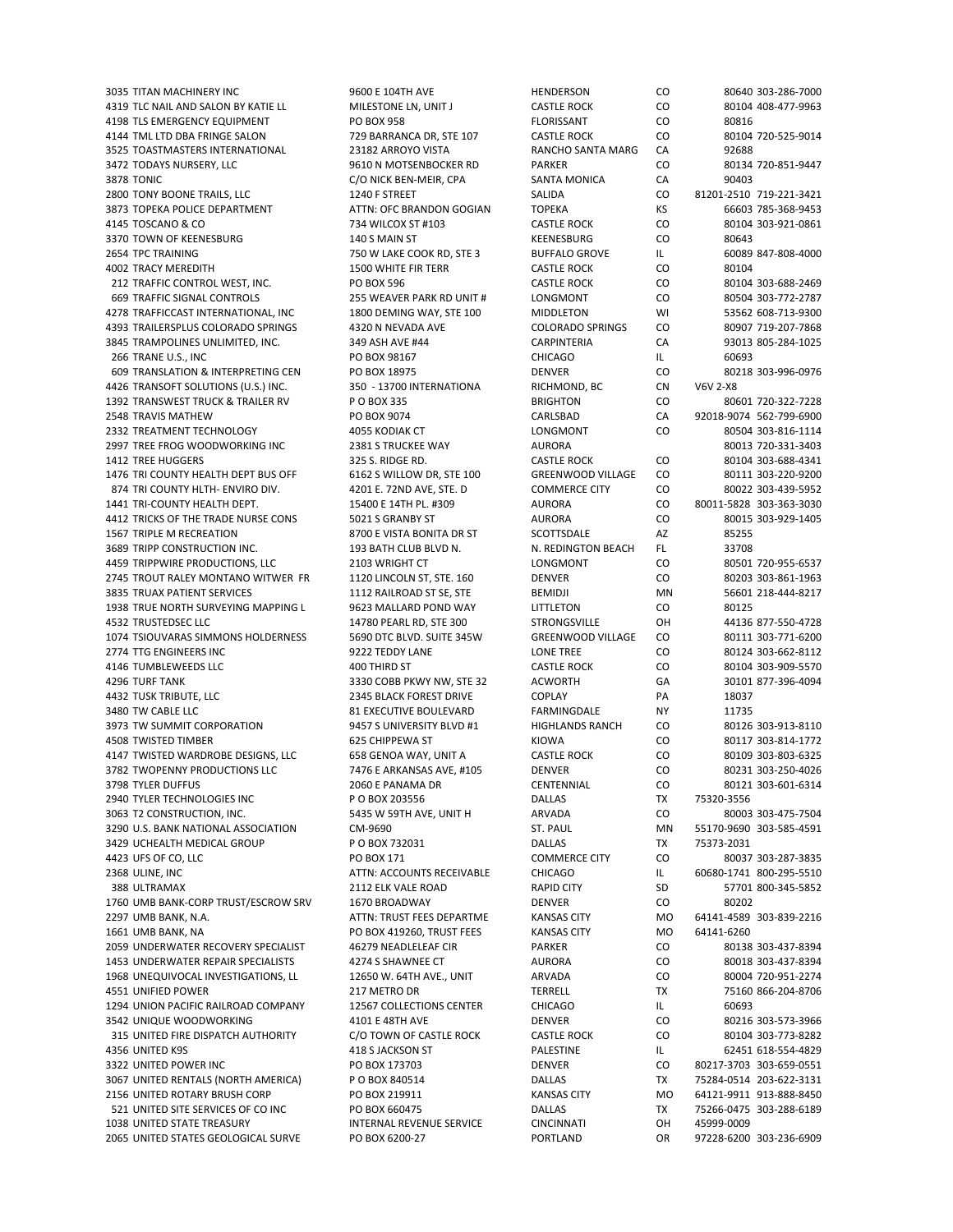411 UNITED STATES GOLF ASSOCIATION PO BOX 5008 HAGERSTOWN MD 21741‐5008 908‐234‐2300 3610 UNITED WATER & SANITATION DIST 8301 EAST PRENTICE AVENUE GREENWOOD VILLAGE CO 80111 1006 UNITED WESTERN DENVER LLC 4401 E 46TH AVE SUITE B DENVER CO 80216 303‐388‐1224 1762 UNITED WOOD PRODUCTS INC 7860 DIAGONAL HWY LONGMONT CO 80503 2118 UNIVERSAL TRACTOR CO 815 WADSWORTH BLVD LAKEWOOD CO 80214 303‐233‐4666 323 UNIVERSITY OF COLORADO 3100 MARINE ST, UCB 561 BOULDER CO 80303 888‐848‐5827 1689 UNIVERSITY OF DENVER 2199 S UNIVERSITY BLVD DENVER CO 80210 303‐871‐4015 4352 UNIVERSITY OF LOUISVILLE SOUTHERN POLICE INSTITUTE LOUISVILLE KY 40292 502‐852‐6561 4421 UNRL 2327 WYCLIFF ST, STE 210 ST PAUL MN 55114 844‐651‐8675 4023 UPPER ARKANSAS VALLEY WILDFIRE PO BOX 1777 ALAMOSA CO 81101 719‐589‐1400 657 US BANKCORP 1310 MADRID STREET SUITE MARSHALL MN 56258‐4002 800‐328‐5371 1090 US KIDS GOLF LLC PO BOX 745159 ATLANTA GA 30374‐5159 678‐405‐3435 130 US POSTMASTER 220 S WILCOX ST CASTLE ROCK CO 80104‐9997 303‐688‐3005 664 US POSTMASTER AIC 0070 P#75 CASTLE ROCK CO 80104 2750 US RECOGNITION AWARDS AND APPA 3235 S WADSWORTH BLVD LAKEWOOD CO 80227 2354 US SPECIALITY COATINGS, INC 1000 MCFARLAND 400 BLVD ALPHARETTA GA 30004 800-278-7473 278 USA BLUE BOOK PO BOX 9004 GURNEE IL 60031 800‐548‐1234 3018 USDA, APHIS, GENERAL USDA, APHIS, GENERAL ST LOUIS MO 63197‐9000 303‐328‐9044 3110 USIC LOCATING SERVICES INC P O BOX 713359 CINCINNATI OH 45271-3359 3814 USIMPRINTS LLC 3343 ASPEN GROVE DR. STE FRANKLIN TN 37067 866‐604‐6774 132 UTILITY NOTIFICATION CNTR OF C PO BOX 208903 DALLAS TX 75320‐8903 303‐232‐1991 133 UTILITY TECHNICAL SVCS INC PO BOX 3613 ENGLEWOOD CO 80155 303‐773‐2808 389 VALMONT INDUSTRIES ONE VALMONT PLAZA OMAHA NE 68154‐5215 303‐573‐0222 3977 VALUE CONSULTANTS, INC. 68439 N DELBERT RD PARKER CO 80138 303-841-2080 3112 VAN WYK CONFECTIONS LLC PO BOX 370 CASTLE ROCK CO 80104 303‐346‐3295 1889 VANCE BROTHERS INC PO BOX 877366 KANSAS CITY MO 64187‐7366 816‐923‐4325 3394 VECTOR DISEASE CONTROL INTL 1320 BROOKWOOD DR STE H LITTLE ROCK AR 72202 3050 VECTORS INC 10670 E BETHANY DRIVE BLD AURORA CO 80014 1739 VELOCITY CONSTRUCTORS, INC 2107 W COLLEGE AVE ENGLEWOOD CO 80110 3876 VELOCITY PLANT SERVICES, LLC 2107 W COLLEGE AVE ENGLEWOOD CO 80110 303‐974‐7800 3703 VERACITIES PUBLIC BENEFIT CORP 15875 BOONES FERRY ROAD LAKE OSWEGO OR 97035 4053 VERANDABLUE, LLC 8457 S YOSEMITE ST, UNIT LONE TREE CO 80124 303‐799‐9339 4351 VERITEXT LLC PO BOX 71303 CHICAGO IL 60694‐1303 303‐988‐8470 4218 VERIZON CONNECT NWF INC C/O NETWORKFLEET, INC DALLAS TX 75397-5544 866-227-7323 3206 VERIZON CONNECT TELO INC PO BOX 844183 CON 844183 LOS ANGELES CA 90084-4183 800-906-9316 520 VERIZON WIRELESS LLC PO BOX 660108 DALLAS TX 75266‐0108 1246 VERMEER SALES & SVC OF COLORAD 5801 E 76TH AVE COMMERCE CITY CO 80022 303‐826‐1866 3556 VETERINARY SPECIALIST OF N AME 106 APPLE STREET THE TINTON FALLS NJ 2724 4371 VICE SPORTING GOODS, INC PO BOX 7587 SAN FRANCISCO CA 94120‐7587 888‐642‐0934 4156 VICKIE LE'S NAIL STUDIO 230 THIRD ST, SUITE 250 CASTLE ROCK CO 80104 720‐299‐0933 3815 VICTORY ATHLETICS INC. 10702 HERALD ST MANTUA OH 44255 877‐337‐7678 4252 VIDEOCONFERENCEGEAR.COM 17011 LINCOLN AVE #619 PARKER CO 80134 720-753-4560 3980 VIKING BILLING SERVICE PO BOX 59207 MINNEAPOLIS MN 55459‐0207 800‐767‐7922 1352 VILLAGE NORTH TENTH AMENDMENT PROPERTY OWNERS ASSOC. IN CASTLE ROCK CO 80104 303‐660‐1066 1544 VILLAGES @ CASTLE ROCK METRO D 6551 S. REVERE PARKWAY ST CENTENNIAL CO 80111 4403 VIRTRA, INC 7970 S KYRENE RD TEMPE AZ 85284 480‐968‐1488 1945 VISION CHEMICAL SYSTEMS, INC 16401 E 33RD DR., STE 30 AURORA CO 80011 4199 VISTA ENGINEERING LLC 19363 COUNTY RD 89 RAMAH CO 80832‐9512 719‐347‐3031 3497 VISTA OUTDOOR SALES, LLC BUSHNELL CHICAGO IL 60673‐4154 913‐752‐3400 4148 VISTA VINO MODERN GRILL 611 WILCOX ST, STE A CASTLE ROCK CO 80104 303‐660‐2005 3962 VISTAS AT PLUM CREEK 1129 S EATON CIR CASTLE ROCK CO 80104 303‐688‐8439 4069 VITALITY BOWLS SUPERFOODS CAFE 830 NEW MEMPHIS CT, B100 CASTLE ROCK CO 80108 281‐642‐3868 3578 VIVID ENGINEERING GROUP INC 1053 ELKTON DRIVE COLORADO SPRINGS CO 80907 4194 VLADIMIR JONES PO BOX 387 COLORADO SPRINGS CO 80901 719‐473‐0704 1390 VOLUNTEERS FOR OUTDOOR COLORAD 558 VORTEX COLORADO INC FILE 1525 PASADENA CA 91199-1525 2012 VRANESH AND RAISCH, LLP 5303 SPINE RD, STE 202 BOULDER CO 80301 303‐443‐6151 4212 VZP DIGITAL, INC. 3989 E ARAPAHOE RD, STE 3 CENTENNIAL CO 80122 720‐482‐4012 3874 W DOUGLAS CNTY FIRE PROTECT DI PO BOX 408 SEDALIA SEDALIA CO 80135 303-688-6055 3646 W.S. DARLEY & CO 325 SPRING LAKE DRIVE TASCA IL 60143 4535 WACO SCAFFOLDING & EQUIPMENT 121 E 58TH AVE DENVER CO 80216 303‐297‐9226 4149 WAG N WASH CASTLE ROCK 323 METZLER DR CASTLE ROCK CO 80108 720‐351‐0455 138 WAGNER EQUIPMENT COMPANY PO BOX 919000 DENVER CO 80291‐9000 575‐885‐0229 4458 WASTE CONNECTIONS OF COLORADO DENVER DISTRICT NEW PASADENA CA 91109‐7428 303‐288‐2100<br>135 WASTE MANAGEMENT OF DENVER PO BOX 78251 PHOENIX AZ 85062 303‐797‐1600 135 WASTE MANAGEMENT OF DENVER PO BOX 78251 PHOENIX AZ 85062 303‐797‐1600 3819 WATER EDUCATION COLORADO 1600 DOWNING ST, STE 200 DENVER CO 80218 303‐377‐4433 4065 WATER EDUCATION GROUP 68 JAY ST, STE 517 BROOKLYN NY 11201 845‐535‐3057 3767 WATER HEATER EXPERTS PLUMBING 1459 S EMPORIA CT AURORA CO 80247 720‐999‐6340 3129 WATEREUSE ASSOCIATION 625 FIRST STREET #621 ALEXANDRIA VA 22314 703-548-0880 3614 WATERFLUENCE LLC PO BOX 561 MENLO PARK CA 94026 3397 WATEROUS COMPANY PO BOX 98376 CHICAGO IL 60693‐8376 651‐450‐5067 4241 WAXING THE CITY **And ASSESSED ASSESSED MANUSIC PACTORY SHOPS BLVD.** CASTLE ROCK CO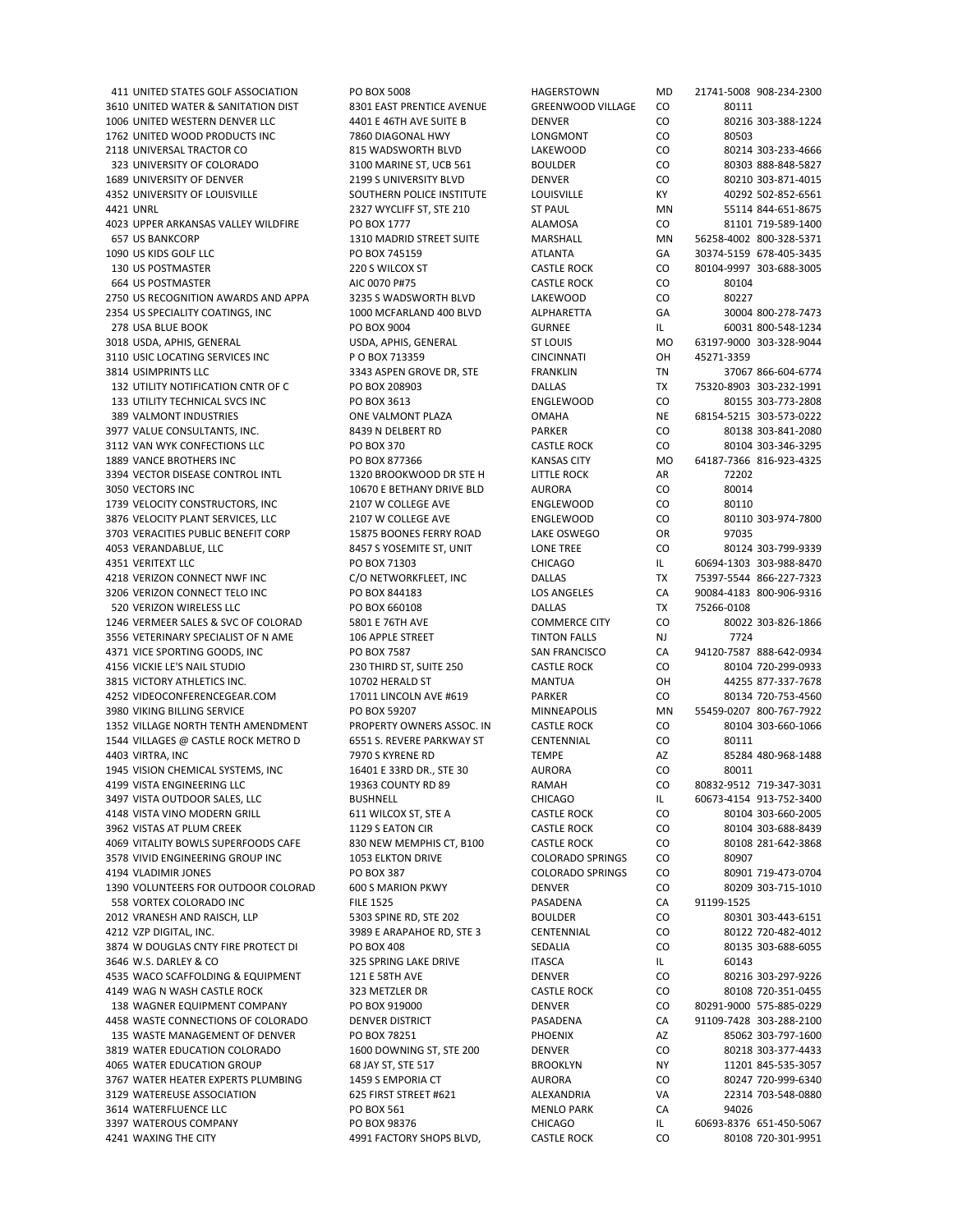3896 WAZEE ELECTRIC DEPT 1234 DALLAS TX 75312‐1234 303‐623‐8658 140 WEAR PARTS & EQUIPMENT CO INC PO BOX 472617 AURORA CO 80047 303‐287‐1966 3245 WEED WRANGLERS, INC 6333 S. SANTA FE DRIVE, U LITTLETON CO 80120 303-798-4090 3800 WEIS FIRE & SAFETY EQUIPMENT C PO BOX 3467 SALINAS SALINAS KS 67402‐3467 785‐825‐9527 1084 WELBY GARDENS CO. INC 2761 E 74TH AVE DENVER CO 80229 303‐288‐3398 3655 WELCOME WAGON LLC 5830 CORAL RIDGE DRIVE CORAL SPRINGS FL 33076 2765 WELD COUNTY TREASURER PO BOX 458 GREELEY CO 80632‐0458 4338 WELLABLE LLC 411 BOSTON 38 CHAUNCY ST, 11TH FLOOR BOSTON MA 2111 617‐329‐9399 2458 WELLS FARGO FINANCIAL LEASING, PO BOX 10306 DES MOINES IA 50306‐0306 866‐497‐6661 2032 WELLSPRING COMMUNITY **826 PARK ST #200** CASTLE ROCK CO 80109 4204 WEPAY, INC C/O COLLECTIONS DEPARTMEN REDWOOD CITY CA 94063 1309 WEST COAST TRENDS, INC 17811 JAMESTOWN LANE HUNTINGTON BEACH CA 1959 WEST METRO FIRE PROTECTION DIS 3535 S KIPLING ST LAKEWOOD CO 80235 303‐989‐4307 3222 WESTCO SYSTEMS INC 7396 LOWELL BLVD WESTMINSTER CO 80030 303‐427‐4800 2716 WESTERN ENTERPRISES, INC PO BOX 60 CARRIER OK 73727 580‐855‐2203 3519 WESTERN MECHANICAL SOLUTIONS, PO BOX 150282 DENVER CO 80215 4558 WESTERN PAPER DISTRIBUTORS PO BOX 23055 NEW YORK NY 10087‐3055 303‐371‐6000 3943 WESTERN PRECISION MANUFACTURIN 2314 LOGOS DRIVE GRAND JUNCTION CO 3788 WESTERN SAND CHERRY, LLC 4500 CHERRY CREEK SOUTH, DENVER CO 80237 261 WESTERN SLING & SUPPLY CO ATTN: ACCOUNTS RECEIVABLE SEDALIA CO 80135‐0208 303‐688‐0978 3732 WESTERN STATES FIRE PROTECTION 7026 S TUSCON WAY CENTENNIAL CO 80112 303‐792‐0022 3364 WESTERN STATES HAZARDOUS WASTE 1110 W WASHINGTON STREET PHOENIX AZ 85007 4174 WESTERN STATES LAND SERVICES, 505 N DENVER AVE LOVELAND CO 80537 1850 WESTERN TRADING CO., INC 3555 S SHERMAN ST ENGLEWOOD CO 80113 303‐789‐1827 141 WESTSIDE TOWING INC 1040 ATCHISON COURT CASTLE ROCK CO 80104 303‐688‐5244 4425 WESTWATER RESEARCH, LLC 3858 N GARDEN CENTER WAY, BOISE ID 83703 4442 WESTWOOD PROFESSIONAL SERVICES PO BOX 856650 MINNEAPOLIS MN 55485‐6650 952‐937‐5150 4482 WHEELER RESTAURANT GROUP, LLC 5450 MONTANA VISTA WAY, S CASTLE ROCK CO 80108 1782 WHITE CONSTRUCTION GROUP 4 INVERNESS CT EAST, STE ENGLEWOOD CO 80112 303-688-6924 2622 WHITE PAVILION LLC P O BOX 2167 CASTLE ROCK CO 80104 303‐663‐6127 4151 WHITEWASH LLC ENDUSTRIES LTD 400 THIRD ST AND STAND CONSTLE ROCK CONSTRIES 2512 WHITEWATER WEST INDUSTRIES LTD COUNTION CONSTRIES CONSTRIES CONSTRIES LTD COUNTION CONSTRIES CONSTRIES CONSTRIES COUNTION CONSTRIES CONST 2512 WHITEWATER WEST INDUSTRIES LTD C/O VH1094 VANCOUVER, BC CN CN 2710 WHP TRAININGTOWERS 9130 FLINT ST OVERLAND PARK KS 66214 913-385-3663 3434 WICKCRAFT COMPANY INC **2317 DANIELS STREET** MADISON WI 53718 4326 WILD BIRDS UNLIMITED 320 W ALLEN ST CASTLE ROCK CO 80108 303‐660‐6334 4152 WILD BLUE YONDER BREWING CO 519 WILCOX ST CASTLE ROCK CO 80104 303‐957‐7689 4453 WILLIAM JOHN MEMMEN 12275 CENTER AVE SAN MARTIN CA 95046 3611 WILLIAM N MARSHALL III 21561 UNBRIDLED AVE PARKER CO 80138 281 WILLIAMS EQUIPMENT PO BOX 340 HENDERSON CO 80640 303‐573‐0149 1934 WILSON & COMPANY INC PO BOX 3305 SALINA KS 67402 303‐297‐2976 4445 WILSON WILLIAMS LLP 15306 W 93RD AVE ARVADA CO 80007 303‐376‐8510 4411 WINDOW GENIE OF HIGHLANDS RANC 9983 HEYWOOD ST HIGHLANDS RANCH CO 80130 720‐617‐8400 3214 WINDOW KING LLC 951 E. FILLMORE ST COLORADO SPRINGS CO 80907 719‐522‐0100 2112 WINFIELD SOLUTIONS LLC PAYMENT PROCESSING CENTER DALLAS TX 75284‐7278 855‐494‐6343 691 WIRELESS ADVANCED COMM INC 3901 W SERVICE RD EVANS CO 80620 970‐330‐9415 3597 WME ENTERTAINMENT, LLC ATTN: BRIAN JONES NASHVILLE TN 37203 310-285-9000 3351 WOOD ENVIRONMENT & INFRASTRUCT 1105 LAKEWOOD PKWY ALPHARETTA GA 30009 303‐820‐4654 3152 WOOD PRODUCT SIGNS 4890 COUNTY ROAD 76 PARLIN CO 81239 4410 WOODLAND PARK BAND 1598 WANDERING WAY CASTLE ROCK CO 80109 720‐750‐0757 3836 WOODS SITE & PLAYSCAPES **PO BOX 4321** PO BOX 4321 **EVERGREEN** CO 80439 303-688-2132 729 WOOLPERT INC PO BOX 641998 CINCINNATI OH 45264 303‐925‐1400 2738 WORKFORCE MANAGEMENT MAGAZINE PO BOX 8712 LOWELL MA 1853 800-422-2681 415 WORLD AT WORK AT WORK AND RESOLUTE PO BOX 51508 LOS ANGELES ANGELES CA 90051-5908 877-951-9191<br>137 WW WHEELER & ASSOCIATES INC 3700 SOUTH INCA STREET BRGLEWOOD CO 80110 303-761-4310 137 WW WHEELER & ASSOCIATES INC 3718 XCELITEK LLC 3302 W 127TH AVE BROOMFIELD CO 80020 720‐598‐1400 3865 XMATTERS, INC ATTN: ACCOUNTS RECEIVABLE PASADENA CA 91101 925‐302‐6976 3905 XPRESSHRED, LLC 15580 E HINSDALE CIR CENTENNIAL CO 80112 303‐592‐6000 4203 YEARROUND SOUND, LLC 7050 W CEDAR AVE #110 LAKEWOOD CO 80226 970‐566‐7631 3984 YMS LANDSCAPING 215 WILCOX ST, STE 2507 CASTLE ROCK CO 80104 303‐815‐9123 4153 YOLANDA'S TACOS 204 WILCOX ST CASTLE ROCK CO 80104 303‐817‐3400 2258 YOUR LOGO SOURCE 3534 STARRY NIGHT LOOP CASTLE ROCK CO 80109 303‐663‐3336 3600 YOURMEMBERSHIP.COM INC 9620 EXECUTIVE CENTER DR ST. PETERSBURG FL 33702 3897 YOUTH TECH INC 7111 W. 151ST SUITE 304 OVERLAND PARK KS 66223 877‐984‐2267 4123 Z'ABBRACCI PIZZA, PASTA & TAP 6263 LIONS POINT LONE TREE CO 80124 720‐535‐4151 4260 ZEBRA ATHLETICS 9210 WYOMING AVE N, STE 2 BROOKLYN PARK MN 55445 763‐255‐1577 2647 ZELEM CONSTRUCTION, LLC 1000 HAYSTACK DRIVE CASTLE ROCK CO 80104 303‐435‐4330 3804 ZENITH HOME FINISHES 6950 S TUCSON WAY, UNIT E CENTENNIAL CO 80112 720‐855‐7019 143 ZEP MANUFACTURING COMPANY FILE 50188 LOS ANGELES CA 90074 877‐428‐9937 4350 ZEPHYR INDUSTRIES, INC 600 TWP RD 1500 ASHLAND OH 44805 419-281-4485 ASHLAND 2682 ZOE TRAINING & CONSULTING PO BOX 100693 DENVER CO 80250‐0693 888‐994‐6963 DENVER CO 260250‐0693 888‐994‐6963<br>2711 ZONAR SYSTEMS, INC CONSULTING PO BOX 841580 DALLAS DALLAS TX 75284‐1580 206‐878‐2459 2711 ZONAR SYSTEMS, INC PO BOX 841580 DALLAS TX 75284‐1580 206‐878‐2459

4446 WAY WEST MEDIA NICHOLAS CHRISTOPHER FITC CASTLE ROCK CO 80104 720‐257‐9580